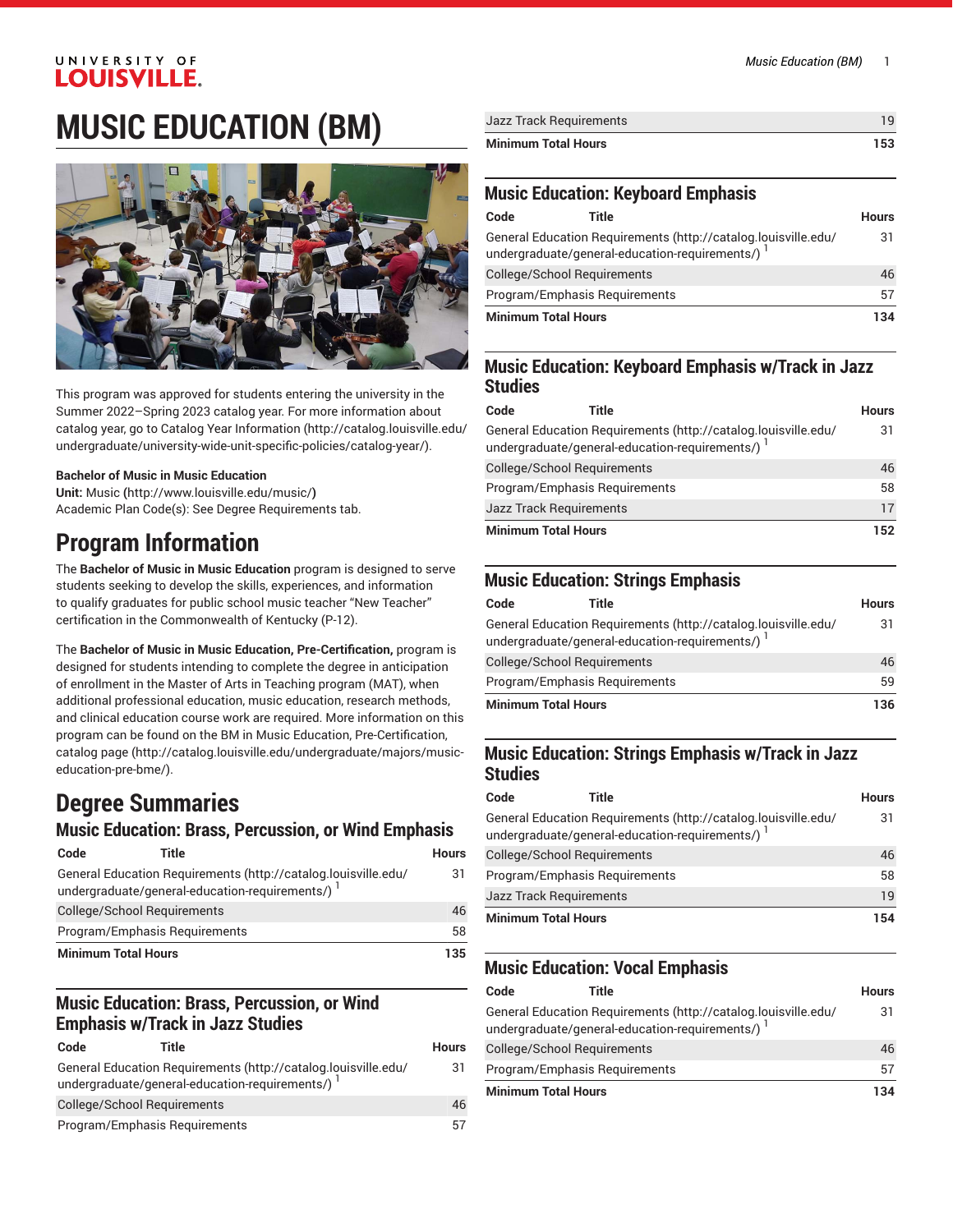While not included in the School or Program coursework requirements, students are expected to take MUH 214 and MUH 205 to satisfy some of the General Education requirements.

Specific coursework information can be found on the Degree Requirements tab.

## **Departmental Admission Requirements**

Students in this unit are admitted directly into their degree program. Students considering the tracks in Jazz Studies must audition and be admissible to both Music Education and Jazz Studies.

## **General Education Requirements**

| Code           | Title                                                                                                                             | <b>Hours</b> |
|----------------|-----------------------------------------------------------------------------------------------------------------------------------|--------------|
|                | General Education Requirements (http://catalog.louisville.edu/<br>undergraduate/general-education-requirements/) 1,2              | 31           |
|                | The following courses are required by this program and should be<br>used to fulfill the respective General Education Requirement: |              |
| <b>MUH 214</b> | African-American Music - AH, D1                                                                                                   |              |
| <b>MUH 205</b> | Music in World Cultures - D2, SB                                                                                                  |              |
|                |                                                                                                                                   |              |

All degrees require the completion of the University-wide General Education Program (link provided above). Some General Education requirements may be met in the requirements for the major or supporting coursework, in which case additional electives may be required to complete the minimum hours for the degree.

## **College/School Requirements**

IN JAZZ STUDIES -

| Code                                                  | <b>Title</b>                                                                                                                               | <b>Hours</b>   |
|-------------------------------------------------------|--------------------------------------------------------------------------------------------------------------------------------------------|----------------|
| <b>School of Music Requirements</b>                   |                                                                                                                                            |                |
| <b>MUS 100</b>                                        | Introduction to Music Study                                                                                                                | $\mathbf{1}$   |
| <b>Music Theory</b>                                   |                                                                                                                                            | 16             |
| <b>MUS 141</b>                                        | Theory $1^3$                                                                                                                               |                |
| <b>MUS 142</b>                                        | Theory II <sup>3</sup>                                                                                                                     |                |
| <b>MUS 241</b>                                        | <b>Theory III</b>                                                                                                                          |                |
| <b>MUS 242</b>                                        | Theory IV                                                                                                                                  |                |
| <b>Music Literature</b>                               |                                                                                                                                            | 9              |
| <b>MUS 361</b>                                        | Music Literature I (1000-1750)                                                                                                             |                |
| <b>MUS 362</b>                                        | Music Literature II (Classical & Early Romantic<br>Music)                                                                                  |                |
| <b>MUS 363</b>                                        | Music Literature III (1860-present)                                                                                                        |                |
| <b>MUS 109</b>                                        | Major Ensembles (Seven 1-hour courses) <sup>4</sup>                                                                                        | $\overline{7}$ |
| <b>MUS 97</b>                                         | Recital Attendance (four semesters of "S")                                                                                                 | 0              |
| <b>Piano Class/Voice Class</b>                        |                                                                                                                                            | 3              |
|                                                       | FOR STUDENTS WITH INSTRUMENTAL EMPHASIS                                                                                                    |                |
| <b>MUS 131</b><br>& MUS 132<br>& MUS 231<br>& MUS 297 | Piano Class<br>Piano Class<br>Piano Class III<br>Piano Proficiency <sup>5</sup>                                                            |                |
|                                                       | - OR FOR STUDENTS WITH VOICE EMPHASIS -                                                                                                    |                |
| <b>MUS 131</b><br>& MUS 132<br>& MUS 231<br>& MUS 297 | Piano Class<br>Piano Class<br>Piano Class III<br>Piano Proficiency <sup>5</sup><br>- OR FOR STUDENTS WITH INSTRUMENTAL EMPHASIS WITH TRACK |                |

MUS 131 & MUS 132 & MUS 130 & MUS 197 & MUS 198 Piano Class Piano Class Jazz Piano Class Piano Proficiency Jazz Piano Proficiency 5 OR FOR STUDENTS WITH KEYBOARD EMPHASIS MUS 133 Functional Study

& MUS 134 Functional Study

| & MUS 233 | <b>Functional Study</b> |
|-----------|-------------------------|
| & MUS 297 | Piano Proficiency       |

#### - OR FOR STUDENTS WITH KEYBOARD EMPHASIS WITH TRACK IN

5

JAZZ STUDIES (Applied Voice)-

4

| Minimum Total Hours                   |                                                                  |   |
|---------------------------------------|------------------------------------------------------------------|---|
| <b>MUS 347</b>                        | Analysis I (Jazz Track students take MUS 349)                    | 2 |
| <b>MUS 211</b><br>& MUS 212           | <b>Principal Applied Study</b><br><b>Principal Applied Study</b> |   |
| <b>MUS111</b><br>& MUS 112            | <b>Principal Applied Study</b><br><b>Principal Applied Study</b> |   |
| Applied Lessons (four 2-hour courses) |                                                                  | 8 |
| & MUS 197<br>& MUS 198                | Piano Proficiency<br>Jazz Piano Proficiency                      |   |
| & MUS 233                             | <b>Functional Study</b>                                          |   |
| & MUS 134                             | <b>Functional Study</b>                                          |   |
| <b>MUS 133</b>                        | <b>Functional Study</b>                                          |   |
|                                       |                                                                  |   |

- 1 Students are required to take MUH 214 African-American Music - AH, D1 and MUH 205 Music in World Cultures - D2, SB .
- <sup>2</sup> MUH courses will not be accepted as music electives or cardinal core courses with the exception of ANTH 205/MUH 205 and PAS 214/ MUH 214. 3
	- Students who do not pass the computer-based Fundamentals Test prior to the beginning of the fall semester are required to enroll in MUS 91 Fundamentals of Music I for 0 credit concurrently with MUS 141 Theory I. Students who do not pass MUS 141, and students who enter the School of Music in January and do not place into MUS 142, must enroll in MUS 92 for the spring semester. Credits for MUS 92 do not count toward the degree.
	- Seven semesters of Principal Ensemble. Strings take section 01, others solely dependent on the ensemble audition. Music Education students who are woodwind, brass, or percussion principals are required to fulfill two years of ensemble performance in the Marching Band. Entering students will be expected to fulfill this requirement during the freshman and sophomore years. Transfer students will be required to fulfill a minimum of one year. A second year may be required based upon evaluation of the transcript. Woodwind, brass, or percussion principals are also recommended to complete one semester of a Principal Jazz Ensemble. Jazz Track: take 6 semesters of "Classical" ensemble and 1 semester of a Principal Jazz Ensemble.)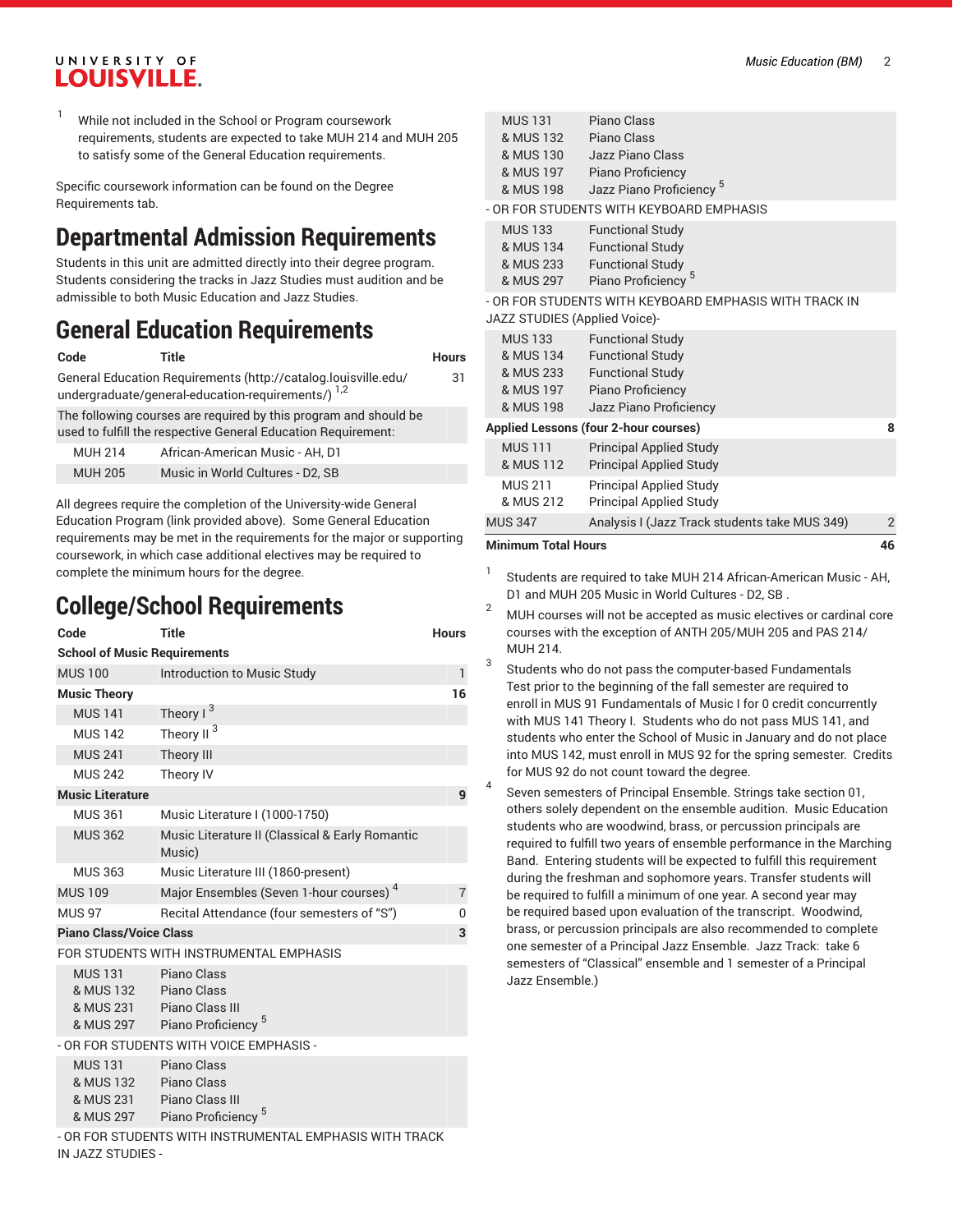5 Students must be enrolled continuously in Piano Class until their requirement has been completed. Those who pass the Piano Proficiency Examination before the end of the third semester of Piano Class may replace the requirement with electives or with Secondary Piano if faculty load permits. Entering students who have a background in piano may register for MUS 297 Piano Proficiency for one semester with approval of the Keyboard Area. Students will take the Piano Proficiency Examination at the end of MUS 231. Any student not completing the Piano Proficiency Examination will be required to take MUS 232 until the Piano Proficiency Examination requirement is complete.

#### **Upper Division Assessment**

All students enrolled in a music degree program will be reviewed at the approximate midpoint of the selected program in order for students to achieve Upper Division status. Students must meet the standards of this review to register for 400-level courses in music. Both the elements and standards of the review are established by the faculty and include credit for MUS 242 Theory IV; MUS 361 Music Literature I; 4 semesters of Applied Instrument at the course numbers required for the degree; Piano Proficiency Examination; MUS 97 Recital Attendance, with a grade of S for 4 semesters; Ensemble participation; cumulative 2.5 GPA (good standing); minimum of 48 credit hours completed; pass ENGL 101 or ENGL 105; and 3 additional General Education/Cardinal Core courses.

Additional specific elements and standards appropriate to specific degree programs in jazz studies (including jazz performance, music education and music therapy with tracks in jazz studies, and the BA in jazz studies), music composition, music education, music history, instrumental and vocal performance, pedagogy, music theory, and music therapy are required of students in order to achieve Upper Division status and to continue in the degree program. Specific degree requirements are determined by the concentration and area faculties and are outlined in the *Undergraduate Student Handbook*.

#### **Admission to Teacher Education**

Students must apply to Teacher Education in the second semester of their Sophomore year (February 1st application deadline). Failure to be admitted to teacher education will delay students' ability to take advanced classes in music education and teacher education.

Requirements for application to teacher education are the following:

- Minimum 45 credit hours (completed or in progress at the time of application) with minimum 2.75 cumulative college grade point average;
- Grade of C+ or higher in MUS 116;
- Successful completion of an additional two credit hours of Music Education courses;
- Passing PPST PRAXIS I scores as follows: Math (150), Writing (162), Reading (156);
- C or better in ENGL 102;
- C or better in Oral Communication course (such as COMM 111 or COMM 115);
- Professional Statement (as directed in application);
- Three Letters of Recommendation (as directed in application);
- Successful Interview;
- Agreement to Professional Code of Ethics, Statement of Understanding of Admission Guidelines, and CEHD Acceptable Use of Technology forms (as directed in application).

Students must complete 200 hours of field observations and related activities, as outlined by the Education Professional Standards Board (EPSB) prior to being permitted to student teach. These field experiences must be non-paid experiences. This regulation will begin based on regulations and timelines stipulated by EPSB.

Students must be admitted to Teacher Education before being permitted to take the following upper-division music education courses:

| Code            | Title                                                  | <b>Hours</b> |
|-----------------|--------------------------------------------------------|--------------|
| <b>MUS 228</b>  | <b>Elementary School Music Methods</b>                 |              |
| <b>MUS 328</b>  | Frameworks for Teaching Music in a Diverse<br>Society  |              |
| <b>MUS 337</b>  | <b>Marching Band Methods</b>                           |              |
| <b>MUS 338</b>  | Jazz Methods                                           |              |
| <b>MUS 339</b>  | String Pedagogy and Educational String Literature      |              |
| <b>MUS 428</b>  | <b>Choral Techniques</b>                               |              |
| <b>MUS 342</b>  | Band Pedagogy and Educational Wind Band<br>I iterature |              |
| <b>MUED 401</b> | <b>Practical Applications in Music Education</b>       |              |
| <b>MUED 402</b> | <b>Practical Applications in Music Education</b>       |              |
| <b>MUED 520</b> | Student Teaching Elementary School - CUE               |              |
| <b>MUED 534</b> | Student Teaching Secondary - CUE                       |              |
| <b>MUED 533</b> | Human Interaction/Professional Growth                  |              |
| <b>MUED 556</b> | Special Methods in Secondary Teaching                  |              |

Students must pass the Pre-Professional Standards Test (PPST) prior to student teaching and Praxis I and II exams as required by EPSB and obtain a "B" average in EDTP 420 and ECPY 507 (or approved Education course substitution).

## **Program/Major Requirements**

#### **Brass Emphasis**

Academic Plan Code(s): MUEDBMEBRS

Some required courses require admission to Teacher Certification prior to enrollment. Please refer to "Admission to Teacher Certification" (above) for requirements and a list of courses.

| Code                            | <b>Title</b>                                          | <b>Hours</b>            |  |  |
|---------------------------------|-------------------------------------------------------|-------------------------|--|--|
| <b>Plan Courses: Major Area</b> |                                                       |                         |  |  |
|                                 | <b>Instrumental Methods, Brass Emphasis</b>           | 6                       |  |  |
| <b>MUS 253</b>                  | <b>Brass Methods</b>                                  |                         |  |  |
| <b>MUS 235</b>                  | <b>Woodwind Methods</b>                               |                         |  |  |
| <b>MUS 236</b>                  | <b>Advanced Woodwind Methods</b>                      |                         |  |  |
| <b>MUS 137</b>                  | <b>Percussion Methods</b>                             |                         |  |  |
| <b>MUS 342</b>                  | Band Pedagogy and Educational Wind Band<br>Literature |                         |  |  |
| <b>MUS 335</b>                  | <b>String Methods I</b>                               |                         |  |  |
| <b>MUS 228</b>                  | <b>Elementary School Music Methods</b>                | 2                       |  |  |
| <b>MUS 328</b>                  | Frameworks for Teaching Music in a Diverse<br>Society | $\overline{2}$          |  |  |
| <b>MUS 337</b>                  | Marching Band Methods                                 | 1                       |  |  |
| <b>MUS 359</b><br>& MUS 360     | Conducting I<br>Conducting II                         | $\overline{\mathbf{A}}$ |  |  |
|                                 |                                                       |                         |  |  |

**Practical Applications in Music Education (four half-hour courses) 2**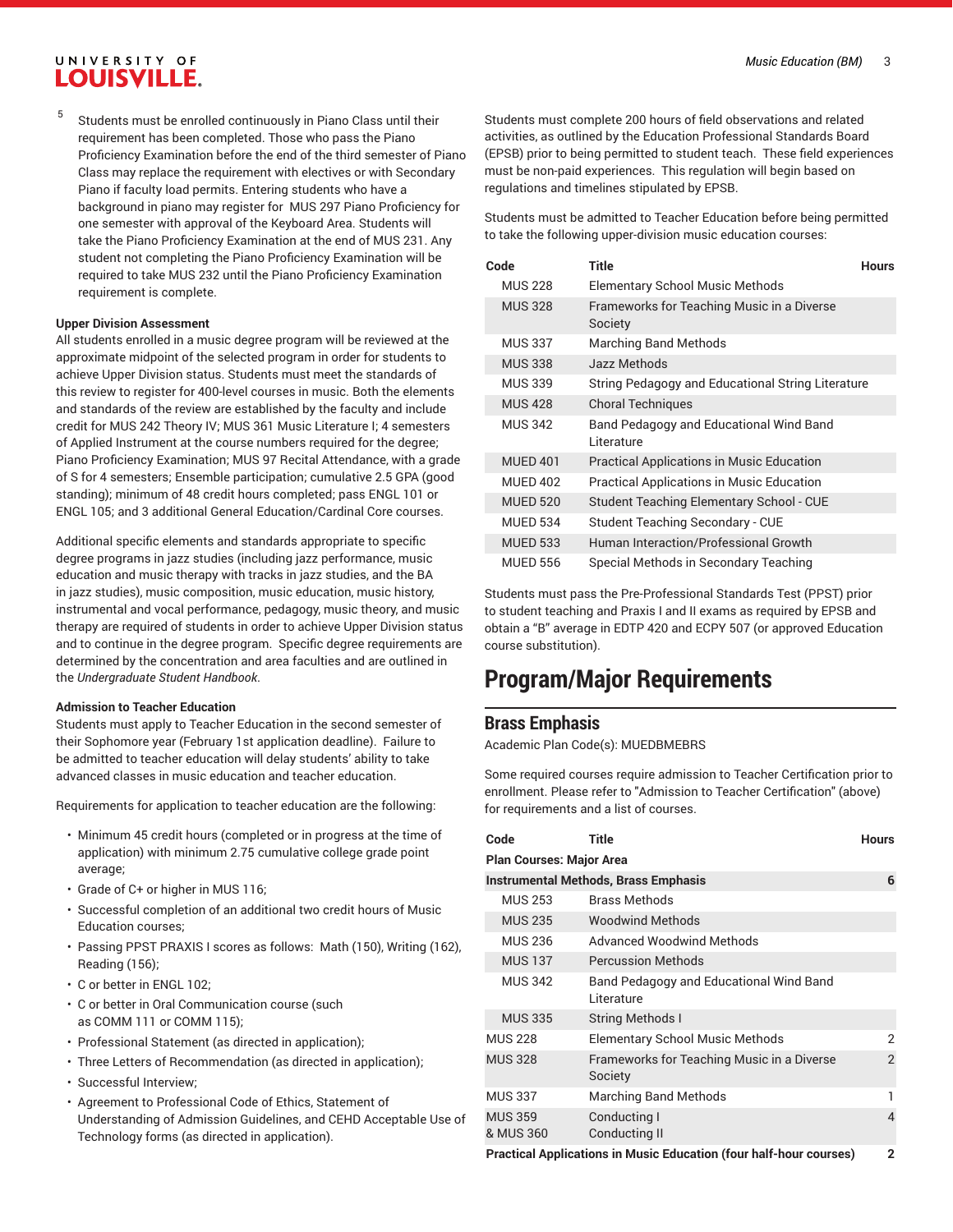| <b>MUED 201</b><br>& MUED 202<br>& MUED 301<br>& MUED 302 | <b>Practical Applications in Music Education</b><br><b>Practical Applications in Music Education</b><br><b>Practical Applications in Music Education</b><br><b>Practical Applications in Music Education</b> |                | MUS <sub>43</sub><br>One of<br><b>MUS</b><br>& MI |
|-----------------------------------------------------------|--------------------------------------------------------------------------------------------------------------------------------------------------------------------------------------------------------------|----------------|---------------------------------------------------|
| <b>MUS 116</b>                                            | Introduction to Music Education                                                                                                                                                                              | ı              | $-$ or $-$                                        |
| <b>MUS 118</b>                                            | Introduction to Jazz Improvisation (not required<br>for Jazz Track students, see Jazz Studies course<br>list below)                                                                                          | 1              | <b>MUS</b><br>& MI                                |
| <b>MUS 338</b>                                            | Jazz Methods                                                                                                                                                                                                 | 2              | Minimu                                            |
| <b>ECPY 507</b>                                           | Learning Theory and Human Growth and<br>Development                                                                                                                                                          | 3              | $\star\star$<br>Cor                               |
| or EDTP 107                                               | Human Development and Learning                                                                                                                                                                               |                |                                                   |
| <b>EDTP 201</b>                                           | The Teaching Profession - SB                                                                                                                                                                                 | 3              | <b>Keybo</b>                                      |
| or EDTP 502                                               | Exploring Teaching in the Sociopolitical Contexts of<br>P-12 Schools                                                                                                                                         |                | Acaden                                            |
| <b>EDTP 420</b>                                           | Reading and Writing Across the Curriculum                                                                                                                                                                    | 3              | Some re<br>enrollm                                |
| <b>MUED 533</b>                                           | Human Interaction/Professional Growth                                                                                                                                                                        | 2              | for requ                                          |
| <b>MUED 556</b>                                           | Special Methods in Secondary Teaching                                                                                                                                                                        | $\overline{2}$ |                                                   |
| <b>MUED 520</b>                                           | Student Teaching Elementary School - CUE                                                                                                                                                                     | 5              | Code                                              |
| <b>MUED 534</b>                                           | Student Teaching Secondary - CUE                                                                                                                                                                             | 5              | Plan Co                                           |
| <b>Supporting Courses</b>                                 |                                                                                                                                                                                                              |                | Instrun                                           |
|                                                           | <b>Applied Lesson (three 2-hour courses)</b>                                                                                                                                                                 | 6              | <b>MUS</b>                                        |
| <b>MUS 311</b>                                            | <b>Principal Applied Study</b>                                                                                                                                                                               |                | <b>MUS</b>                                        |
| & MUS 312                                                 | <b>Principal Applied Study</b>                                                                                                                                                                               |                | <b>MUS</b>                                        |
| & MUS 411                                                 | <b>Principal Applied Study</b>                                                                                                                                                                               |                | <b>MUS</b>                                        |
| <b>MUS 346</b>                                            | <b>Band/Choral Scoring</b>                                                                                                                                                                                   | 2              | <b>MUS 22</b>                                     |
| <b>MUS 119</b>                                            | Minor Ensembles (four half-hour courses)                                                                                                                                                                     | $\overline{2}$ | MUS <sub>32</sub>                                 |
|                                                           | Functional or Secondary Applied Lesson                                                                                                                                                                       | $\mathbf{1}$   |                                                   |

|                                          | <b>Minimum Total Hours</b> |                                                                            | 58 |
|------------------------------------------|----------------------------|----------------------------------------------------------------------------|----|
|                                          | <b>MUED 505</b>            | Introduction to Orff Schulwerk: Music & Movement<br>Education (2 credit)   |    |
|                                          | <b>MUED 405</b>            | Introduction to Orff Schulwerk: Music and<br>Movement Education (1 credit) |    |
|                                          | <b>MUS 577</b>             | Marching Band Drill Writing (2 credits)                                    |    |
|                                          |                            | Functional or Secondary Applied Lessons (1-2 credits)                      |    |
|                                          | <b>MUS 227</b>             | Voice Class (1 credit)                                                     |    |
| Three hours selected from the following: |                            |                                                                            | 3  |
| Functional or Secondary Applied Lesson   |                            |                                                                            |    |

\* Non-principal instrument

### **Brass Emphasis with a Track in Jazz Studies**

Academic Plan Code(s): MUEDBMEBRJ

| Code                                     | Title                                                             | <b>Hours</b>  |
|------------------------------------------|-------------------------------------------------------------------|---------------|
|                                          | <b>Coursework listed above, minus MUS 118</b>                     | 57            |
| <b>MUS 105</b><br>& MUS 106<br>& MUS 205 | Jazz Applied<br>Jazz Applied<br>Jazz Applied                      | 6             |
| <b>MUS 109</b>                           | Major Ensembles (Jazz Ensemble; two 1-hour<br>courses)            | 2             |
| <b>MUS 119</b>                           | Minor Ensembles (Jazz Combo; two additional<br>half-hour courses) |               |
| <b>MUS 351</b>                           | Studies in Jazz (MUS 351-01 Jazz Style and<br>Analysis)           | 2             |
| <b>MUS 351</b>                           | Studies in Jazz (MUS 351-02 Jazz Theory)                          | $\mathcal{P}$ |

| <b>Minimum Total Hours</b>      |                                             | 76                       |
|---------------------------------|---------------------------------------------|--------------------------|
| & MUS 440                       | Jazz Improvisation III                      |                          |
| <b>MUS 340</b>                  | Jazz Improvisation II                       |                          |
| $-$ or $-$                      |                                             |                          |
| <b>MUS 138</b><br>& MUS 340     | Jazz Improvisation<br>Jazz Improvisation II |                          |
| One of the following sequences: | $*$                                         | $\overline{\mathcal{A}}$ |
| <b>MUS 435</b>                  | Jazz Arranging I                            | 2                        |

 $m$  hination of courses determined by audition.

#### **Keyboard Emphasis**

nic Plan Code(s): MUEDBMEKEY

equired courses require admission to Teacher Certification prior to ent. Please refer to "Admission to Teacher Certification" (above) iirements and a list of courses.

| Code                                                      | Title                                                                                                                                                                                                        | Hours          |  |
|-----------------------------------------------------------|--------------------------------------------------------------------------------------------------------------------------------------------------------------------------------------------------------------|----------------|--|
| <b>Plan Courses: Major Area</b>                           |                                                                                                                                                                                                              |                |  |
| <b>Instrumental Methods, Vocal Emphasis</b>               |                                                                                                                                                                                                              |                |  |
| <b>MUS 229</b>                                            | Introduction to Woodwinds                                                                                                                                                                                    |                |  |
| <b>MUS 252</b>                                            | Introduction to Brass                                                                                                                                                                                        |                |  |
| <b>MUS 137</b>                                            | <b>Percussion Methods</b>                                                                                                                                                                                    |                |  |
| <b>MUS 335</b>                                            | <b>String Methods I</b>                                                                                                                                                                                      |                |  |
| <b>MUS 228</b>                                            | <b>Elementary School Music Methods</b>                                                                                                                                                                       | 2              |  |
| <b>MUS 328</b>                                            | Frameworks for Teaching Music in a Diverse<br>Society                                                                                                                                                        | $\overline{2}$ |  |
| <b>MUS 428</b>                                            | <b>Choral Techniques</b>                                                                                                                                                                                     | $\overline{2}$ |  |
| <b>MUS 359</b><br>& MUS 360                               | Conducting I<br><b>Conducting II</b>                                                                                                                                                                         | $\overline{4}$ |  |
|                                                           | <b>Practical Applications in Music Education (four half-hour courses)</b>                                                                                                                                    | $\overline{2}$ |  |
| <b>MUED 201</b><br>& MUED 202<br>& MUED 301<br>& MUED 302 | <b>Practical Applications in Music Education</b><br><b>Practical Applications in Music Education</b><br><b>Practical Applications in Music Education</b><br><b>Practical Applications in Music Education</b> |                |  |
| <b>MUS 116</b>                                            | Introduction to Music Education                                                                                                                                                                              | 1              |  |
| <b>MUS 118</b>                                            | Introduction to Jazz Improvisation                                                                                                                                                                           | $\mathbf{1}$   |  |
| <b>ECPY 507</b>                                           | Learning Theory and Human Growth and<br>Development                                                                                                                                                          | 3              |  |
| or EDTP 107                                               | Human Development and Learning                                                                                                                                                                               |                |  |
| <b>EDTP 201</b>                                           | The Teaching Profession - SB                                                                                                                                                                                 | 3              |  |
| or EDTP 502                                               | Exploring Teaching in the Sociopolitical Contexts of<br>P-12 Schools                                                                                                                                         |                |  |
| <b>EDTP 420</b>                                           | Reading and Writing Across the Curriculum                                                                                                                                                                    | 3              |  |
| <b>MUED 533</b>                                           | Human Interaction/Professional Growth                                                                                                                                                                        | $\overline{2}$ |  |
| <b>MUED 556</b>                                           | Special Methods in Secondary Teaching                                                                                                                                                                        | 2              |  |
| <b>MUED 520</b>                                           | Student Teaching Elementary School - CUE                                                                                                                                                                     | 5              |  |
| <b>MUED 534</b>                                           | <b>Student Teaching Secondary - CUE</b>                                                                                                                                                                      | 5              |  |
| <b>Supporting Courses</b>                                 |                                                                                                                                                                                                              |                |  |
|                                                           | Applied Lesson (three 2-hour courses)                                                                                                                                                                        | 6              |  |
| <b>MUS 311</b><br>& MUS 312<br>& MUS 411                  | <b>Principal Applied Study</b><br><b>Principal Applied Study</b><br><b>Principal Applied Study</b>                                                                                                           |                |  |
| <b>MUS 571</b>                                            | Pedagogy (Voice Pedagogy)                                                                                                                                                                                    | 2              |  |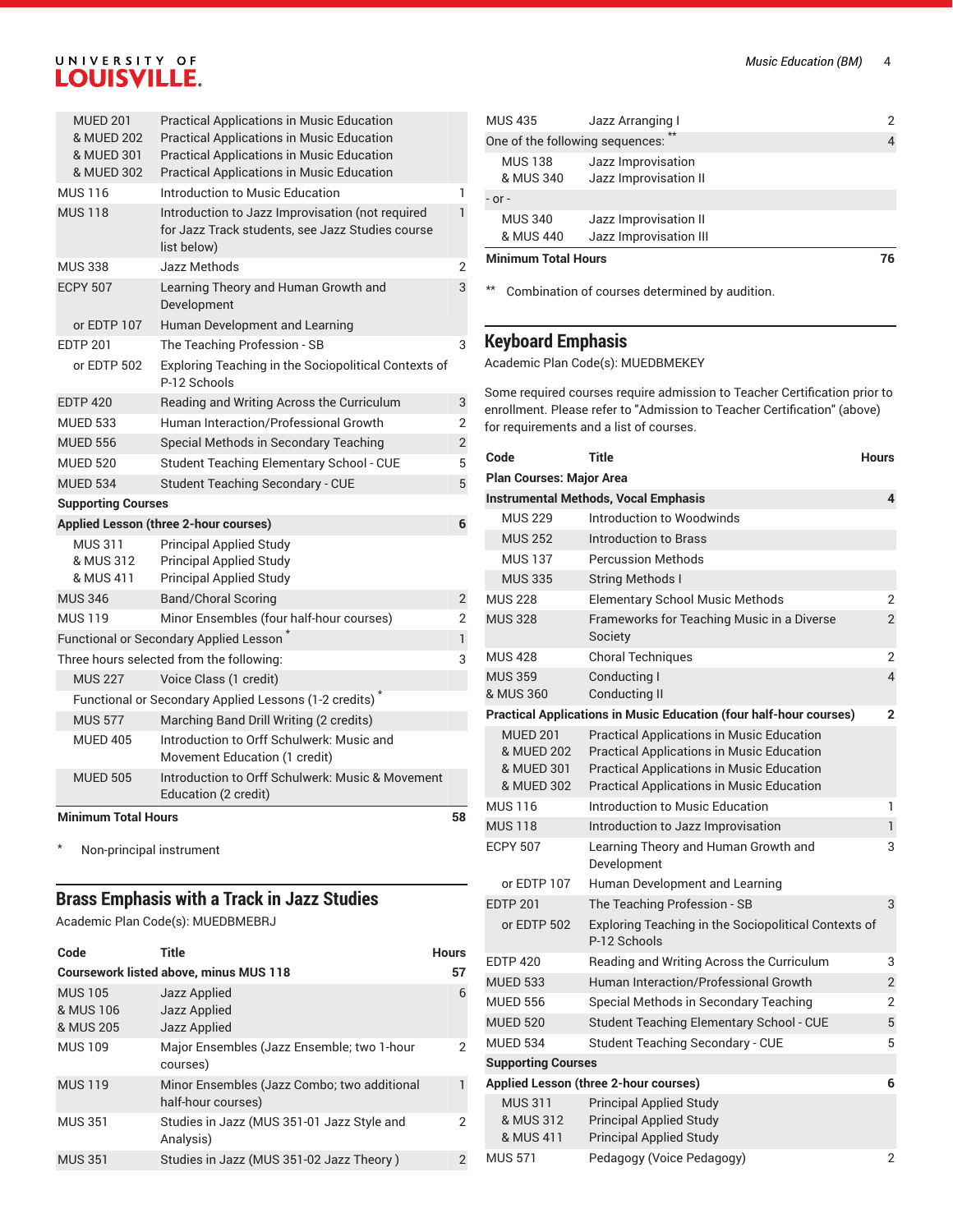| <b>Minimum Total Hours</b>  |                                                                 | 57 |
|-----------------------------|-----------------------------------------------------------------|----|
| <b>MUED 505</b>             | Introduction to Orff Schulwerk: Music & Movement<br>Education   |    |
| <b>MUS 371</b>              | Piano Pedagogy I (Jazz Track students only)                     |    |
| <b>MUS 435</b>              | Jazz Arranging I (Jazz Track students only)                     |    |
| <b>MUS 346</b>              | <b>Band/Choral Scoring</b>                                      |    |
| <b>MUS 345</b>              | <b>Orchestral Scoring</b>                                       |    |
| students):                  | Two of the following three courses (five options for Jazz Track | 4  |
| <b>MUS 123</b><br>& MUS 124 | <b>Diction</b><br>Diction                                       | 2  |
| <b>MUS 234</b><br>& MUS 333 | <b>Functional Study</b><br><b>Functional Study (Voice)</b>      | 2  |

#### **Keyboard Emphasis with a Track in Jazz Studies**

Academic Plan Code(s): MUEDBMEKEJ

| Code                                     | Title                                                             | <b>Hours</b>   |
|------------------------------------------|-------------------------------------------------------------------|----------------|
|                                          | <b>Coursework listed above, minus MUS 118</b>                     | 56             |
| <b>MUS 105</b><br>& MUS 106<br>& MUS 205 | Jazz Applied<br>Jazz Applied<br>Jazz Applied                      | 6              |
| <b>MUS 109</b>                           | Major Ensembles (Jazz Ensemble; two 1-hour<br>courses)            | 2              |
| <b>MUS 119</b>                           | Minor Ensembles (Jazz Combo; two additional<br>half-hour courses) | 1              |
| <b>MUS 351</b>                           | Studies in Jazz (Jazz Style and Analysis<br>MUS 351-01)           | 2              |
| <b>MUS 351</b>                           | Studies in Jazz (Jazz Theory MUS 351-02)                          | $\overline{2}$ |
| <b>MUS 338</b>                           | Jazz Methods                                                      | $\overline{2}$ |
| One of the following sequences:**        |                                                                   | 4              |
| <b>MUS 138</b><br>& MUS 340              | Jazz Improvisation<br>Jazz Improvisation II                       |                |
| $-$ or $-$                               |                                                                   |                |
| <b>MUS 340</b><br>& MUS 440              | Jazz Improvisation II<br>Jazz Improvisation III                   |                |
| <b>Minimum Total Hours</b>               |                                                                   |                |

\*\* Combination of courses determined by audition.

#### **Percussion Emphasis**

Academic Plan Code(s): MUEDBMEPER

Some required courses require admission to Teacher Certification prior to enrollment. Please refer to "Admission to Teacher Certification" (above) for requirements and a list of courses.

|                                                  | Code                            | Title                            | Hours |
|--------------------------------------------------|---------------------------------|----------------------------------|-------|
|                                                  | <b>Plan Courses: Major Area</b> |                                  |       |
| <b>Instrumental Methods, Percussion Emphasis</b> |                                 |                                  |       |
|                                                  | <b>MUS 235</b>                  | <b>Woodwind Methods</b>          |       |
|                                                  | <b>MUS 236</b>                  | <b>Advanced Woodwind Methods</b> |       |
|                                                  | <b>MUS 253</b>                  | <b>Brass Methods</b>             |       |
|                                                  | <b>MUS 254</b>                  | <b>Advanced Brass Methods</b>    |       |
|                                                  | <b>MUS 335</b>                  | <b>String Methods I</b>          |       |

| <b>MUS 342</b>                                            | Band Pedagogy and Educational Wind Band<br>Literature                                                                                                                                          |                |
|-----------------------------------------------------------|------------------------------------------------------------------------------------------------------------------------------------------------------------------------------------------------|----------------|
| <b>MUS 228</b>                                            | <b>Elementary School Music Methods</b>                                                                                                                                                         | 2              |
| <b>MUS 328</b>                                            | Frameworks for Teaching Music in a Diverse<br>Society                                                                                                                                          | $\overline{2}$ |
| <b>MUS 337</b>                                            | <b>Marching Band Methods</b>                                                                                                                                                                   | 1              |
| <b>MUS 359</b><br>& MUS 360                               | Conducting I<br>Conducting II                                                                                                                                                                  | $\overline{4}$ |
|                                                           | <b>Practical Applications in Music Education (four half-hour courses)</b>                                                                                                                      | 2              |
| <b>MUED 201</b><br>& MUED 202<br>& MUED 301<br>& MUED 302 | <b>Practical Applications in Music Education</b><br><b>Practical Applications in Music Education</b><br>Practical Applications in Music Education<br>Practical Applications in Music Education |                |
| <b>MUS 116</b>                                            | Introduction to Music Education                                                                                                                                                                | 1              |
| <b>MUS 118</b>                                            | Introduction to Jazz Improvisation (not required<br>for Jazz Track students, see Jazz Studies<br>courselist below)                                                                             | $\mathbf{1}$   |
| <b>MUS 338</b>                                            | Jazz Methods                                                                                                                                                                                   | 2              |
| <b>ECPY 507</b>                                           | Learning Theory and Human Growth and<br>Development                                                                                                                                            | 3              |
| or EDTP 107                                               | Human Development and Learning                                                                                                                                                                 |                |
| <b>EDTP 201</b>                                           | The Teaching Profession - SB                                                                                                                                                                   | 3              |
| or EDTP 502                                               | Exploring Teaching in the Sociopolitical Contexts of<br>P-12 Schools                                                                                                                           |                |
| <b>EDTP 420</b>                                           | Reading and Writing Across the Curriculum                                                                                                                                                      | 3              |
| <b>MUED 533</b>                                           | Human Interaction/Professional Growth                                                                                                                                                          | 2              |
| <b>MUED 556</b>                                           | Special Methods in Secondary Teaching                                                                                                                                                          | $\overline{2}$ |
| <b>MUED 520</b>                                           | Student Teaching Elementary School - CUE                                                                                                                                                       | 5              |
| <b>MUED 534</b>                                           | <b>Student Teaching Secondary - CUE</b>                                                                                                                                                        | 5              |
| <b>Supporting Courses</b>                                 |                                                                                                                                                                                                |                |
|                                                           | <b>Applied Lesson (three 2-hour courses)</b>                                                                                                                                                   | 6              |
| <b>MUS 311</b><br>& MUS 312<br>& MUS 411                  | <b>Principal Applied Study</b><br><b>Principal Applied Study</b><br><b>Principal Applied Study</b>                                                                                             |                |
| <b>MUS 346</b>                                            | <b>Band/Choral Scoring</b>                                                                                                                                                                     | $\overline{2}$ |
| <b>MUS 119</b>                                            | Minor Ensembles (four half-hour courses)                                                                                                                                                       | 2              |
|                                                           | Functional or Secondary Applied Lesson <sup>^</sup>                                                                                                                                            | 1              |
|                                                           | Three hours selected from the following:                                                                                                                                                       | 3              |
| <b>MUS 227</b>                                            | Voice Class (1 credit)                                                                                                                                                                         |                |
|                                                           | Functional or Secondary Applied Lessons (1-2 credits) <sup>*</sup>                                                                                                                             |                |
| <b>MUS 577</b>                                            | Marching Band Drill Writing (2 credits)                                                                                                                                                        |                |
| <b>MUED 405</b>                                           | Introduction to Orff Schulwerk: Music and<br>Movement Education (1 credit)                                                                                                                     |                |
| <b>MUED 505</b>                                           | Introduction to Orff Schulwerk: Music & Movement<br>Education (2 credit)                                                                                                                       |                |
| <b>Minimum Total Hours</b>                                |                                                                                                                                                                                                | 58             |

\* Non-principal instrument

**Percussion Emphasis with a Track in Jazz Studies**

Academic Plan Code(s): MUEDBMEPRJ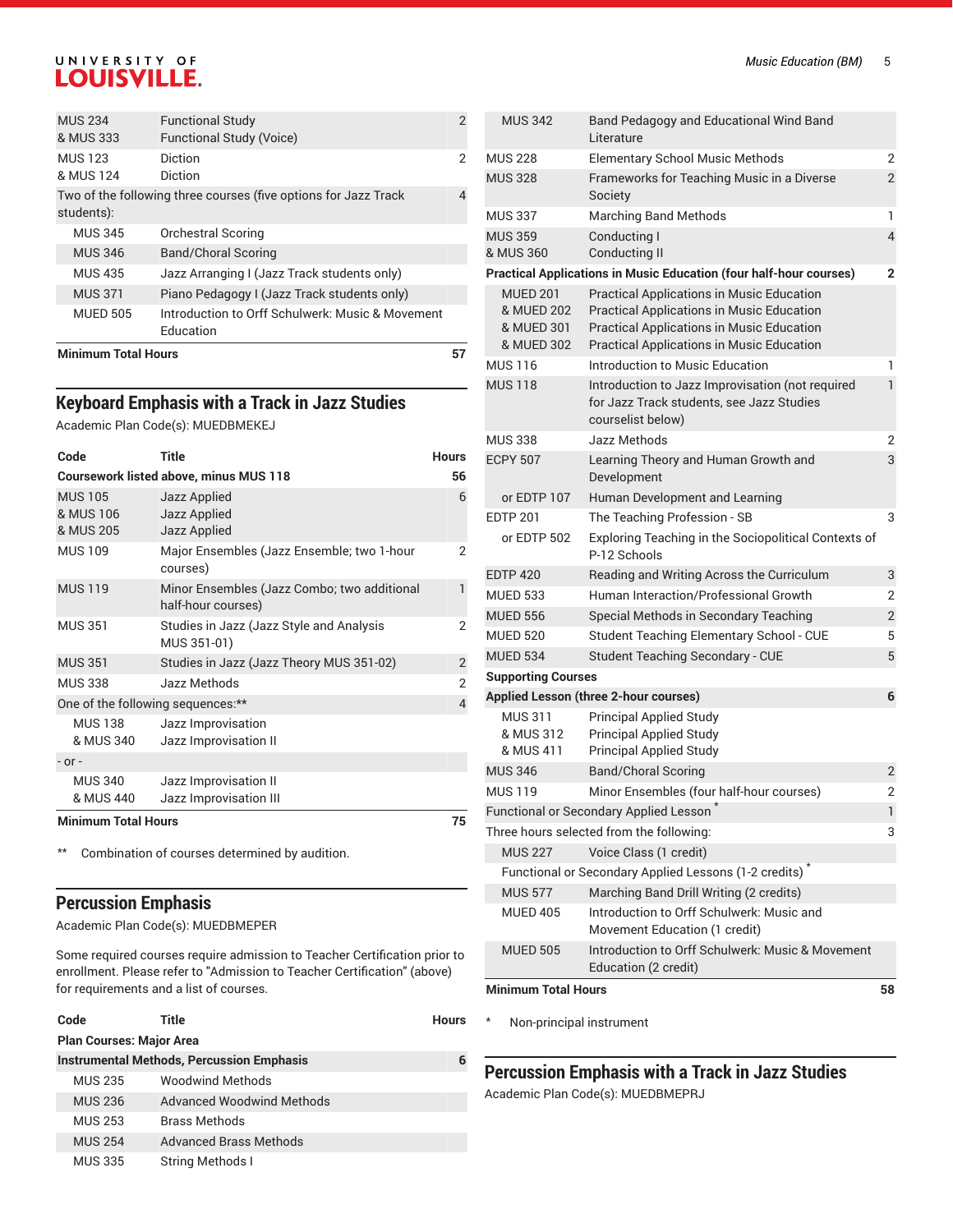| Code                                     | Title                                                             | <b>Hours</b>   |
|------------------------------------------|-------------------------------------------------------------------|----------------|
|                                          | <b>Coursework listed above, minus MUS 118</b>                     | 57             |
| <b>MUS 105</b><br>& MUS 106<br>& MUS 205 | Jazz Applied<br><b>Jazz Applied</b><br><b>Jazz Applied</b>        | 6              |
| <b>MUS 109</b>                           | Major Ensembles (Principal Jazz Ensemble, two 1-<br>hour courses) | 2              |
| <b>MUS 119</b>                           | Minor Ensembles (Jazz Combo; two additional<br>half-hour courses) | 1              |
| <b>MUS 351</b>                           | Studies in Jazz (MUS 351-01 Jazz Style and<br>Analysis)           | 2              |
| <b>MUS 351</b>                           | Studies in Jazz (MUS 351-02 Jazz Theory)                          | $\overline{2}$ |
| <b>MUS 435</b>                           | Jazz Arranging I                                                  | $\overline{2}$ |
| One of the following sequences:          |                                                                   | $\overline{4}$ |
| <b>MUS 138</b><br>& MUS 340              | Jazz Improvisation<br>Jazz Improvisation II                       |                |
| $-$ or $-$                               |                                                                   |                |
| <b>MUS 340</b><br>& MUS 440              | Jazz Improvisation II<br>Jazz Improvisation III                   |                |
| <b>Minimum Total Hours</b>               |                                                                   | 76             |

\*\* Combination of courses determined by audition.

## **Wind Emphasis**

Academic Plan Code(s): MUEDBMEWND

Some required courses require admission to Teacher Certification prior to enrollment. Please refer to "Admission to Teacher Certification" (above) for requirements and a list of courses.

| Code                                                      | Title                                                                                                                                                                                                        | <b>Hours</b>   |
|-----------------------------------------------------------|--------------------------------------------------------------------------------------------------------------------------------------------------------------------------------------------------------------|----------------|
| <b>Plan Courses: Major Area</b>                           |                                                                                                                                                                                                              |                |
|                                                           | <b>Instrumental Methods, Wind Emphasis</b>                                                                                                                                                                   | 6              |
| <b>MUS 235</b>                                            | <b>Woodwind Methods</b>                                                                                                                                                                                      |                |
| <b>MUS 253</b>                                            | <b>Brass Methods</b>                                                                                                                                                                                         |                |
| <b>MUS 254</b>                                            | Advanced Brass Methods                                                                                                                                                                                       |                |
| <b>MUS 137</b>                                            | <b>Percussion Methods</b>                                                                                                                                                                                    |                |
| <b>MUS 335</b>                                            | <b>String Methods I</b>                                                                                                                                                                                      |                |
| <b>MUS 342</b>                                            | Band Pedagogy and Educational Wind Band<br>Literature                                                                                                                                                        |                |
| <b>MUS 228</b>                                            | <b>Elementary School Music Methods</b>                                                                                                                                                                       | $\overline{2}$ |
| <b>MUS 328</b>                                            | Frameworks for Teaching Music in a Diverse<br>Society                                                                                                                                                        | $\overline{2}$ |
| <b>MUS 337</b>                                            | <b>Marching Band Methods</b>                                                                                                                                                                                 | 1              |
| <b>MUS 359</b><br>& MUS 360                               | Conducting I<br><b>Conducting II</b>                                                                                                                                                                         | 4              |
|                                                           | <b>Practical Applications in Music Education (four half-hour courses)</b>                                                                                                                                    | $\mathbf{2}$   |
| <b>MUED 201</b><br>& MUED 202<br>& MUED 301<br>& MUED 302 | <b>Practical Applications in Music Education</b><br><b>Practical Applications in Music Education</b><br><b>Practical Applications in Music Education</b><br><b>Practical Applications in Music Education</b> |                |
| <b>MUS 116</b>                                            | Introduction to Music Education                                                                                                                                                                              | 1              |
| <b>MUS 118</b>                                            | Introduction to Jazz Improvisation (not required<br>for Jazz Track students, see Jazz Studies<br>courselist below)                                                                                           |                |

| <b>MUS 338</b>             | Jazz Methods                                                               | 2              |
|----------------------------|----------------------------------------------------------------------------|----------------|
| <b>ECPY 507</b>            | Learning Theory and Human Growth and<br>Development                        | 3              |
| or EDTP 107                | Human Development and Learning                                             |                |
| <b>EDTP 201</b>            | The Teaching Profession - SB                                               | 3              |
| or EDTP 502                | Exploring Teaching in the Sociopolitical Contexts of<br>P-12 Schools       |                |
| <b>EDTP 420</b>            | Reading and Writing Across the Curriculum                                  | 3              |
| <b>MUED 533</b>            | Human Interaction/Professional Growth                                      | 2              |
| <b>MUED 556</b>            | Special Methods in Secondary Teaching                                      | $\overline{2}$ |
| <b>MUED 520</b>            | Student Teaching Elementary School - CUE                                   | 5              |
| <b>MUED 534</b>            | <b>Student Teaching Secondary - CUE</b>                                    | 5              |
| <b>Supporting Courses</b>  |                                                                            |                |
|                            | <b>Applied Lesson (three 2-hour courses)</b>                               | 6              |
| <b>MUS 311</b>             | <b>Principal Applied Study</b>                                             |                |
| & MUS 312                  | <b>Principal Applied Study</b>                                             |                |
| & MUS 411                  | <b>Principal Applied Study</b>                                             |                |
| <b>MUS 346</b>             | <b>Band/Choral Scoring</b>                                                 | $\overline{2}$ |
| <b>MUS 119</b>             | Minor Ensembles (four half-hour courses)                                   | $\overline{2}$ |
|                            | Functional or Secondary Applied Lesson                                     | $\mathbf{1}$   |
|                            | Three hours selected from the following:                                   | 3              |
| <b>MUS 227</b>             | Voice Class (1 credit)                                                     |                |
|                            | Functional or Secondary Applied Lessons (1-2 credits)                      |                |
| <b>MUS 577</b>             | Marching Band Drill Writing (2 credits)                                    |                |
| <b>MUFD 405</b>            | Introduction to Orff Schulwerk: Music and<br>Movement Education (1 credit) |                |
| <b>MUED 505</b>            | Introduction to Orff Schulwerk: Music & Movement<br>Education (2 credit)   |                |
| <b>Minimum Total Hours</b> |                                                                            | 58             |

\* Non-principal instrument

### **Wind Emphasis with a Track in Jazz Studies**

Academic Plan Code(s): MUEDBMEWNJ

| Code                                     | Title                                                   | <b>Hours</b>   |
|------------------------------------------|---------------------------------------------------------|----------------|
|                                          | <b>Coursework listed above, minus MUS 118</b>           | 57             |
| <b>MUS 105</b><br>& MUS 106<br>& MUS 205 | Jazz Applied<br>Jazz Applied<br>Jazz Applied            | 6              |
| <b>MUS 109</b>                           | Major Ensembles (Jazz Ensemble, two 1-hour<br>courses)  | 2              |
| <b>MUS 119</b>                           | Minor Ensembles (two additional half-hour<br>courses)   | 1              |
| <b>MUS 351</b>                           | Studies in Jazz (MUS 351-01 Jazz Style and<br>Analysis) | 2              |
| <b>MUS 351</b>                           | Studies in Jazz (MUS 351-02 Jazz Theory)                | $\overline{2}$ |
| <b>MUS 435</b>                           | Jazz Arranging I                                        | $\overline{2}$ |
| One of the following sequences:          |                                                         | 4              |
| <b>MUS 138</b><br>& MUS 340              | Jazz Improvisation<br>Jazz Improvisation II             |                |
| - or -                                   |                                                         |                |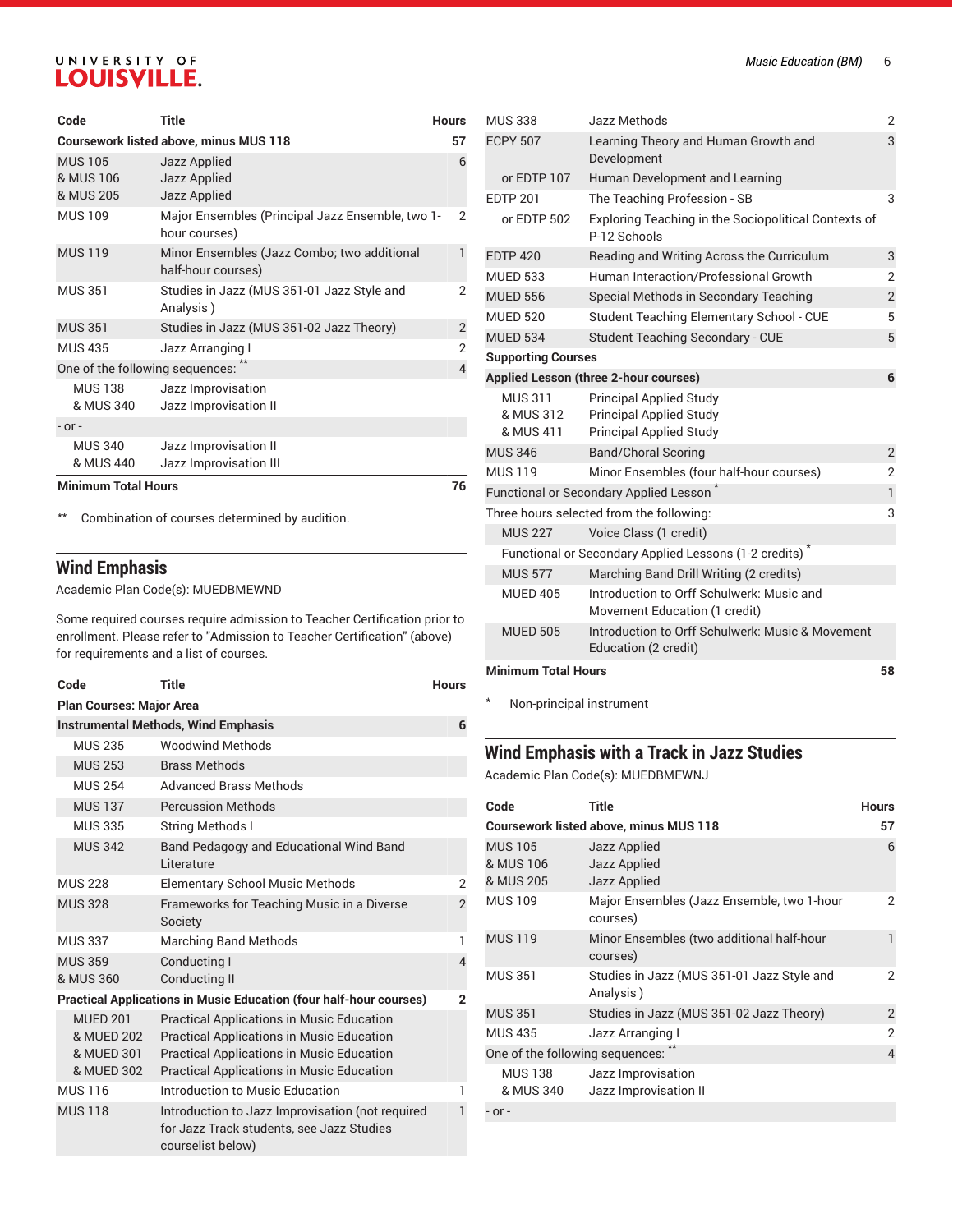| <b>MUS 340</b> | Jazz Improvisation II  |  |
|----------------|------------------------|--|
| & MUS 440      | Jazz Improvisation III |  |

#### **Minimum Total Hours 76**

\*\* Combination of courses determined by audition.

#### **Strings Emphasis**

Academic Plan Code(s): MUEDBMESTR

Some required courses require admission to Teacher Certification prior to enrollment. Please refer to "Admission to Teacher Certification" (above) for requirements and a list of courses.

| Code                                                      | Title                                                                                                                                                                                                 | Hours          |
|-----------------------------------------------------------|-------------------------------------------------------------------------------------------------------------------------------------------------------------------------------------------------------|----------------|
| <b>Plan Courses: Major Area</b>                           |                                                                                                                                                                                                       |                |
|                                                           | <b>Instrumental Methods, Strings Emphasis</b>                                                                                                                                                         | 6              |
| <b>MUS 229</b>                                            | Introduction to Woodwinds                                                                                                                                                                             |                |
| <b>MUS 252</b>                                            | Introduction to Brass                                                                                                                                                                                 |                |
| <b>MUS 137</b>                                            | <b>Percussion Methods</b>                                                                                                                                                                             |                |
| <b>MUS 335</b>                                            | <b>String Methods I</b>                                                                                                                                                                               |                |
| <b>MUS 336</b>                                            | String Methods II                                                                                                                                                                                     |                |
| <b>MUS 339</b>                                            | String Pedagogy and Educational String Literature                                                                                                                                                     |                |
| <b>MUS 228</b>                                            | <b>Elementary School Music Methods</b>                                                                                                                                                                | 2              |
| <b>MUS 328</b>                                            | Frameworks for Teaching Music in a Diverse<br>Society                                                                                                                                                 | $\overline{2}$ |
| <b>MUS 227</b>                                            | <b>Voice Class</b>                                                                                                                                                                                    | 1              |
| <b>MUS 359</b>                                            | Conducting I                                                                                                                                                                                          | 4              |
| & MUS 360                                                 | Conducting II                                                                                                                                                                                         |                |
|                                                           | <b>Practical Applications in Music Education (four half-hour courses)</b>                                                                                                                             | $\mathbf{2}$   |
| <b>MUED 201</b><br>& MUED 202<br>& MUED 301<br>& MUED 302 | <b>Practical Applications in Music Education</b><br><b>Practical Applications in Music Education</b><br>Practical Applications in Music Education<br><b>Practical Applications in Music Education</b> |                |
| <b>MUS 116</b>                                            | Introduction to Music Education                                                                                                                                                                       | 1              |
| <b>MUS 118</b>                                            | Introduction to Jazz Improvisation (not required<br>for Jazz Track students, see Jazz Studies<br>courselist below)                                                                                    | $\mathbf{1}$   |
| <b>MUS 338</b>                                            | Jazz Methods                                                                                                                                                                                          | 2              |
| <b>ECPY 507</b>                                           | Learning Theory and Human Growth and<br>Development                                                                                                                                                   | 3              |
| or EDTP 107                                               | Human Development and Learning                                                                                                                                                                        |                |
| <b>EDTP 201</b>                                           | The Teaching Profession - SB                                                                                                                                                                          | 3              |
| or EDTP 502                                               | Exploring Teaching in the Sociopolitical Contexts of<br>P-12 Schools                                                                                                                                  |                |
| <b>EDTP 420</b>                                           | Reading and Writing Across the Curriculum                                                                                                                                                             | 3              |
| <b>MUED 533</b>                                           | Human Interaction/Professional Growth                                                                                                                                                                 | 2              |
| <b>MUED 556</b>                                           | Special Methods in Secondary Teaching                                                                                                                                                                 | 2              |
| <b>MUED 520</b>                                           | Student Teaching Elementary School - CUE                                                                                                                                                              | 5              |
| <b>MUED 534</b>                                           | <b>Student Teaching Secondary - CUE</b>                                                                                                                                                               | 5              |
| <b>Supporting Courses</b>                                 |                                                                                                                                                                                                       |                |
|                                                           | <b>Applied Lesson (three 2-hour courses)</b>                                                                                                                                                          | 6              |
| <b>MUS 311</b><br>& MUS 312<br>& MUS 411                  | <b>Principal Applied Study</b><br><b>Principal Applied Study</b><br><b>Principal Applied Study</b>                                                                                                    |                |
| <b>MUS 345</b>                                            | <b>Orchestral Scoring</b>                                                                                                                                                                             | $\overline{2}$ |

| <b>MUS 346</b>             | Band/Choral Scoring                                           |     |
|----------------------------|---------------------------------------------------------------|-----|
| or MUED 505                | Introduction to Orff Schulwerk: Music & Movement<br>Education |     |
| <b>MUS 119</b>             | Minor Ensembles (two half-hour courses)                       |     |
|                            | Functional of Secondary Applied Lessons                       | 3   |
| <b>MUED 102</b>            | <b>Practical Applications in Music Education</b>              | 0.5 |
| <b>MUED 401</b>            | <b>Practical Applications in Music Education</b>              | 0.5 |
| <b>Minimum Total Hours</b> |                                                               | 59  |

\* Non-principal instrument

### **Strings Emphasis with a Track in Jazz Studies**

Academic Plan Code(s): MUEDBMESTJ

| Code                                     | Title                                                             | <b>Hours</b>   |
|------------------------------------------|-------------------------------------------------------------------|----------------|
|                                          | <b>Coursework listed above, minus MUS 118</b>                     | 58             |
| <b>MUS 105</b><br>& MUS 106<br>& MUS 205 | Jazz Applied<br>Jazz Applied<br>Jazz Applied                      | 6              |
| <b>MUS 109</b>                           | Major Ensembles (Jazz Ensemble; two 1-hour<br>courses)            | 2              |
| <b>MUS 119</b>                           | Minor Ensembles (Jazz Combo; two additional<br>half-hour courses) | 1              |
| <b>MUS 351</b>                           | Studies in Jazz (MUS 351-01 Jazz Style and<br>Analysis)           | $\mathcal{P}$  |
| <b>MUS 351</b>                           | Studies in Jazz (MUS 351-02 Jazz Theory)                          | $\overline{2}$ |
| <b>MUS 435</b>                           | Jazz Arranging I                                                  | $\overline{2}$ |
|                                          | One of the following sequences:**                                 | $\overline{4}$ |
| <b>MUS 138</b><br>& MUS 340              | Jazz Improvisation<br>Jazz Improvisation II                       |                |
| $-$ or $-$                               |                                                                   |                |
| <b>MUS 340</b><br>& MUS 440              | Jazz Improvisation II<br>Jazz Improvisation III                   |                |
| <b>Minimum Total Hours</b>               |                                                                   | 77             |

\*\* Combination of courses determined by audition.

#### **Vocal Emphasis**

Academic Plan Code(s): MUEDBMEVOC

Some required courses require admission to Teacher Certification prior to enrollment. Please refer to "Admission to Teacher Certification" (above) for requirements and a list of courses.

| Code                            | Title                                                 | <b>Hours</b> |
|---------------------------------|-------------------------------------------------------|--------------|
| <b>Plan Courses: Major Area</b> |                                                       |              |
|                                 | <b>Instrumental Methods, Vocal Emphasis</b>           | 4            |
| <b>MUS 229</b>                  | Introduction to Woodwinds                             |              |
| <b>MUS 252</b>                  | Introduction to Brass                                 |              |
| <b>MUS 137</b>                  | <b>Percussion Methods</b>                             |              |
| <b>MUS 335</b>                  | <b>String Methods I</b>                               |              |
| <b>MUS 228</b>                  | <b>Elementary School Music Methods</b>                | 2            |
| <b>MUS 328</b>                  | Frameworks for Teaching Music in a Diverse<br>Society | 2            |
| <b>MUS 428</b>                  | <b>Choral Techniques</b>                              | 2            |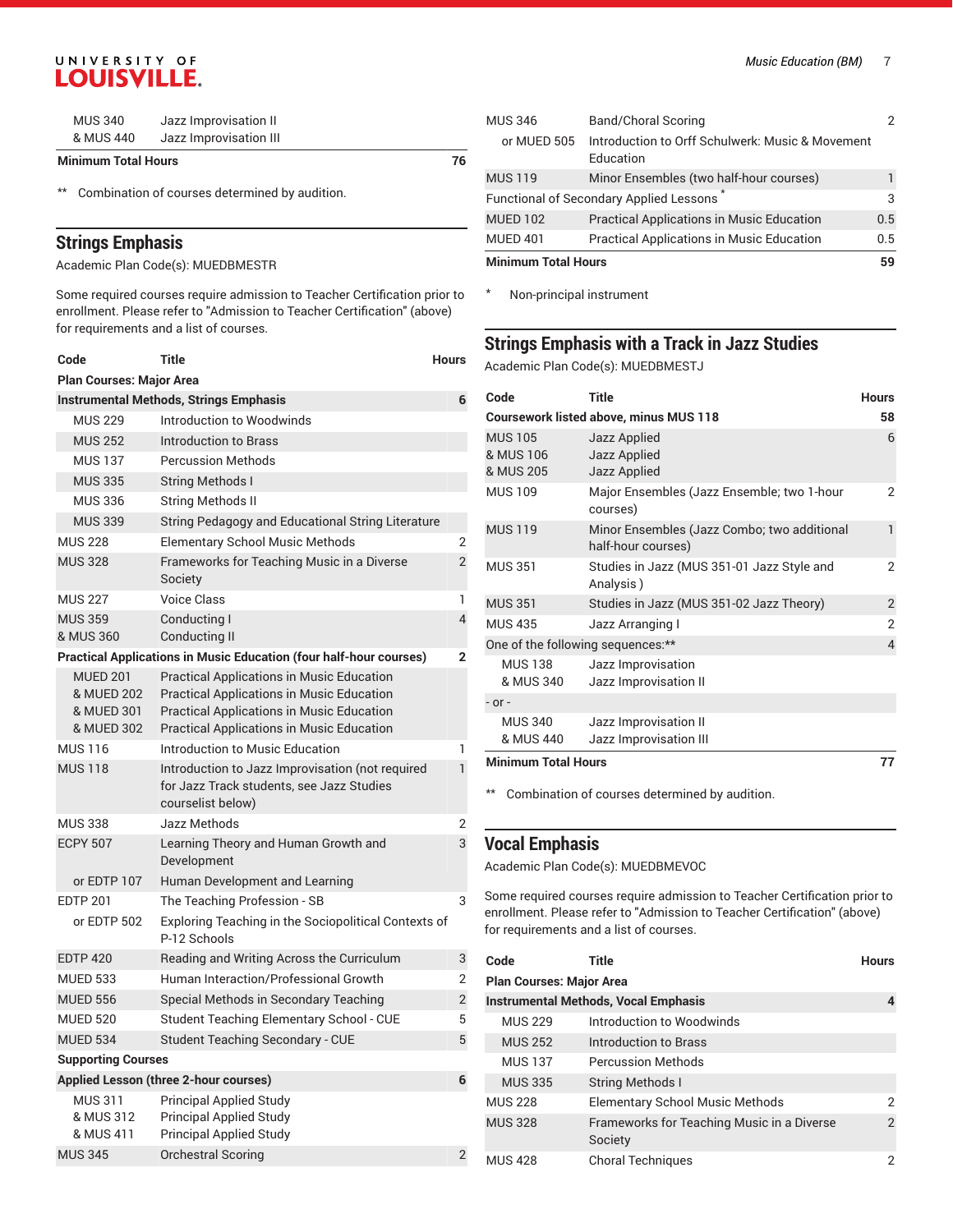| <b>MUS 359</b><br>& MUS 360                               | Conducting I<br><b>Conducting II</b>                                                                                                                                                                         | $\overline{4}$ |
|-----------------------------------------------------------|--------------------------------------------------------------------------------------------------------------------------------------------------------------------------------------------------------------|----------------|
|                                                           | <b>Practical Applications in Music Education (four half-hour courses)</b>                                                                                                                                    | $\mathbf{2}$   |
| <b>MUED 201</b><br>& MUED 202<br>& MUED 301<br>& MUED 302 | <b>Practical Applications in Music Education</b><br><b>Practical Applications in Music Education</b><br><b>Practical Applications in Music Education</b><br><b>Practical Applications in Music Education</b> |                |
| <b>MUS 116</b>                                            | Introduction to Music Education                                                                                                                                                                              | 1              |
| <b>MUS 118</b>                                            | Introduction to Jazz Improvisation                                                                                                                                                                           | $\mathbf{1}$   |
| <b>ECPY 507</b>                                           | Learning Theory and Human Growth and<br>Development                                                                                                                                                          | 3              |
| or EDTP 107                                               | Human Development and Learning                                                                                                                                                                               |                |
| <b>EDTP 201</b>                                           | The Teaching Profession - SB                                                                                                                                                                                 | 3              |
| or EDTP 502                                               | Exploring Teaching in the Sociopolitical Contexts of<br>P-12 Schools                                                                                                                                         |                |
| <b>EDTP 420</b>                                           | Reading and Writing Across the Curriculum                                                                                                                                                                    | 3              |
| <b>MUED 533</b>                                           | Human Interaction/Professional Growth                                                                                                                                                                        | $\overline{2}$ |
| <b>MUED 556</b>                                           | Special Methods in Secondary Teaching                                                                                                                                                                        | $\overline{2}$ |
| <b>MUED 520</b>                                           | <b>Student Teaching Elementary School - CUE</b>                                                                                                                                                              | 5              |
| <b>MUED 534</b>                                           | <b>Student Teaching Secondary - CUE</b>                                                                                                                                                                      | 5              |
| <b>Supporting Courses</b>                                 |                                                                                                                                                                                                              |                |
|                                                           | Applied Lesson (three 2-hour courses)                                                                                                                                                                        | 6              |
| <b>MUS 311</b><br>& MUS 312<br>& MUS 411                  | <b>Principal Applied Study</b><br><b>Principal Applied Study</b><br><b>Principal Applied Study</b>                                                                                                           |                |
| <b>MUS 571</b>                                            | Pedagogy (Voice Pedagogy)                                                                                                                                                                                    | 2              |
| <b>MUS 331</b><br>& MUS 332                               | Piano Class<br>Piano Class                                                                                                                                                                                   | $\overline{2}$ |
| <b>MUS 123</b><br>& MUS 124                               | <b>Diction</b><br>Diction                                                                                                                                                                                    | $\overline{2}$ |
|                                                           | Two of the following three courses:                                                                                                                                                                          | $\overline{4}$ |
| <b>MUS 345</b>                                            | <b>Orchestral Scoring</b>                                                                                                                                                                                    |                |
| <b>MUS 346</b>                                            | <b>Band/Choral Scoring</b>                                                                                                                                                                                   |                |
| <b>MUED 505</b>                                           | Introduction to Orff Schulwerk: Music & Movement<br>Education                                                                                                                                                |                |
| <b>Minimum Total Hours</b>                                |                                                                                                                                                                                                              | 57             |
| Code                                                      | <b>Title</b>                                                                                                                                                                                                 | <b>Hours</b>   |
|                                                           | Culminating Undergraduate Experience - all tracks listed above                                                                                                                                               |                |
| (Graduation requirement)                                  |                                                                                                                                                                                                              |                |
|                                                           | <b>Requirement fulfilled by completing:</b>                                                                                                                                                                  |                |

| <b>MUED 534</b> | Student Teaching Secondary - CUE    |
|-----------------|-------------------------------------|
|                 | Flight Dlane, DM in Music Education |

MUED 520 Student Teaching Elementary School - CUE

## **Flight Plans, BM in Music Education**

Flight Plans for Emphases with tracks in Jazz Studies are on the following tabs (Jazz Flight Plans, Even and Jazz Flight Plans, Odd).

#### **Vocal Emphasis**

Academic Plan Code(s): MUEDBMEVOC

| Course         | Title                       | Hours |
|----------------|-----------------------------|-------|
| Year 1         |                             |       |
| Fall           |                             |       |
| <b>MUS 100</b> | Introduction to Music Study |       |

| <b>MUS 111</b>    | <b>Principal Applied Study</b>                               | 2              |
|-------------------|--------------------------------------------------------------|----------------|
| <b>MUS109</b>     | <b>Major Ensembles</b>                                       | 1              |
| <b>MUS 141</b>    | Theory I                                                     | 4              |
| <b>MUS 97</b>     | <b>Recital Attendance</b>                                    | 0              |
| <b>MUS 131</b>    | Piano Class (or MUS 133 Voice for piano principals)          | $\mathbf{1}$   |
| <b>MUS 123</b>    | <b>Diction</b>                                               | 1              |
| <b>ENGL 101</b>   | Introduction to College Writing - WC                         | 3              |
|                   | General Education: Cardinal Core Quantitative Reasoning - QR | 3              |
|                   | <b>Hours</b>                                                 | 16             |
| Spring            |                                                              |                |
| <b>MUS 112</b>    | <b>Principal Applied Study</b>                               | $\overline{2}$ |
| <b>MUS109</b>     | <b>Major Ensembles</b>                                       | 1              |
| <b>MUS 142</b>    | Theory II                                                    | 4              |
| <b>MUS 97</b>     | Recital Attendance (MUS 97-02)                               | $\pmb{0}$      |
| <b>MUS 132</b>    | Piano Class (or MUS 134 Voice for piano principals)          | 1              |
| <b>MUS 124</b>    | <b>Diction</b>                                               | $\mathbf{1}$   |
| <b>MUS 116</b>    | Introduction to Music Education                              | 1              |
| <b>ENGL 102</b>   | Intermediate College Writing - WC                            | 3              |
|                   | General Education: Cardinal Core Oral Communication - OC     | 3              |
|                   | <b>Hours</b>                                                 | 16             |
| Year <sub>2</sub> |                                                              |                |
| Fall              |                                                              |                |
| <b>MUS 211</b>    | <b>Principal Applied Study</b>                               | $\overline{2}$ |
| <b>MUS109</b>     | <b>Major Ensembles</b>                                       | $\mathbf{1}$   |
| <b>MUS 241</b>    | Theory III                                                   | 4              |
| <b>MUS 97</b>     | Recital Attendance (MUS 97-02)                               | 0              |
| <b>MUS 137</b>    | <b>Percussion Methods</b>                                    | 1              |
| <b>MUS 231</b>    | Piano Class III (or MUS 233 Voice for piano principals)      | 1              |
| <b>MUS 297</b>    | Piano Proficiency                                            | 0              |
| <b>MUS118</b>     | Introduction to Jazz Improvisation                           | 1              |
| <b>MUS 229</b>    | Introduction to Woodwinds                                    | 1              |

MUED 201 Practical Applications in Music Education 0.5 MUH 205 Music in World Cultures - D2, SB 3 General Education: Cardinal Core Natural Sciences - S 3

MUS 212 **Principal Applied Study 2 Principal Applied Study** 2 MUS 109 Major Ensembles 1 MUS 242 Theory IV 4 MUS 361 Music Literature I (1000-1750) 3 MUS 331 Piano Class (or MUS 234 Voice for piano principals) 1 MUS 97 Recital Attendance (MUS 97-02) 0 MUS 359 Conducting I 2 MUED 202 Practical Applications in Music Education 0.5 MUH 214 African-American Music - AH, D1 3

General Education: Cardinal Core Social & Behavioral Sciences Historical

**Hours 17.5**

**Hours 16.5**

**Hours 3**

MUS 311 Principal Applied Study 2 MUS 109 Major Ensembles 1 MUS 252 Introduction to Brass 1 MUS 362 Music Literature II (Classical & Early Romantic Music) 3 MUS 332 Piano Class (or MUS 333 Voice for piano principals) 1 MUS 347 Analysis I 2 Select one of the following: 2

3

MUS 111 Principal Applie

**Spring**

**Summer**

**Year 3 Fall**

Perspective - SBH

MUS 345 Orchestral Scoring MUS 346 Band/Choral Scoring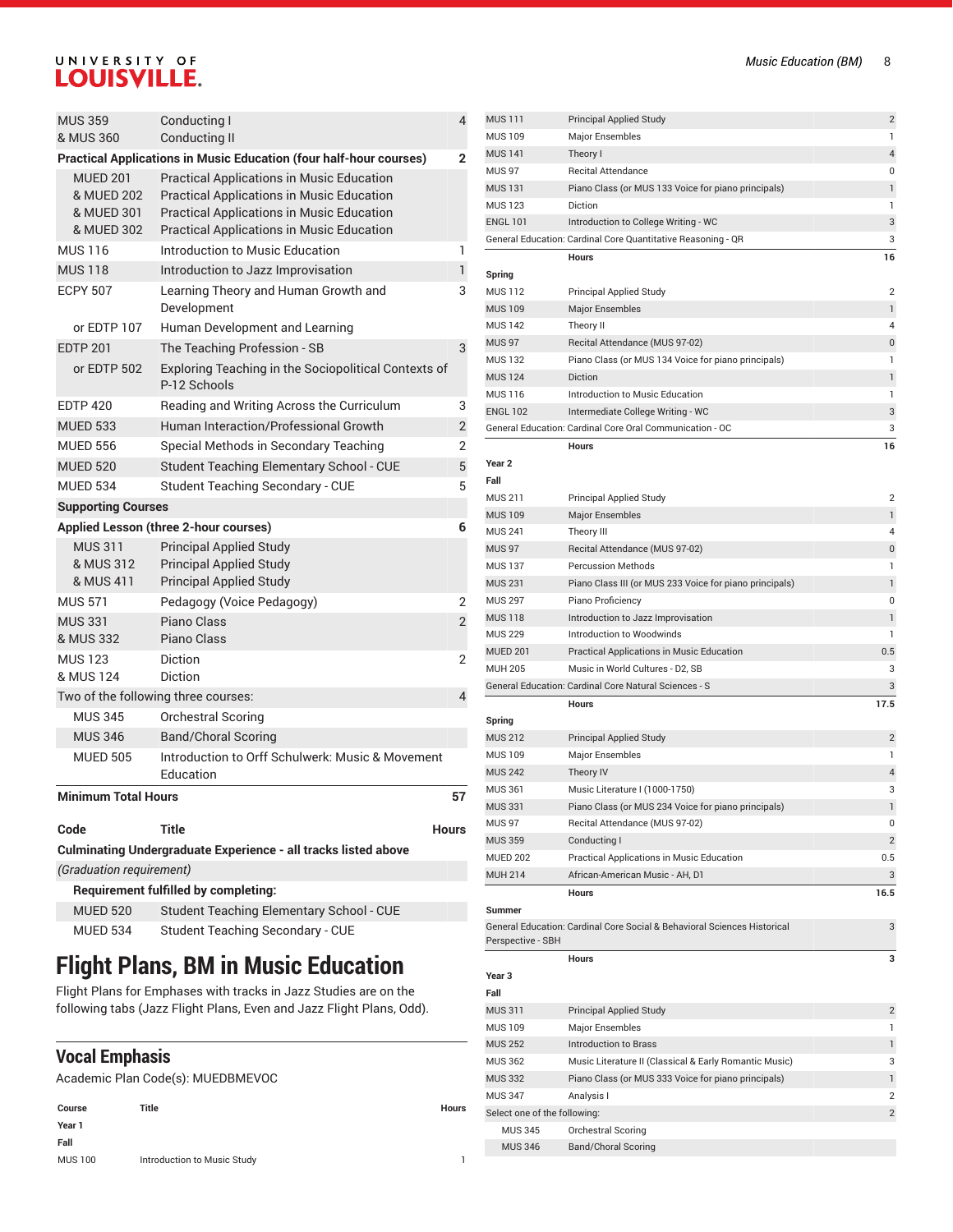|                              | <b>Minimum Total Hours</b>                                 | 134            |
|------------------------------|------------------------------------------------------------|----------------|
|                              | <b>Hours</b>                                               | 12             |
| <b>MUED 534</b>              | Student Teaching Secondary - CUE (CUE)                     | 5              |
| <b>MUED 520</b>              | Student Teaching Elementary School - CUE (CUE)             | 5              |
| <b>MUED 533</b>              | Human Interaction/Professional Growth                      | $\overline{2}$ |
| Spring                       |                                                            |                |
|                              | <b>Hours</b>                                               | 17             |
|                              | General Education: Cardinal Core Natural Sciences Lab - SL | 1              |
|                              | General Education: Cardinal Core Natural Sciences - S      | 3              |
| <b>MUED 556</b>              | Special Methods in Secondary Teaching                      | $\overline{2}$ |
| <b>ECPY 507</b>              | Learning Theory and Human Growth and Development           | 3              |
| <b>EDTP 420</b>              | Reading and Writing Across the Curriculum                  | 3              |
| <b>MUS 571</b>               | Pedagogy (Voice Pedagogy)                                  | $\overline{2}$ |
| <b>MUS 109</b>               | <b>Major Ensembles</b>                                     | $\mathbf{1}$   |
| <b>MUS411</b>                | <b>Principal Applied Study</b>                             | $\overline{2}$ |
| Fall                         |                                                            |                |
| Year 4                       |                                                            |                |
|                              | <b>Hours</b>                                               | 3              |
| <b>Summer</b>                | General Education: Cardinal Core Arts & Humanities - AH    | 3              |
|                              | <b>Hours</b>                                               | 17.5           |
| <b>EDTP 201</b>              | The Teaching Profession - SB                               | 3              |
| <b>MUS 428</b>               | <b>Choral Techniques</b>                                   | $\overline{2}$ |
| <b>MUS 360</b>               | Conducting II (MUS 360-01)                                 | $\overline{2}$ |
| <b>MUS 328</b>               | Frameworks for Teaching Music in a Diverse Society         | $\overline{2}$ |
| <b>MUED 302</b>              | Practical Applications in Music Education                  | 0.5            |
|                              | Education                                                  |                |
| <b>MUED 505</b>              | Introduction to Orff Schulwerk: Music & Movement           |                |
| <b>MUS 346</b>               | <b>Band/Choral Scoring</b>                                 |                |
| <b>MUS 345</b>               | Orchestral Scoring                                         |                |
| Select one of the following: |                                                            | $\overline{2}$ |
| <b>MUS 363</b>               | Music Literature III (1860-present)                        | 3              |
| <b>MUS 109</b>               | Major Ensembles                                            | $\mathbf{1}$   |
| Spring<br><b>MUS 312</b>     | <b>Principal Applied Study</b>                             | $\overline{2}$ |
|                              | <b>Hours</b>                                               | 15.5           |
| <b>MUS 335</b>               | <b>String Methods I</b>                                    | $\mathbf{1}$   |
| <b>MUS 228</b>               | <b>Elementary School Music Methods</b>                     | $\overline{2}$ |
| <b>MUED 301</b>              | Practical Applications in Music Education                  | 0.5            |
|                              | Education                                                  |                |
| <b>MUED 505</b>              | Introduction to Orff Schulwerk: Music & Movement           |                |

## **Keyboard Emphasis**

Academic Plan Code(s): MUEDBMEKEY

| Course          | Title                                                        | <b>Hours</b>   |
|-----------------|--------------------------------------------------------------|----------------|
| Year 1          |                                                              |                |
| Fall            |                                                              |                |
| <b>MUS 100</b>  | Introduction to Music Study                                  | 1              |
| <b>MUS 111</b>  | <b>Principal Applied Study</b>                               | $\overline{2}$ |
| <b>MUS 109</b>  | Major Ensembles                                              | 1              |
| <b>MUS 141</b>  | Theory I                                                     | $\overline{4}$ |
| <b>MUS 97</b>   | <b>Recital Attendance</b>                                    | 0              |
| <b>MUS 133</b>  | Functional Study (Voice)                                     | 1              |
| <b>MUS 123</b>  | <b>Diction</b>                                               | 1              |
| <b>ENGL 101</b> | Introduction to College Writing - WC                         | 3              |
|                 | General Education: Cardinal Core Quantitative Reasoning - QR | 3              |
|                 | <b>Hours</b>                                                 | 16             |
| Spring          |                                                              |                |
| <b>MUS 112</b>  | Principal Applied Study                                      | $\overline{2}$ |
| <b>MUS 109</b>  | <b>Major Ensembles</b>                                       |                |

| <b>MUS 142</b>                   | Theory II                                                                                                 | 4              |
|----------------------------------|-----------------------------------------------------------------------------------------------------------|----------------|
| <b>MUS 97</b>                    | Recital Attendance (MUS 97-02)                                                                            | $\mathbf{0}$   |
| <b>MUS 134</b>                   | Functional Study (Voice)                                                                                  | 1              |
| <b>MUS 124</b>                   | Diction                                                                                                   | 1              |
| <b>MUS 116</b>                   | Introduction to Music Education                                                                           | 1              |
| <b>ENGL 102</b>                  | Intermediate College Writing - WC                                                                         | 3              |
|                                  | General Education: Cardinal Core Oral Communication - OC                                                  | 3              |
|                                  | <b>Hours</b>                                                                                              | 16             |
| Year 2                           |                                                                                                           |                |
| Fall                             |                                                                                                           |                |
| <b>MUS 211</b>                   | <b>Principal Applied Study</b>                                                                            | $\overline{2}$ |
| <b>MUS109</b>                    | <b>Major Ensembles</b>                                                                                    | 1              |
| <b>MUS 241</b>                   | Theory III                                                                                                | 4              |
| <b>MUS 97</b>                    | Recital Attendance (MUS 97-02)                                                                            | 0              |
| <b>MUS 233</b>                   | Functional Study (Voice)                                                                                  | 1              |
| <b>MUS 297</b>                   | Piano Proficiency                                                                                         | $\mathbf 0$    |
| <b>MUS 118</b>                   | Introduction to Jazz Improvisation                                                                        | 1              |
| <b>MUS 137</b>                   | <b>Percussion Methods</b>                                                                                 | 1              |
| <b>MUS 229</b>                   | Introduction to Woodwinds                                                                                 | 1              |
|                                  |                                                                                                           | 0.5            |
| <b>MUED 201</b>                  | Practical Applications in Music Education<br><b>General Education: Cardinal Core Natural Sciences - S</b> |                |
|                                  |                                                                                                           | 3              |
| <b>MUH 205</b>                   | Music in World Cultures - D2, SB                                                                          | 3              |
|                                  | <b>Hours</b>                                                                                              | 17.5           |
| Spring                           |                                                                                                           |                |
| <b>MUS 212</b>                   | <b>Principal Applied Study</b>                                                                            | $\overline{2}$ |
| <b>MUS 109</b>                   | Major Ensembles                                                                                           | 1              |
| <b>MUS 242</b>                   | Theory IV                                                                                                 | 4              |
| <b>MUS 361</b>                   | Music Literature I (1000-1750)                                                                            | 3              |
| <b>MUS 97</b>                    | Recital Attendance (MUS 97-02)                                                                            | $\mathbf 0$    |
| <b>MUS 234</b>                   | Functional Study (Voice)                                                                                  | 1              |
| <b>MUS 359</b>                   | Conducting I                                                                                              | $\overline{2}$ |
| <b>MUED 202</b>                  | Practical Applications in Music Education                                                                 | 0.5            |
| <b>MUH 214</b>                   | African-American Music - AH, D1                                                                           | 3              |
|                                  | <b>Hours</b>                                                                                              | 16.5           |
| <b>Summer</b>                    |                                                                                                           |                |
|                                  | General Education: Cardinal Core Social & Behavioral Sciences Historical                                  | 3              |
| Perspective - SBH                |                                                                                                           |                |
|                                  | <b>Hours</b>                                                                                              | з              |
| Year 3                           |                                                                                                           |                |
| Fall                             |                                                                                                           |                |
| <b>MUS 311</b>                   | <b>Principal Applied Study</b>                                                                            | $\overline{2}$ |
| <b>MUS 109</b>                   | Major Ensembles                                                                                           | 1              |
| <b>MUS 252</b>                   | <b>Introduction to Brass</b>                                                                              | 1              |
| <b>MUS 362</b>                   | Music Literature II (Classical & Early Romantic Music)                                                    | 3              |
| <b>MUS 347</b>                   | Analysis I                                                                                                | $\overline{2}$ |
| <b>MUS 333</b>                   | Functional Study (Voice)                                                                                  | 1              |
| Select one of the following:     |                                                                                                           | $\overline{2}$ |
| <b>MUS 345</b>                   | Orchestral Scoring                                                                                        |                |
| <b>MUS 346</b>                   | <b>Band/Choral Scoring</b>                                                                                |                |
| <b>MUED 505</b>                  | Introduction to Orff Schulwerk: Music & Movement<br>Education                                             |                |
| <b>MUED 301</b>                  | Practical Applications in Music Education                                                                 | 0.5            |
| <b>MUS 228</b>                   | <b>Elementary School Music Methods</b>                                                                    | 2              |
| <b>MUS 335</b>                   | String Methods I                                                                                          | $\mathbf{1}$   |
|                                  | <b>Hours</b>                                                                                              | 15.5           |
|                                  |                                                                                                           |                |
| Spring                           |                                                                                                           | $\overline{2}$ |
| <b>MUS 312</b><br><b>MUS 109</b> | <b>Principal Applied Study</b><br>Major Ensembles                                                         | 1              |
| <b>MUS 363</b>                   |                                                                                                           | 3              |
|                                  | Music Literature III (1860-present)                                                                       |                |
| Select one of the following:     |                                                                                                           | $\overline{2}$ |
| <b>MUS 345</b><br><b>MUS 346</b> | Orchestral Scoring                                                                                        |                |
|                                  | Band/Choral Scoring                                                                                       |                |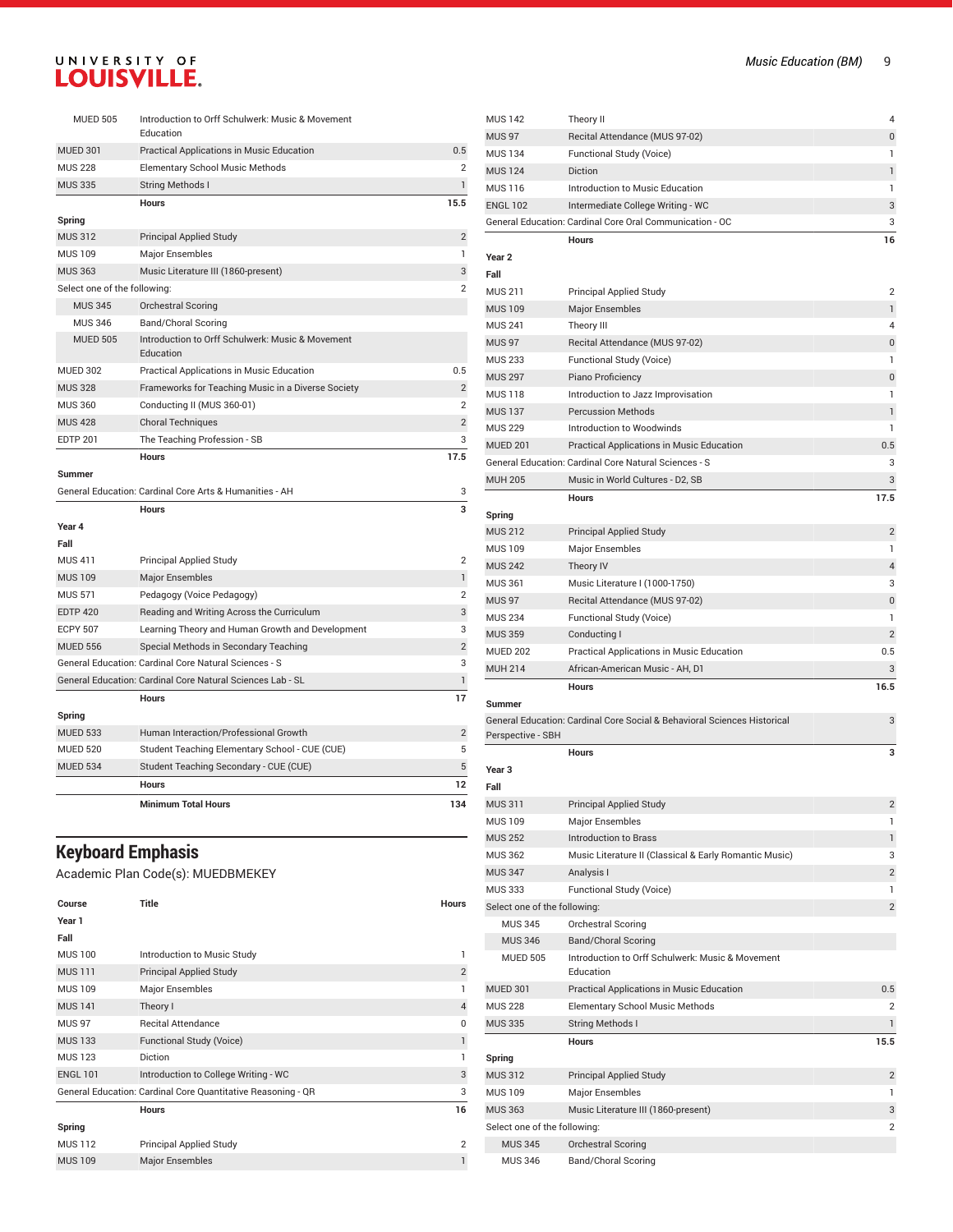|                 | <b>Minimum Total Hours</b>                                    | 134            |
|-----------------|---------------------------------------------------------------|----------------|
|                 | <b>Hours</b>                                                  | 12             |
| <b>MUED 534</b> | Student Teaching Secondary - CUE (CUE)                        | 5              |
| <b>MUED 520</b> | Student Teaching Elementary School - CUE (CUE)                | 5              |
| <b>MUED 533</b> | Human Interaction/Professional Growth                         | $\overline{2}$ |
| Spring          |                                                               |                |
|                 | <b>Hours</b>                                                  | 17             |
|                 | General Education: Cardinal Core Natural Sciences Lab - SL    | $\mathbf{1}$   |
|                 | General Education: Cardinal Core Natural Sciences - S         | 3              |
| <b>MUED 556</b> | Special Methods in Secondary Teaching                         | $\overline{2}$ |
| <b>ECPY 507</b> | Learning Theory and Human Growth and Development              | 3              |
| <b>EDTP 420</b> | Reading and Writing Across the Curriculum                     | 3              |
| <b>MUS 571</b>  | Pedagogy (Voice Pedagogy)                                     | $\overline{2}$ |
| <b>MUS 109</b>  | <b>Major Ensembles</b>                                        | $\mathbf{1}$   |
| <b>MUS 411</b>  | Principal Applied Study                                       | $\overline{2}$ |
| Fall            |                                                               |                |
| Year 4          |                                                               |                |
|                 | Hours                                                         | 3              |
|                 | General Education: Cardinal Core Arts & Humanities - AH       | 3              |
| <b>Summer</b>   |                                                               |                |
|                 | <b>Hours</b>                                                  | 17.5           |
| <b>EDTP 201</b> | The Teaching Profession - SB                                  | 3              |
| <b>MUS 428</b>  | <b>Choral Techniques</b>                                      | $\overline{2}$ |
| <b>MUS 360</b>  | Conducting II (MUS 360-01)                                    | $\overline{2}$ |
| <b>MUS 328</b>  | Frameworks for Teaching Music in a Diverse Society            | $\overline{2}$ |
| <b>MUED 302</b> | Practical Applications in Music Education                     | 0.5            |
| <b>MUED 505</b> | Introduction to Orff Schulwerk: Music & Movement<br>Education |                |

**Year 2 Fall**

MUS 211 Principal Applied Study MUS 109 Major Ensembles MUS 241 Theory III MUS 97 Recital Attendance

## **Brass Emphasis**

#### Academic Plan Code(s): MUEDBMEBRS

| Course          | <b>Title</b>                                                 | <b>Hours</b>   |
|-----------------|--------------------------------------------------------------|----------------|
| Year 1          |                                                              |                |
| Fall            |                                                              |                |
| <b>MUS 100</b>  | Introduction to Music Study                                  | $\mathbf{1}$   |
| <b>MUS111</b>   | <b>Principal Applied Study</b>                               | $\overline{2}$ |
| <b>MUS 109</b>  | Major Ensembles                                              | 1              |
| <b>MUS 141</b>  | Theory I                                                     | $\overline{4}$ |
| <b>MUS 97</b>   | <b>Recital Attendance</b>                                    | $\Omega$       |
| <b>MUS 131</b>  | Piano Class                                                  | $\mathbf{1}$   |
| <b>MUS119</b>   | Minor Ensembles                                              | 0.5            |
| <b>ENGL 101</b> | Introduction to College Writing - WC                         | 3              |
|                 | General Education: Cardinal Core Quantitative Reasoning - QR | 3              |
|                 | <b>Hours</b>                                                 | 15.5           |
| Spring          |                                                              |                |
| <b>MUS112</b>   | <b>Principal Applied Study</b>                               | $\overline{2}$ |
| <b>MUS 109</b>  | <b>Major Ensembles</b>                                       | $\mathbf{1}$   |
| <b>MUS 142</b>  | Theory II                                                    | $\overline{4}$ |
| <b>MUS 97</b>   | <b>Recital Attendance</b>                                    | $\bf 0$        |
| <b>MUS132</b>   | Piano Class                                                  | $\mathbf{1}$   |
| <b>MUS 116</b>  | Introduction to Music Education                              | $\mathbf{1}$   |
| <b>MUS119</b>   | Minor Ensembles                                              | 0.5            |
| <b>ENGL 102</b> | Intermediate College Writing - WC                            | 3              |
|                 | General Education: Cardinal Core Oral Communication - OC     | 3              |
|                 | <b>Hours</b>                                                 | 15.5           |
| <b>Summer</b>   |                                                              |                |
|                 | General Education: Cardinal Core Arts & Humanities - AH      | 3              |
|                 | <b>Hours</b>                                                 | 3              |

| <b>Music Education (BM)</b> | ΙU             |
|-----------------------------|----------------|
|                             |                |
|                             |                |
|                             |                |
|                             |                |
|                             |                |
|                             | $\overline{2}$ |
|                             | 1              |
|                             | 4              |
|                             | $\Omega$       |
|                             |                |
|                             | $\Omega$       |
|                             |                |
|                             |                |

| MUS 231                    | Piano Class III                                                          | 1              |
|----------------------------|--------------------------------------------------------------------------|----------------|
| <b>MUS 297</b>             | Piano Proficiency                                                        | 0              |
| <b>MUS 235</b>             | <b>Woodwind Methods</b>                                                  | 1              |
| <b>MUS 335</b>             | <b>String Methods I</b>                                                  | $\mathbf{1}$   |
| <b>MUS 119</b>             | <b>Minor Ensembles</b>                                                   | 0.5            |
| <b>MUED 201</b>            | Practical Applications in Music Education                                | 0.5            |
| <b>EDTP 201</b>            | The Teaching Profession - SB                                             | 3              |
|                            | Functional or Secondary Applied Lesson                                   | $\mathbf{1}$   |
|                            | <b>Hours</b>                                                             | 15             |
| Spring                     |                                                                          |                |
| <b>MUS 212</b>             | <b>Principal Applied Study</b>                                           | $\overline{2}$ |
| <b>MUS 109</b>             | <b>Major Ensembles</b>                                                   | 1              |
| <b>MUS 242</b>             | Theory IV                                                                | 4              |
| <b>MUS 361</b>             | Music Literature I (1000-1750)                                           | 3              |
| <b>MUS 97</b>              | <b>Recital Attendance</b>                                                | 0              |
| <b>MUS 359</b>             | Conducting I                                                             | 2              |
| <b>MUS 118</b>             | Introduction to Jazz Improvisation                                       | 1              |
| <b>MUS 119</b>             | <b>Minor Ensembles</b>                                                   | 0.5            |
| <b>MUS 236</b>             | <b>Advanced Woodwind Methods</b>                                         | 1              |
| <b>MUED 202</b>            | Practical Applications in Music Education                                | 0.5            |
| <b>MUH 214</b>             | African-American Music - AH. D1                                          | 3              |
|                            | <b>Hours</b>                                                             | 18             |
| <b>Summer</b>              |                                                                          |                |
|                            | General Education: Cardinal Core Natural Sciences - S                    | 3              |
|                            | <b>Hours</b>                                                             | 3              |
| Year <sub>3</sub>          |                                                                          |                |
| Fall                       |                                                                          |                |
| <b>MUS 311</b>             | <b>Principal Applied Study</b>                                           | $\overline{2}$ |
| <b>MUS 109</b>             | Major Ensembles                                                          | 1              |
| <b>MUS 362</b>             | Music Literature II (Classical & Early Romantic Music)                   | 3              |
| <b>MUS 347</b>             | Analysis I                                                               | $\overline{2}$ |
| <b>MUS 360</b>             | Conducting II (MUS 360-02)                                               | $\overline{2}$ |
| <b>MUS 253</b>             | <b>Brass Methods</b>                                                     | 1              |
| <b>MUS 228</b>             | <b>Elementary School Music Methods</b>                                   | $\overline{2}$ |
| <b>MUS 337</b>             | Marching Band Methods                                                    | 1              |
| <b>MUED 301</b>            | Practical Applications in Music Education                                | 0.5            |
| <b>Supplemental Course</b> |                                                                          | 1              |
|                            | Hours                                                                    | 15.5           |
| Spring                     |                                                                          |                |
| <b>MUS 312</b>             | <b>Principal Applied Study</b>                                           | 2              |
| <b>MUS 109</b>             | <b>Major Ensembles</b>                                                   | 1              |
| <b>MUS 363</b>             | Music Literature III (1860-present)                                      | 3              |
| <b>MUS 346</b>             | <b>Band/Choral Scoring</b>                                               | 2              |
| <b>MUED 556</b>            | Special Methods in Secondary Teaching                                    | $\overline{2}$ |
| <b>MUS 328</b>             | Frameworks for Teaching Music in a Diverse Society                       | $\overline{2}$ |
| <b>MUS 342</b>             | Band Pedagogy and Educational Wind Band Literature                       | 1              |
| <b>MUED 302</b>            | Practical Applications in Music Education                                | 0.5            |
| <b>MUS 338</b>             | Jazz Methods                                                             | 2              |
| <b>Supplemental Course</b> |                                                                          | 2              |
|                            | Hours                                                                    | 17.5           |
| <b>Summer</b>              |                                                                          |                |
| Perspective - SBH          | General Education: Cardinal Core Social & Behavioral Sciences Historical | 3              |
|                            | Hours                                                                    | 3              |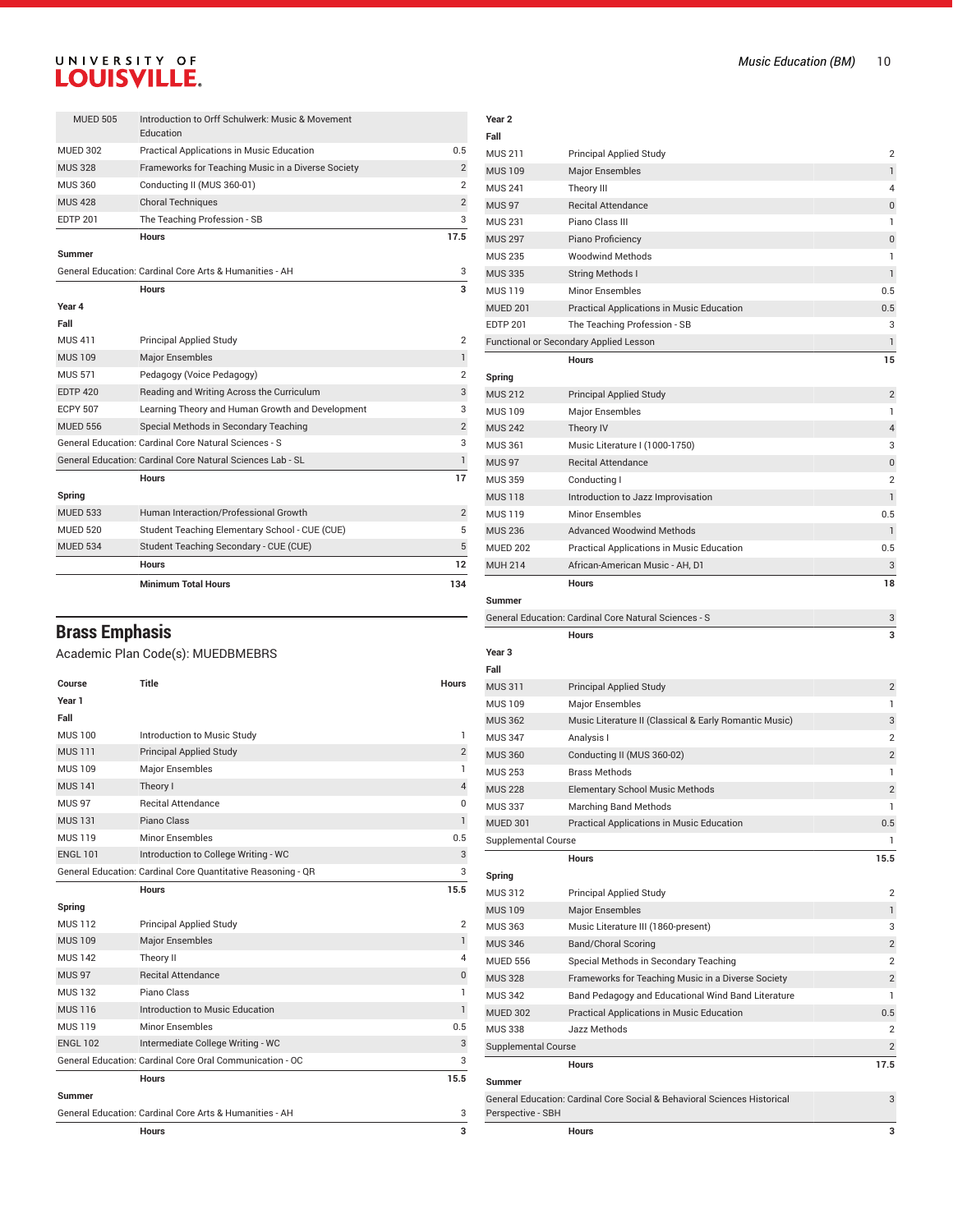#### **Year 4**

|                 | <b>Minimum Total Hours</b>                                 | 135            |
|-----------------|------------------------------------------------------------|----------------|
|                 | <b>Hours</b>                                               | 12             |
| <b>MUED 534</b> | Student Teaching Secondary - CUE (CUE)                     | 5              |
| <b>MUED 520</b> | Student Teaching Elementary School - CUE (CUE)             | 5              |
| <b>MUED 533</b> | Human Interaction/Professional Growth                      | $\overline{2}$ |
| Spring          |                                                            |                |
|                 | <b>Hours</b>                                               | 17             |
|                 | General Education: Cardinal Core Natural Sciences Lab - SL |                |
| <b>MUH 205</b>  | Music in World Cultures - D2, SB                           | 3              |
|                 | General Education: Cardinal Core Natural Sciences - S      | 3              |
| <b>MUS 137</b>  | <b>Percussion Methods</b>                                  | 1              |
| <b>ECPY 507</b> | Learning Theory and Human Growth and Development           | 3              |
| <b>EDTP 420</b> | Reading and Writing Across the Curriculum                  | 3              |
| <b>MUS 109</b>  | <b>Major Ensembles</b>                                     |                |
| <b>MUS411</b>   | <b>Principal Applied Study</b>                             | $\overline{2}$ |
| Fall            |                                                            |                |

## **Percussion Emphasis**

Academic Plan Code(s): MUEDBMEPER

| Course            | <b>Title</b>                                                             | <b>Hours</b>   |
|-------------------|--------------------------------------------------------------------------|----------------|
| Year 1            |                                                                          |                |
| Fall              |                                                                          |                |
| <b>MUS 100</b>    | Introduction to Music Study                                              | 1              |
| <b>MUS111</b>     | <b>Principal Applied Study</b>                                           | $\overline{2}$ |
| <b>MUS 109</b>    | <b>Major Ensembles</b>                                                   | $\mathbf{1}$   |
| <b>MUS 141</b>    | Theory I                                                                 | $\overline{4}$ |
| <b>MUS 97</b>     | <b>Recital Attendance</b>                                                | 0              |
| <b>MUS131</b>     | Piano Class                                                              | $\mathbf{1}$   |
| <b>MUS 119</b>    | <b>Minor Ensembles</b>                                                   | 0.5            |
| <b>ENGL 101</b>   | Introduction to College Writing - WC                                     | 3              |
|                   | General Education: Cardinal Core Quantitative Reasoning - QR             | 3              |
|                   | <b>Hours</b>                                                             | 15.5           |
| Spring            |                                                                          |                |
| <b>MUS 112</b>    | Principal Applied Study                                                  | $\overline{2}$ |
| <b>MUS 109</b>    | <b>Major Ensembles</b>                                                   | $\mathbf{1}$   |
| <b>MUS 142</b>    | Theory II                                                                | 4              |
| <b>MUS 97</b>     | <b>Recital Attendance</b>                                                | $\pmb{0}$      |
| <b>MUS 132</b>    | Piano Class                                                              | 1              |
| <b>MUS 116</b>    | Introduction to Music Education                                          | $\mathbf{1}$   |
| <b>MUS 119</b>    | <b>Minor Ensembles</b>                                                   | 0.5            |
| <b>ENGL 102</b>   | Intermediate College Writing - WC                                        | 3              |
|                   | General Education: Cardinal Core Oral Communication - OC                 | 3              |
|                   | <b>Hours</b>                                                             | 15.5           |
| <b>Summer</b>     |                                                                          |                |
| Perspective - SBH | General Education: Cardinal Core Social & Behavioral Sciences Historical | 3              |
|                   | <b>Hours</b>                                                             | 3              |
| Year <sub>2</sub> |                                                                          |                |
| Fall              |                                                                          |                |
| <b>MUS 211</b>    | Principal Applied Study                                                  | $\overline{2}$ |
| <b>MUS 109</b>    | <b>Major Ensembles</b>                                                   | $\mathbf{1}$   |
| <b>MUS 241</b>    | Theory III                                                               | 4              |
| <b>MUS 97</b>     | <b>Recital Attendance</b>                                                | $\pmb{0}$      |
| <b>MUS 231</b>    | Piano Class III                                                          | $\mathbf{1}$   |
| <b>MUS 297</b>    | Piano Proficiency                                                        | $\pmb{0}$      |
| <b>MUS 235</b>    | <b>Woodwind Methods</b>                                                  | $\mathbf{1}$   |
| <b>MUS 335</b>    | <b>String Methods I</b>                                                  | $\mathbf{1}$   |
| <b>MUS 119</b>    | Minor Ensembles                                                          | 0.5            |
| <b>MUED 201</b>   | Practical Applications in Music Education                                | 0.5            |

|                            | Functional or Secondary Applied Lesson                     | 1              |
|----------------------------|------------------------------------------------------------|----------------|
| <b>EDTP 201</b>            | The Teaching Profession - SB                               | 3              |
|                            | <b>Hours</b>                                               | 15             |
| Spring                     |                                                            |                |
| <b>MUS 212</b>             | <b>Principal Applied Study</b>                             | $\overline{2}$ |
| <b>MUS 109</b>             | Major Ensembles                                            | 1              |
| <b>MUS 242</b>             | Theory IV                                                  | 4              |
| <b>MUS 361</b>             | Music Literature I (1000-1750)                             | 3              |
| <b>MUS 97</b>              | <b>Recital Attendance</b>                                  | 0              |
| <b>MUS 359</b>             | Conducting I                                               | $\overline{2}$ |
| <b>MUS 118</b>             | Introduction to Jazz Improvisation                         | $\mathbf{1}$   |
| <b>MUS 119</b>             | <b>Minor Ensembles</b>                                     | 0.5            |
| <b>MUS 236</b>             | <b>Advanced Woodwind Methods</b>                           | 1              |
| <b>MUED 202</b>            | Practical Applications in Music Education                  | 0.5            |
| <b>MUH 214</b>             | African-American Music - AH, D1                            | 3              |
|                            | <b>Hours</b>                                               | 18             |
| Summer                     |                                                            |                |
|                            | General Education: Cardinal Core Natural Sciences - S      | 3              |
|                            | <b>Hours</b>                                               | 3              |
| Year <sub>3</sub>          |                                                            |                |
| Fall                       |                                                            |                |
| <b>MUS 311</b>             | <b>Principal Applied Study</b>                             | $\overline{c}$ |
| <b>MUS 109</b>             | Major Ensembles                                            | 1              |
| <b>MUS 362</b>             | Music Literature II (Classical & Early Romantic Music)     | 3              |
| <b>MUS 347</b>             | Analysis I                                                 | $\overline{2}$ |
| <b>MUS 360</b>             | Conducting II (MUS 360-02)                                 | $\overline{2}$ |
| <b>MUS 253</b>             | <b>Brass Methods</b>                                       | 1              |
| <b>MUS 228</b>             | <b>Elementary School Music Methods</b>                     | $\overline{2}$ |
| <b>MUS 337</b>             | <b>Marching Band Methods</b>                               | 1              |
| <b>MUED 301</b>            | Practical Applications in Music Education                  | 0.5            |
| <b>Supplemental Course</b> |                                                            | 1              |
|                            | <b>Hours</b>                                               | 15.5           |
| Spring                     |                                                            |                |
| <b>MUS 312</b>             | <b>Principal Applied Study</b>                             | $\overline{c}$ |
| <b>MUS 109</b>             | <b>Major Ensembles</b>                                     | $\mathbf{1}$   |
| <b>MUS 363</b>             | Music Literature III (1860-present)                        | 3              |
| <b>MUS 346</b>             | <b>Band/Choral Scoring</b>                                 | $\overline{2}$ |
| <b>MUS 254</b>             | <b>Advanced Brass Methods</b>                              | 1              |
| <b>MUS 328</b>             | Frameworks for Teaching Music in a Diverse Society         | $\overline{2}$ |
| <b>MUS 342</b>             | Band Pedagogy and Educational Wind Band Literature         | 1              |
| <b>MUED 302</b>            | <b>Practical Applications in Music Education</b>           | 0.5            |
| <b>MUED 556</b>            | Special Methods in Secondary Teaching                      | $\overline{2}$ |
| <b>MUS 338</b>             | Jazz Methods                                               | $\overline{2}$ |
|                            | <b>Hours</b>                                               | 16.5           |
| <b>Summer</b>              |                                                            |                |
|                            | General Education: Cardinal Core Arts & Humanities - AH    | 3              |
|                            | <b>Hours</b>                                               | 3              |
| Year 4                     |                                                            |                |
| Fall                       |                                                            |                |
| <b>MUS 411</b>             | <b>Principal Applied Study</b>                             | $\overline{2}$ |
| <b>MUS 109</b>             | <b>Major Ensembles</b>                                     | 1              |
| <b>EDTP 420</b>            | Reading and Writing Across the Curriculum                  | 3              |
| <b>ECPY 507</b>            | Learning Theory and Human Growth and Development           | 3              |
| <b>Supplemental Course</b> |                                                            | $\overline{2}$ |
|                            | General Education: Cardinal Core Natural Sciences - S      | 3              |
| <b>MUH 205</b>             | Music in World Cultures - D2, SB                           | 3              |
|                            | General Education: Cardinal Core Natural Sciences Lab - SL | 1              |
|                            | <b>Hours</b>                                               |                |
|                            |                                                            | 18             |
| Spring                     |                                                            |                |
| <b>MUED 533</b>            | Human Interaction/Professional Growth                      | 2              |
| <b>MUED 520</b>            | Student Teaching Elementary School - CUE                   | 5              |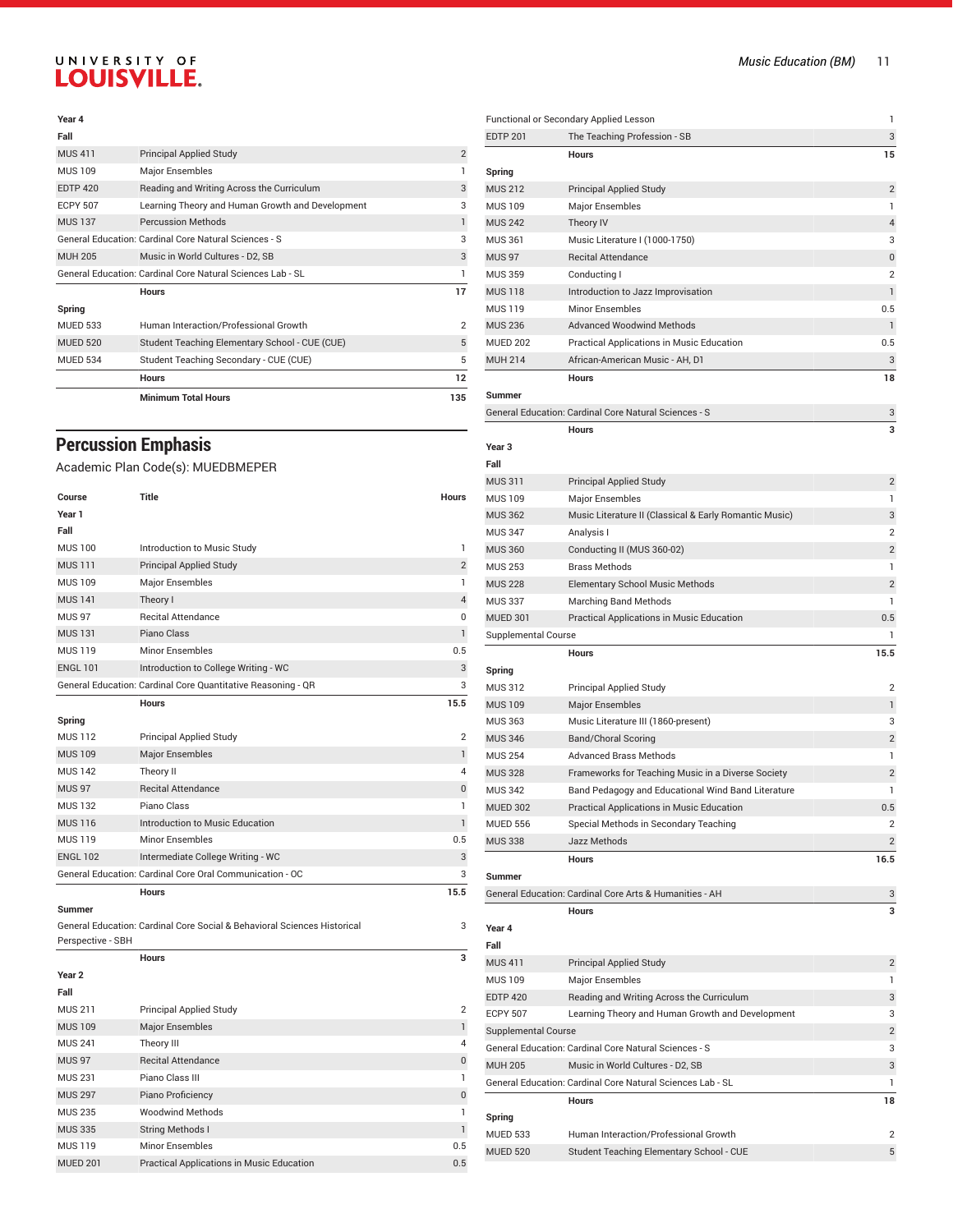| <b>MUED 534</b> | Student Teaching Secondary - CUE |     |
|-----------------|----------------------------------|-----|
|                 | <b>Hours</b>                     |     |
|                 | <b>Minimum Total Hours</b>       | 135 |

#### **Strings Emphasis**

#### Academic Plan Code(s): MUEDBMESTR

| Course            | Title                                                                    | Hours          |
|-------------------|--------------------------------------------------------------------------|----------------|
| Year 1            |                                                                          |                |
| Fall              |                                                                          |                |
| <b>MUS 100</b>    | Introduction to Music Study                                              | 1              |
| <b>MUS 111</b>    | <b>Principal Applied Study</b>                                           | $\overline{2}$ |
| <b>MUS 109</b>    | Major Ensembles (MUS 109-01)                                             | 1              |
| <b>MUS 141</b>    | Theory I                                                                 | 4              |
| <b>MUS 97</b>     | Recital Attendance (MUS 97-03)                                           | 0              |
| <b>MUS 131</b>    | Piano Class                                                              | $\mathbf{1}$   |
| <b>MUS 119</b>    | <b>Minor Ensembles</b>                                                   | 0.5            |
| <b>ENGL 101</b>   | Introduction to College Writing - WC                                     | 3              |
|                   | General Education: Cardinal Core Quantitative Reasoning - QR             | 3              |
|                   | Hours                                                                    | 15.5           |
| Spring            |                                                                          |                |
| MUS 112           | <b>Principal Applied Study</b>                                           | 2              |
| <b>MUS 109</b>    | Major Ensembles (MUS 109-01)                                             | $\mathbf{1}$   |
| <b>MUS 142</b>    | Theory II                                                                | 4              |
| <b>MUS 97</b>     | Recital Attendance (MUS 97-01)                                           | 0              |
| <b>MUS 132</b>    | Piano Class                                                              | 1              |
| <b>MUS 116</b>    | Introduction to Music Education                                          | 1              |
| <b>MUS 119</b>    | <b>Minor Ensembles</b>                                                   | 0.5            |
| <b>MUED 102</b>   | Practical Applications in Music Education (MUED 102-02)                  | 0.5            |
| <b>MUS 137</b>    | <b>Percussion Methods</b>                                                | 1              |
| <b>ENGL 102</b>   | Intermediate College Writing - WC                                        | 3              |
|                   | General Education: Cardinal Core Oral Communication - OC                 | 3              |
|                   | Hours                                                                    | 17             |
| Summer            |                                                                          |                |
|                   | General Education: Cardinal Core Social & Behavioral Sciences Historical | 3              |
| Perspective - SBH |                                                                          |                |
|                   | <b>Hours</b>                                                             |                |
| Year 2            |                                                                          | з              |
|                   |                                                                          |                |
| Fall              |                                                                          |                |
| MUS 211           | <b>Principal Applied Study</b>                                           | $\overline{2}$ |
| <b>MUS 109</b>    | Major Ensembles (MUS 109-01)                                             | 1              |
| <b>MUS 241</b>    | Theory III                                                               | 4              |
| <b>MUS 97</b>     | Recital Attendance (MUS 97-03)                                           | 0              |
| <b>MUS 231</b>    | Piano Class III                                                          | 1              |
| <b>MUS 297</b>    | Piano Proficiency                                                        | 0              |
| <b>MUS 229</b>    | Introduction to Woodwinds                                                | 1              |
| <b>MUS 335</b>    | <b>String Methods I</b>                                                  | 1              |
| <b>MUS 133</b>    | <b>Functional Study</b>                                                  | 1              |
| <b>MUS 227</b>    | Voice Class                                                              | $\mathbf{1}$   |
| <b>MUED 201</b>   | Practical Applications in Music Education                                | 0.5            |
| <b>MUH 205</b>    | Music in World Cultures - D2, SB                                         | 3              |
|                   | Hours                                                                    | 15.5           |
| Spring            |                                                                          |                |
| <b>MUS 212</b>    | <b>Principal Applied Study</b>                                           | $\overline{2}$ |
| <b>MUS 109</b>    | Major Ensembles (MUS 109-01)                                             | 1              |
| <b>MUS 242</b>    | Theory IV                                                                | 4              |
| <b>MUS 361</b>    | Music Literature I (1000-1750)                                           | 3              |

MUS 118 Introduction to Jazz Improvisation 1 MUS 359 Conducting I 2 MUED 202 Practical Applications in Music Education 0.5

| <b>MUS 336</b>    | String Methods II                                                | $\mathbf{1}$   |
|-------------------|------------------------------------------------------------------|----------------|
| <b>MUH 214</b>    | African-American Music - AH, D1                                  | 3              |
|                   | <b>Hours</b>                                                     | 17.5           |
| Summer            |                                                                  |                |
|                   | General Education: Cardinal Core Natural Sciences - S            | 3              |
|                   | <b>Hours</b>                                                     | 3              |
| Year <sub>3</sub> |                                                                  |                |
| Fall              |                                                                  |                |
| <b>MUS 311</b>    | <b>Principal Applied Study</b>                                   | $\overline{2}$ |
| <b>MUS 109</b>    | Major Ensembles (MUS 109-01)                                     | 1              |
| <b>MUS 362</b>    | Music Literature II (Classical & Early Romantic Music)           | 3              |
| <b>MUS 347</b>    | Analysis I                                                       | $\overline{2}$ |
| <b>MUS 360</b>    | Conducting II                                                    | $\overline{2}$ |
| <b>MUS 345</b>    | <b>Orchestral Scoring</b>                                        | $\overline{2}$ |
| <b>MUS 228</b>    | <b>Elementary School Music Methods</b>                           | $\overline{2}$ |
| <b>MUS 339</b>    | String Pedagogy and Educational String Literature                | $\mathbf{1}$   |
| <b>MUED 301</b>   | Practical Applications in Music Education                        | 0.5            |
|                   | <b>Hours</b>                                                     | 15.5           |
| Spring            |                                                                  |                |
| <b>MUS 312</b>    | <b>Principal Applied Study</b>                                   | $\overline{2}$ |
| <b>MUS 109</b>    | Major Ensembles (MUS 109-01)                                     | 1              |
| <b>MUS 363</b>    | Music Literature III (1860-present)                              | 3              |
| <b>MUS 346</b>    | <b>Band/Choral Scoring</b>                                       | $\overline{2}$ |
| or MUED 505       | or Introduction to Orff Schulwerk: Music & Movement<br>Education |                |
| <b>MUS 328</b>    | Frameworks for Teaching Music in a Diverse Society               | $\overline{2}$ |
| <b>ECPY 507</b>   | Learning Theory and Human Growth and Development                 | 3              |
|                   | Functional or Secondary Applied Lesson                           | 1              |
| <b>MUS 338</b>    | Jazz Methods                                                     | $\overline{2}$ |
| <b>MUED 302</b>   | Practical Applications in Music Education                        | 0.5            |
|                   | <b>Hours</b>                                                     | 16.5           |
| Summer            |                                                                  |                |
|                   | General Education: Cardinal Core Arts & Humanities - AH          | 3              |
|                   | <b>Hours</b>                                                     | 3              |
| Year 4            |                                                                  |                |
| Fall              |                                                                  |                |
| <b>MUS 411</b>    | <b>Principal Applied Study</b>                                   | 2              |
| <b>MUS 109</b>    | Major Ensembles (MUS 109-01)                                     | 1              |
| <b>MUS 252</b>    | Introduction to Brass                                            | 1              |
| <b>EDTP 420</b>   | Reading and Writing Across the Curriculum                        | 3              |
| MUED 401          | Practical Applications in Music Education                        | 0.5            |
| <b>MUED 556</b>   | Special Methods in Secondary Teaching                            | $\overline{2}$ |
|                   | Functional or Secondary Applied Lesson                           | 1              |
| <b>EDTP 201</b>   | The Teaching Profession - SB                                     | 3              |
|                   | General Education: Cardinal Core Natural Sciences - S            | 3              |
|                   | General Education: Cardinal Core Natural Sciences Lab - SL       | 1              |
|                   | <b>Hours</b>                                                     | 17.5           |
| Spring            |                                                                  |                |
| <b>MUED 533</b>   | Human Interaction/Professional Growth                            | 2              |
| <b>MUED 520</b>   | Student Teaching Elementary School - CUE                         | 5              |
| <b>MUED 534</b>   | <b>Student Teaching Secondary - CUE</b>                          | 5              |
|                   | <b>Hours</b>                                                     | 12             |
|                   | <b>Minimum Total Hours</b>                                       | 136            |

## **Wind Emphasis**

Academic Plan Code(s): MUEDBMEWND

| Course         | Title                       | Hours |
|----------------|-----------------------------|-------|
| Year 1         |                             |       |
| Fall           |                             |       |
| <b>MUS 100</b> | Introduction to Music Study |       |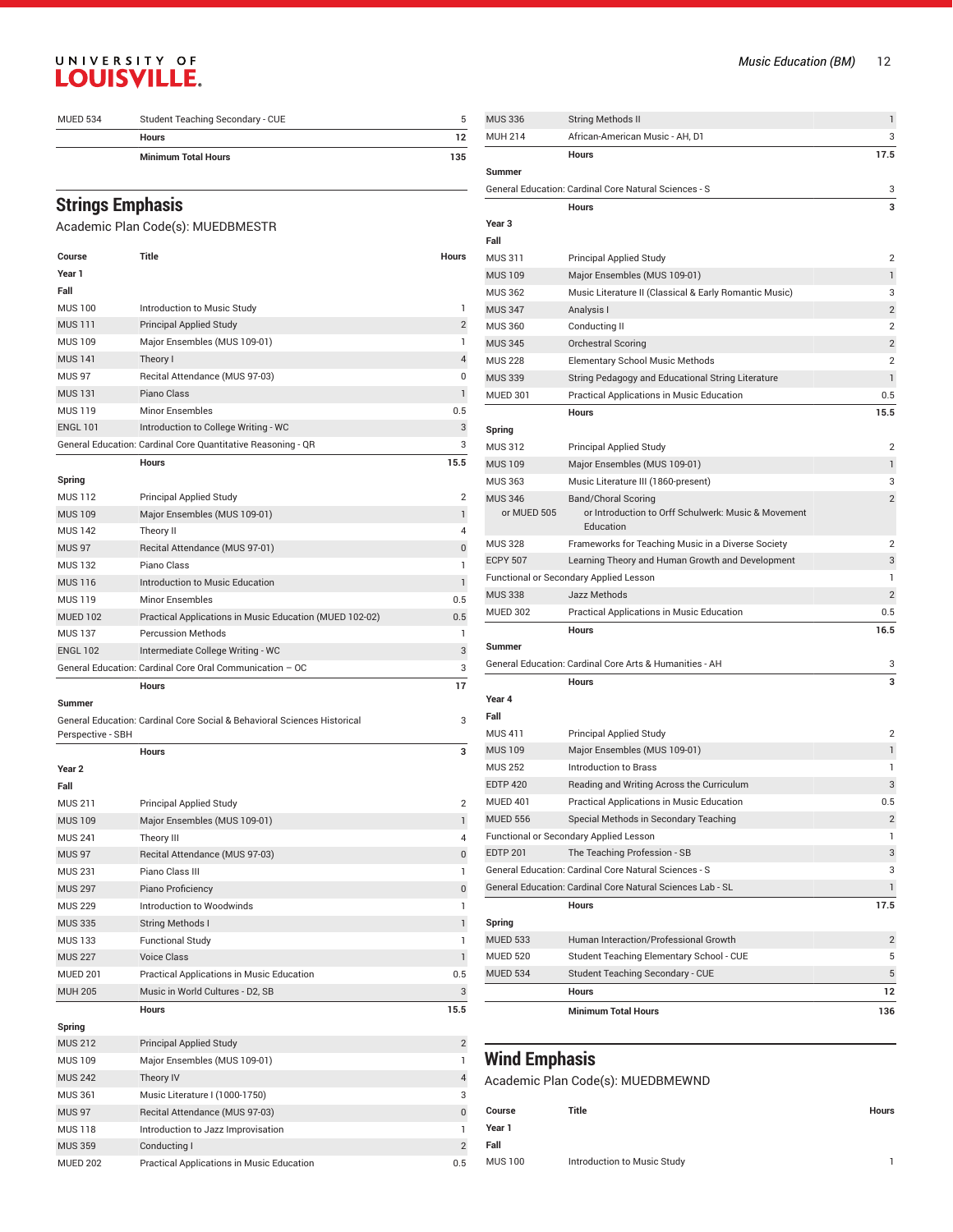| <b>MUS111</b><br><b>Principal Applied Study</b><br><b>MUS 109</b><br>Major Ensembles<br><b>MUS 141</b><br>Theory I<br><b>MUS 97</b><br><b>Recital Attendance</b><br>Piano Class<br><b>MUS 131</b><br><b>MUS 119</b><br><b>Minor Ensembles</b><br><b>ENGL 101</b><br>Introduction to College Writing - WC<br>General Education: Cardinal Core Quantitative Reasoning - QR<br><b>Hours</b><br>15.5<br>Spring<br><b>MUS 112</b><br>Principal Applied Study<br><b>MUS 109</b><br><b>Major Ensembles</b><br><b>MUS 142</b><br>Theory II<br><b>MUS 97</b><br><b>Recital Attendance</b><br>Piano Class<br><b>MUS 132</b><br>Introduction to Music Education<br><b>MUS 116</b><br><b>MUS 119</b><br><b>Minor Ensembles</b><br><b>ENGL 102</b><br>Intermediate College Writing - WC<br><b>MUH 205</b><br>Music in World Cultures - D2. SB<br><b>Hours</b><br>15.5<br><b>Summer</b><br>General Education: Cardinal Core Social & Behavioral Sciences Historical<br>Perspective - SBH<br><b>Hours</b><br>Year <sub>2</sub><br>Fall<br><b>MUS 211</b><br><b>Principal Applied Study</b><br><b>MUS 109</b><br><b>Major Ensembles</b><br><b>MUS 241</b><br>Theory III<br><b>MUS 97</b><br><b>Recital Attendance</b> |
|-------------------------------------------------------------------------------------------------------------------------------------------------------------------------------------------------------------------------------------------------------------------------------------------------------------------------------------------------------------------------------------------------------------------------------------------------------------------------------------------------------------------------------------------------------------------------------------------------------------------------------------------------------------------------------------------------------------------------------------------------------------------------------------------------------------------------------------------------------------------------------------------------------------------------------------------------------------------------------------------------------------------------------------------------------------------------------------------------------------------------------------------------------------------------------------------------------|
|                                                                                                                                                                                                                                                                                                                                                                                                                                                                                                                                                                                                                                                                                                                                                                                                                                                                                                                                                                                                                                                                                                                                                                                                       |
|                                                                                                                                                                                                                                                                                                                                                                                                                                                                                                                                                                                                                                                                                                                                                                                                                                                                                                                                                                                                                                                                                                                                                                                                       |
|                                                                                                                                                                                                                                                                                                                                                                                                                                                                                                                                                                                                                                                                                                                                                                                                                                                                                                                                                                                                                                                                                                                                                                                                       |
|                                                                                                                                                                                                                                                                                                                                                                                                                                                                                                                                                                                                                                                                                                                                                                                                                                                                                                                                                                                                                                                                                                                                                                                                       |
|                                                                                                                                                                                                                                                                                                                                                                                                                                                                                                                                                                                                                                                                                                                                                                                                                                                                                                                                                                                                                                                                                                                                                                                                       |
|                                                                                                                                                                                                                                                                                                                                                                                                                                                                                                                                                                                                                                                                                                                                                                                                                                                                                                                                                                                                                                                                                                                                                                                                       |
|                                                                                                                                                                                                                                                                                                                                                                                                                                                                                                                                                                                                                                                                                                                                                                                                                                                                                                                                                                                                                                                                                                                                                                                                       |
|                                                                                                                                                                                                                                                                                                                                                                                                                                                                                                                                                                                                                                                                                                                                                                                                                                                                                                                                                                                                                                                                                                                                                                                                       |
|                                                                                                                                                                                                                                                                                                                                                                                                                                                                                                                                                                                                                                                                                                                                                                                                                                                                                                                                                                                                                                                                                                                                                                                                       |
|                                                                                                                                                                                                                                                                                                                                                                                                                                                                                                                                                                                                                                                                                                                                                                                                                                                                                                                                                                                                                                                                                                                                                                                                       |
|                                                                                                                                                                                                                                                                                                                                                                                                                                                                                                                                                                                                                                                                                                                                                                                                                                                                                                                                                                                                                                                                                                                                                                                                       |
|                                                                                                                                                                                                                                                                                                                                                                                                                                                                                                                                                                                                                                                                                                                                                                                                                                                                                                                                                                                                                                                                                                                                                                                                       |
|                                                                                                                                                                                                                                                                                                                                                                                                                                                                                                                                                                                                                                                                                                                                                                                                                                                                                                                                                                                                                                                                                                                                                                                                       |
|                                                                                                                                                                                                                                                                                                                                                                                                                                                                                                                                                                                                                                                                                                                                                                                                                                                                                                                                                                                                                                                                                                                                                                                                       |
|                                                                                                                                                                                                                                                                                                                                                                                                                                                                                                                                                                                                                                                                                                                                                                                                                                                                                                                                                                                                                                                                                                                                                                                                       |
|                                                                                                                                                                                                                                                                                                                                                                                                                                                                                                                                                                                                                                                                                                                                                                                                                                                                                                                                                                                                                                                                                                                                                                                                       |
|                                                                                                                                                                                                                                                                                                                                                                                                                                                                                                                                                                                                                                                                                                                                                                                                                                                                                                                                                                                                                                                                                                                                                                                                       |
|                                                                                                                                                                                                                                                                                                                                                                                                                                                                                                                                                                                                                                                                                                                                                                                                                                                                                                                                                                                                                                                                                                                                                                                                       |
|                                                                                                                                                                                                                                                                                                                                                                                                                                                                                                                                                                                                                                                                                                                                                                                                                                                                                                                                                                                                                                                                                                                                                                                                       |
|                                                                                                                                                                                                                                                                                                                                                                                                                                                                                                                                                                                                                                                                                                                                                                                                                                                                                                                                                                                                                                                                                                                                                                                                       |
|                                                                                                                                                                                                                                                                                                                                                                                                                                                                                                                                                                                                                                                                                                                                                                                                                                                                                                                                                                                                                                                                                                                                                                                                       |
|                                                                                                                                                                                                                                                                                                                                                                                                                                                                                                                                                                                                                                                                                                                                                                                                                                                                                                                                                                                                                                                                                                                                                                                                       |
|                                                                                                                                                                                                                                                                                                                                                                                                                                                                                                                                                                                                                                                                                                                                                                                                                                                                                                                                                                                                                                                                                                                                                                                                       |
|                                                                                                                                                                                                                                                                                                                                                                                                                                                                                                                                                                                                                                                                                                                                                                                                                                                                                                                                                                                                                                                                                                                                                                                                       |
|                                                                                                                                                                                                                                                                                                                                                                                                                                                                                                                                                                                                                                                                                                                                                                                                                                                                                                                                                                                                                                                                                                                                                                                                       |
|                                                                                                                                                                                                                                                                                                                                                                                                                                                                                                                                                                                                                                                                                                                                                                                                                                                                                                                                                                                                                                                                                                                                                                                                       |
|                                                                                                                                                                                                                                                                                                                                                                                                                                                                                                                                                                                                                                                                                                                                                                                                                                                                                                                                                                                                                                                                                                                                                                                                       |
|                                                                                                                                                                                                                                                                                                                                                                                                                                                                                                                                                                                                                                                                                                                                                                                                                                                                                                                                                                                                                                                                                                                                                                                                       |
|                                                                                                                                                                                                                                                                                                                                                                                                                                                                                                                                                                                                                                                                                                                                                                                                                                                                                                                                                                                                                                                                                                                                                                                                       |
| <b>MUS 231</b><br>Piano Class III                                                                                                                                                                                                                                                                                                                                                                                                                                                                                                                                                                                                                                                                                                                                                                                                                                                                                                                                                                                                                                                                                                                                                                     |
| <b>MUS 297</b><br>Piano Proficiency                                                                                                                                                                                                                                                                                                                                                                                                                                                                                                                                                                                                                                                                                                                                                                                                                                                                                                                                                                                                                                                                                                                                                                   |
| <b>MUS 118</b><br>Introduction to Jazz Improvisation                                                                                                                                                                                                                                                                                                                                                                                                                                                                                                                                                                                                                                                                                                                                                                                                                                                                                                                                                                                                                                                                                                                                                  |
| <b>MUS 235</b><br><b>Woodwind Methods</b>                                                                                                                                                                                                                                                                                                                                                                                                                                                                                                                                                                                                                                                                                                                                                                                                                                                                                                                                                                                                                                                                                                                                                             |
| <b>MUS 335</b><br>String Methods I                                                                                                                                                                                                                                                                                                                                                                                                                                                                                                                                                                                                                                                                                                                                                                                                                                                                                                                                                                                                                                                                                                                                                                    |
| <b>Minor Ensembles</b><br><b>MUS 119</b>                                                                                                                                                                                                                                                                                                                                                                                                                                                                                                                                                                                                                                                                                                                                                                                                                                                                                                                                                                                                                                                                                                                                                              |
| <b>MUED 201</b><br>Practical Applications in Music Education                                                                                                                                                                                                                                                                                                                                                                                                                                                                                                                                                                                                                                                                                                                                                                                                                                                                                                                                                                                                                                                                                                                                          |
|                                                                                                                                                                                                                                                                                                                                                                                                                                                                                                                                                                                                                                                                                                                                                                                                                                                                                                                                                                                                                                                                                                                                                                                                       |
|                                                                                                                                                                                                                                                                                                                                                                                                                                                                                                                                                                                                                                                                                                                                                                                                                                                                                                                                                                                                                                                                                                                                                                                                       |
| Functional or Secondary Applied Lesson<br>General Education: Cardinal Core Oral Communication - OC                                                                                                                                                                                                                                                                                                                                                                                                                                                                                                                                                                                                                                                                                                                                                                                                                                                                                                                                                                                                                                                                                                    |
| <b>Hours</b>                                                                                                                                                                                                                                                                                                                                                                                                                                                                                                                                                                                                                                                                                                                                                                                                                                                                                                                                                                                                                                                                                                                                                                                          |
| Spring                                                                                                                                                                                                                                                                                                                                                                                                                                                                                                                                                                                                                                                                                                                                                                                                                                                                                                                                                                                                                                                                                                                                                                                                |
| <b>Principal Applied Study</b><br><b>MUS 212</b>                                                                                                                                                                                                                                                                                                                                                                                                                                                                                                                                                                                                                                                                                                                                                                                                                                                                                                                                                                                                                                                                                                                                                      |
| <b>Major Ensembles</b><br><b>MUS 109</b>                                                                                                                                                                                                                                                                                                                                                                                                                                                                                                                                                                                                                                                                                                                                                                                                                                                                                                                                                                                                                                                                                                                                                              |
| <b>MUS 242</b><br>Theory IV                                                                                                                                                                                                                                                                                                                                                                                                                                                                                                                                                                                                                                                                                                                                                                                                                                                                                                                                                                                                                                                                                                                                                                           |
| Music Literature I (1000-1750)<br><b>MUS 361</b>                                                                                                                                                                                                                                                                                                                                                                                                                                                                                                                                                                                                                                                                                                                                                                                                                                                                                                                                                                                                                                                                                                                                                      |
| <b>MUS 97</b><br><b>Recital Attendance</b>                                                                                                                                                                                                                                                                                                                                                                                                                                                                                                                                                                                                                                                                                                                                                                                                                                                                                                                                                                                                                                                                                                                                                            |
| Conducting I<br><b>MUS 359</b>                                                                                                                                                                                                                                                                                                                                                                                                                                                                                                                                                                                                                                                                                                                                                                                                                                                                                                                                                                                                                                                                                                                                                                        |
| Minor Ensembles<br><b>MUS 119</b>                                                                                                                                                                                                                                                                                                                                                                                                                                                                                                                                                                                                                                                                                                                                                                                                                                                                                                                                                                                                                                                                                                                                                                     |

**Summer**

General Education: Cardinal Core Natural Sciences - S 3

MUH 214 African-American Music - AH, D1 3

**Hours 16**

#### **Hours 3 Year 3 Fall** MUS 311 Principal Applied Study 2 MUS 109 Major Ensembles 1 Major Ensembles 1 Major 2014 1 Major 2014 1 Major 2014 1 Major 2014 1 Major 2014 1 Ma MUS 362 Music Literature II (Classical & Early Romantic Music) 3 MUS 347 Analysis I 2 MUS 360 Conducting II (MUS 360-02) 2 MUS 253 Brass Methods **1**

| <b>MUS 228</b>             | <b>Elementary School Music Methods</b>                     | 2              |
|----------------------------|------------------------------------------------------------|----------------|
| <b>MUS 337</b>             | <b>Marching Band Methods</b>                               | $\mathbf{1}$   |
| <b>MUED 301</b>            | Practical Applications in Music Education                  | 0.5            |
| <b>Supplemental Course</b> |                                                            | $\overline{2}$ |
|                            | <b>Hours</b>                                               | 16.5           |
| Spring                     |                                                            |                |
| <b>MUS 312</b>             | <b>Principal Applied Study</b>                             | 2              |
| <b>MUS 109</b>             | Major Ensembles                                            | 1              |
| <b>MUS 363</b>             | Music Literature III (1860-present)                        | 3              |
| <b>MUS 346</b>             | Band/Choral Scoring                                        | $\overline{2}$ |
| <b>MUS 254</b>             | <b>Advanced Brass Methods</b>                              | $\mathbf{1}$   |
| <b>MUS 328</b>             | Frameworks for Teaching Music in a Diverse Society         | $\overline{2}$ |
| <b>MUS 342</b>             | Band Pedagogy and Educational Wind Band Literature         | $\mathbf{1}$   |
| <b>MUED 302</b>            | Practical Applications in Music Education                  | 0.5            |
| <b>MUS 338</b>             | Jazz Methods                                               | $\overline{2}$ |
| <b>MUED 556</b>            | Special Methods in Secondary Teaching                      | $\overline{2}$ |
| <b>Supplemental Course</b> |                                                            | $\mathbf{1}$   |
|                            | <b>Hours</b>                                               | 17.5           |
| <b>Summer</b>              |                                                            |                |
|                            |                                                            |                |
|                            | General Education: Cardinal Core Arts & Humanities - AH    | 3              |
|                            | <b>Hours</b>                                               | 3              |
| Year 4                     |                                                            |                |
| Fall                       |                                                            |                |
| <b>MUS 411</b>             | <b>Principal Applied Study</b>                             | $\overline{2}$ |
| <b>MUS 109</b>             | Major Ensembles                                            | 1              |
| <b>EDTP 420</b>            | Reading and Writing Across the Curriculum                  | 3              |
| <b>ECPY 507</b>            | Learning Theory and Human Growth and Development           | 3              |
| <b>MUS 137</b>             | <b>Percussion Methods</b>                                  | $\mathbf{1}$   |
| <b>EDTP 201</b>            | The Teaching Profession - SB                               | 3              |
|                            | General Education: Cardinal Core Natural Sciences - S      | 3              |
|                            | General Education: Cardinal Core Natural Sciences Lab - SL | 1              |
|                            | <b>Hours</b>                                               | 17             |
| Spring                     |                                                            |                |
| <b>MUED 533</b>            | Human Interaction/Professional Growth                      | $\overline{2}$ |
| <b>MUED 520</b>            | Student Teaching Elementary School - CUE (CUE)             | 5              |
| <b>MUED 534</b>            | Student Teaching Secondary - CUE (CUE)                     | 5              |
|                            | <b>Hours</b>                                               | 12             |

#### **Degree Audit Report**

Degree Audit reports illustrate how your completed courses fulfill the requirements of your academic plan. What-if reports allow you to compare the courses you have completed in your current academic plan to the courses required in another academic plan. Should you have questions about either report, please consult with your academic advisor.

#### **To create either report:**

- 1. Log into your ULink account.
- 2. Click on the Academic Progress tile.
- 3. Next, click on "View my Degree Audit" to run a Degree Audit report in the Undergraduate Advising area.
- 4. To create a What-if report, click on "Create a What-if Advisement Report."

Click here to run a Degree Audit report, or create a [What-if](https://ulink.louisville.edu) report. [\(https://](https://ulink.louisville.edu) [ulink.louisville.edu\)](https://ulink.louisville.edu)

#### **Flight Planner**

Based on your major, the Flight Planner tool may be available for you to create a personalized Flight Plan. The Flight Planner can be found in the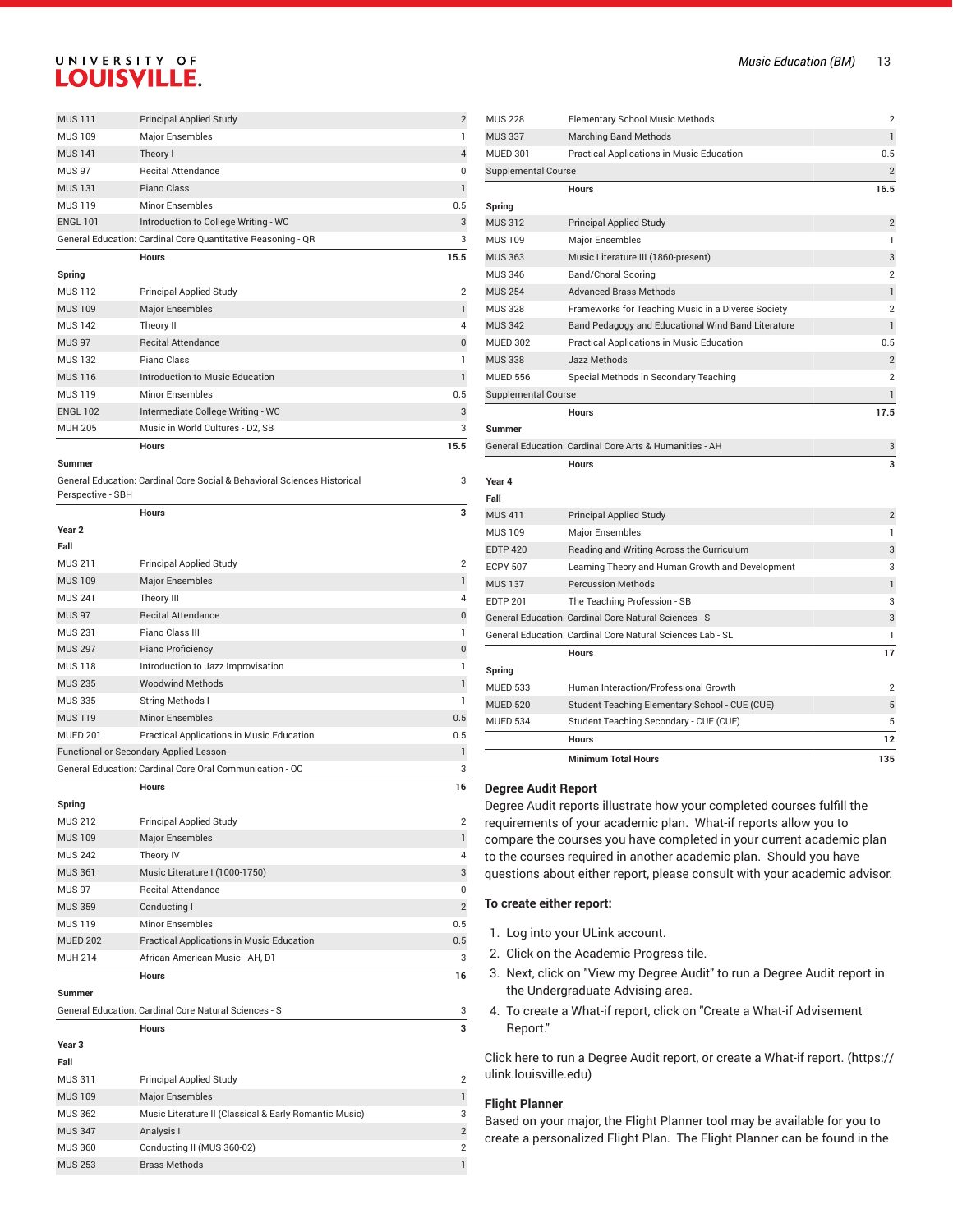ULink Student Center. Consult with your advisor for assistance with the Flight Planner.

## **Flight Plans, Emphases with Tracks in Jazz Studies, Even-Year Starts**

Flight Plans for Emphases without tracks in Jazz Studies are on the preceding tab (Flight Plans).

The four-year plans of study listed below are applicable for students who begin their academic programs in the fall semester of even-numbered years (e.g., 2018, 2020, 2022, etc.). Students starting in odd-numbered years should refer to the Jazz Flight Plans, Odd tab.

#### **Brass Emphasis, Track in Jazz Studies, Even-Year Starts**

Academic Plan Code(s): MUEDBMEBRJ

The four-year plan of study listed below is applicable for students who begin their academic programs in the fall semester of even-numbered years (e.g., 2018, 2020, 2022, etc.).

| Course                       | <b>Title</b>                                                                                             | <b>Hours</b>   |
|------------------------------|----------------------------------------------------------------------------------------------------------|----------------|
| Year 1                       |                                                                                                          |                |
| Fall                         |                                                                                                          |                |
| <b>MUS 100</b>               | Introduction to Music Study                                                                              | 1              |
| <b>Applied Lesson</b>        |                                                                                                          | $\overline{2}$ |
| <b>MUS 109</b>               | Major Ensembles (Marching Band)                                                                          | 1              |
| <b>MUS 141</b>               | Theory I                                                                                                 | 4              |
| <b>MUS 97</b>                | <b>Recital Attendance</b>                                                                                | 0              |
| <b>MUS 131</b>               | Piano Class                                                                                              | $\mathbf{1}$   |
| <b>MUS 119</b>               | <b>Minor Ensembles</b>                                                                                   | 0.5            |
| <b>ENGL 101</b>              | Introduction to College Writing - WC                                                                     | 3              |
|                              | General Education: Cardinal Core Oral Communication - OC                                                 | 3              |
|                              | <b>Hours</b>                                                                                             | 15.5           |
| Spring                       |                                                                                                          |                |
| Applied Lesson               |                                                                                                          | 2              |
| <b>MUS 109</b>               | <b>Major Ensembles</b>                                                                                   | 1              |
| <b>MUS 142</b>               | Theory II                                                                                                | 4              |
| <b>MUS 97</b>                | <b>Recital Attendance</b>                                                                                | $\mathbf{0}$   |
| <b>MUS 132</b>               | Piano Class                                                                                              | 1              |
| <b>MUS 197</b>               | Piano Proficiency                                                                                        | $\bf 0$        |
| <b>MUS 116</b>               | Introduction to Music Education                                                                          | $\mathbf{1}$   |
| <b>MUS 119</b>               | <b>Minor Ensembles</b>                                                                                   | 0.5            |
| <b>MUS 138</b><br>or MUS 340 | Jazz Improvisation (students taking MUS 138 take<br>MUS 340 in Fall, Year 2)<br>or Jazz Improvisation II | $\overline{2}$ |
| <b>ENGL 102</b>              | Intermediate College Writing - WC                                                                        | 3              |
|                              | <b>Hours</b>                                                                                             | 14.5           |
| Year <sub>2</sub>            |                                                                                                          |                |
| Fall                         |                                                                                                          |                |
| Applied Lesson               |                                                                                                          | $\overline{c}$ |
| <b>MUS 109</b>               | Major Ensembles (Marching Band)                                                                          | 1              |
| <b>MUS 241</b>               | Theory III                                                                                               | 4              |
| <b>MUS 97</b>                | <b>Recital Attendance</b>                                                                                | 0              |
| <b>MUED 201</b>              | Practical Applications in Music Education                                                                | 0.5            |
| <b>MUS 335</b>               | String Methods I                                                                                         | $\mathbf{1}$   |
| <b>MUS 119</b>               | <b>Minor Ensembles</b>                                                                                   | 0.5            |

MUS 130 Jazz Piano Class 1 MUS 198 Jazz Piano Proficiency **District Control Control Control Control Control Control Control Control Control Control Control Control Control Control Control Control Control Control Control Control Control Control Contr** MUS 340 Jazz Improvisation II (if student took MUS 138) 2 General Education: Cardinal Core Quantitative Reasoning - QR 3 3

| Spring                                  |                                                                          |                         |
|-----------------------------------------|--------------------------------------------------------------------------|-------------------------|
| <b>Applied Lesson</b>                   |                                                                          | 2                       |
| <b>MUS 109</b>                          | <b>Major Ensembles</b>                                                   | 1                       |
| <b>MUS 242</b>                          | Theory IV                                                                | 4                       |
| <b>MUS 361</b>                          | Music Literature I (1000-1750)                                           | 3                       |
| <b>MUS 97</b>                           | <b>Recital Attendance</b>                                                | 0                       |
| <b>MUS 359</b>                          | Conducting I                                                             | $\overline{2}$          |
| <b>MUS 119</b>                          | <b>Minor Ensembles</b>                                                   | 0.5                     |
| <b>MUED 202</b>                         | Practical Applications in Music Education                                | 0.5                     |
|                                         | General Education: Cardinal Core Social & Behavioral Sciences Historical | 3                       |
| Perspective - SBH                       |                                                                          |                         |
|                                         | <b>Hours</b>                                                             | 16                      |
| Year 3                                  |                                                                          |                         |
| Fall                                    |                                                                          | $\mathbf{2}$            |
| <b>Applied Lesson</b><br><b>MUS 109</b> | Major Ensembles                                                          | 1                       |
| <b>MUS 362</b>                          | Music Literature II (Classical & Early Romantic Music)                   | 3                       |
| <b>MUS 360</b>                          | Conducting II (MUS 360-02)                                               | 2                       |
| <b>MUS 228</b>                          | <b>Elementary School Music Methods</b>                                   | $\overline{2}$          |
| <b>MUS 235</b>                          | <b>Woodwind Methods</b>                                                  | 1                       |
| <b>MUS 337</b>                          | <b>Marching Band Methods</b>                                             | 1                       |
| <b>MUED 301</b>                         | Practical Applications in Music Education                                | 0.5                     |
| <b>MUS 351</b>                          | Studies in Jazz (MUS 351-02 Jazz Theory)                                 | $\overline{2}$          |
| <b>MUS 440</b>                          | Jazz Improvisation III (if student does not take MUS 138)                |                         |
| <b>MUS 435</b>                          | Jazz Arranging I                                                         | 2                       |
|                                         | <b>Hours</b>                                                             | 16.5                    |
| Spring                                  |                                                                          |                         |
| <b>Applied Lesson</b>                   |                                                                          | $\overline{2}$          |
| <b>MUS 109</b>                          | Major Ensembles                                                          | 1                       |
| <b>MUS 363</b>                          | Music Literature III (1860-present)                                      | 3                       |
| <b>MUS 236</b>                          | <b>Advanced Woodwind Methods</b>                                         | 1                       |
| <b>MUS 346</b>                          | <b>Band/Choral Scoring</b>                                               | $\overline{2}$          |
| <b>MUS 328</b>                          | Frameworks for Teaching Music in a Diverse Society                       | $\overline{2}$          |
| <b>MUED 302</b>                         | Practical Applications in Music Education                                | 0.5                     |
| <b>MUS 351</b>                          | Studies in Jazz (MUS 351-01 Jazz Style & Analysis)                       | $\overline{2}$          |
| <b>MUS 119</b>                          | <b>Minor Ensembles</b>                                                   | 0.5                     |
| <b>MUS 342</b>                          | Band Pedagogy and Educational Wind Band Literature                       | 1                       |
| <b>Supplemental Course</b>              |                                                                          | 1                       |
|                                         | <b>Hours</b>                                                             | 16                      |
| Year 4                                  |                                                                          |                         |
| Fall                                    |                                                                          |                         |
| Applied Lesson                          |                                                                          | $\overline{\mathbf{c}}$ |
| Applied Lesson                          |                                                                          | 2                       |
| <b>MUS 109</b>                          | <b>Major Ensembles</b>                                                   | $\mathbf{1}$            |
| <b>MUS 119</b>                          | Minor Ensembles                                                          | 0.5                     |
| <b>MUS 253</b>                          | <b>Brass Methods</b>                                                     | 1                       |
| <b>MUS 137</b>                          | <b>Percussion Methods</b>                                                | 1                       |
| Supplemental Course                     |                                                                          | 1                       |
| <b>MUH 205</b>                          | Music in World Cultures - D2, SB                                         | 3                       |
|                                         | General Education: Cardinal Core Natural Sciences - S                    | 3                       |
|                                         | General Education: Cardinal Core Natural Sciences Lab - SL               | 1                       |
|                                         | <b>Hours</b>                                                             | 15.5                    |
| Spring                                  |                                                                          |                         |
| Applied Lesson                          |                                                                          | 2                       |
| <b>MUS 109</b>                          | <b>Major Ensembles</b>                                                   | $\mathbf{1}$            |
| <b>MUS 338</b>                          | Jazz Methods                                                             | 2                       |
| <b>MUS 349</b>                          | Jazz Analysis                                                            | $\overline{\mathbf{c}}$ |
| <b>MUED 556</b>                         | Special Methods in Secondary Teaching                                    | 2                       |
| <b>MUH 214</b>                          | African-American Music - AH, D1                                          | 3                       |
|                                         | General Education: Cardinal Core Arts & Humanities - AH                  | 3                       |
|                                         | <b>Hours</b>                                                             | 15                      |

**Hours 15**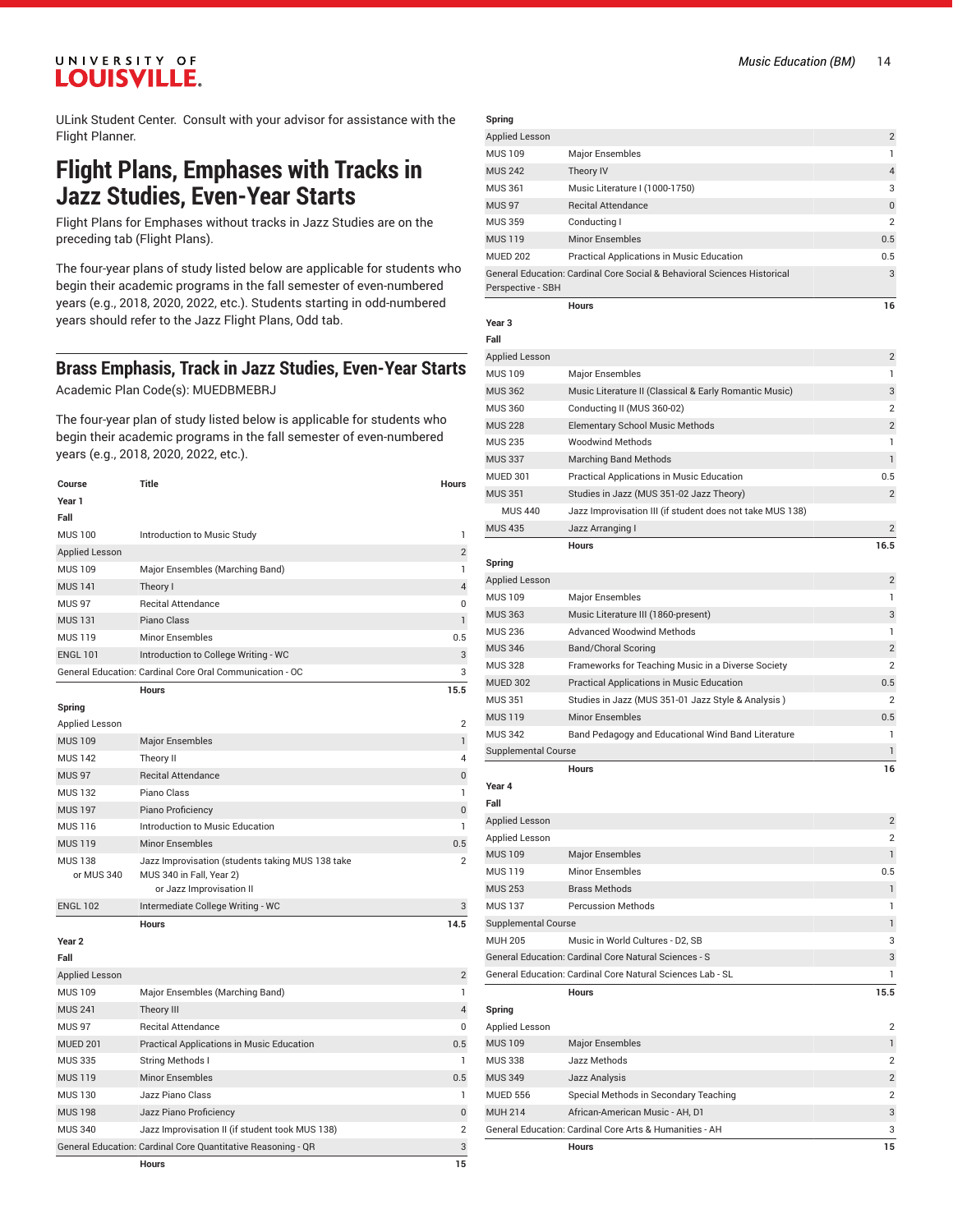#### **Year 5**

|                     | <b>Minimum Total Hours</b>                                   | 153            |
|---------------------|--------------------------------------------------------------|----------------|
|                     | <b>Hours</b>                                                 | 12             |
| <b>MUED 534</b>     | Student Teaching Secondary - CUE (CUE)                       | 5              |
| <b>MUED 520</b>     | Student Teaching Elementary School - CUE (CUE)               | 5              |
| <b>MUED 533</b>     | Human Interaction/Professional Growth                        | $\overline{2}$ |
| Spring              |                                                              |                |
|                     | <b>Hours</b>                                                 | 17             |
|                     | <b>General Education: Cardinal Core Natural Sciences - S</b> | 3              |
| <b>ECPY 507</b>     | Learning Theory and Human Growth and Development             | 3              |
| <b>EDTP 420</b>     | Reading and Writing Across the Curriculum                    | 3              |
| <b>EDTP 201</b>     | The Teaching Profession - SB                                 | 3              |
| Supplemental Course |                                                              | $\overline{2}$ |
| <b>MUS 109</b>      | <b>Major Ensembles</b>                                       |                |
| Applied Lesson      |                                                              | $\overline{2}$ |
| Fall                |                                                              |                |

### **Percussion Emphasis, Track in Jazz Studies, Even-Year Starts**

#### Academic Plan Code(s): MUEDBMEPRJ

| Course                       | <b>Title</b>                                                                                             | <b>Hours</b>   |
|------------------------------|----------------------------------------------------------------------------------------------------------|----------------|
| Year 1                       |                                                                                                          |                |
| Fall                         |                                                                                                          |                |
| <b>MUS 100</b>               | Introduction to Music Study                                                                              | 1              |
| <b>Applied Lesson</b>        |                                                                                                          | $\overline{2}$ |
| <b>MUS 109</b>               | Major Ensembles (Marching Band)                                                                          | 1              |
| <b>MUS 141</b>               | Theory I                                                                                                 | $\overline{4}$ |
| <b>MUS 97</b>                | <b>Recital Attendance</b>                                                                                | 0              |
| <b>MUS 131</b>               | Piano Class                                                                                              | $\mathbf{1}$   |
| <b>MUS 119</b>               | Minor Ensembles                                                                                          | 0.5            |
| <b>ENGL 101</b>              | Introduction to College Writing - WC                                                                     | 3              |
|                              | General Education: Cardinal Core Oral Communication - OC                                                 | 3              |
|                              | <b>Hours</b>                                                                                             | 15.5           |
| Spring                       |                                                                                                          |                |
| Applied Lesson               |                                                                                                          | $\overline{2}$ |
| <b>MUS 109</b>               | <b>Major Ensembles</b>                                                                                   | $\mathbf{1}$   |
| <b>MUS 142</b>               | Theory II                                                                                                | 4              |
| <b>MUS 97</b>                | <b>Recital Attendance</b>                                                                                | 0              |
| <b>MUS 132</b>               | Piano Class                                                                                              | 1              |
| <b>MUS 197</b>               | Piano Proficiency                                                                                        | $\bf 0$        |
| <b>MUS 116</b>               | Introduction to Music Education                                                                          | 1              |
| <b>MUS 119</b>               | <b>Minor Ensembles</b>                                                                                   | 0.5            |
| <b>MUS 138</b><br>or MUS 340 | Jazz Improvisation (students taking MUS 138 take<br>MUS 340 in Fall, Year 2)<br>or Jazz Improvisation II | $\overline{2}$ |
| <b>ENGL 102</b>              | Intermediate College Writing - WC                                                                        | 3              |
|                              | <b>Hours</b>                                                                                             | 14.5           |
| Year <sub>2</sub>            |                                                                                                          |                |
| Fall                         |                                                                                                          |                |
| <b>Applied Lesson</b>        |                                                                                                          | $\overline{2}$ |

| <b>Applied Lesson</b>                  |                                                  | $\overline{2}$ |
|----------------------------------------|--------------------------------------------------|----------------|
| <b>MUS 109</b>                         | Major Ensembles (Marching Band)                  |                |
| <b>MUS 241</b>                         | Theory III                                       | $\Delta$       |
| <b>MUS 97</b>                          | <b>Recital Attendance</b>                        | $\Omega$       |
| <b>MUED 201</b>                        | <b>Practical Applications in Music Education</b> | 0.5            |
| Functional or Secondary Applied Lesson |                                                  |                |
| <b>MUS 235</b>                         | <b>Woodwind Methods</b>                          |                |
|                                        |                                                  |                |

| <b>MUS 130</b>                   | Jazz Piano Class                                                         | 1                 |
|----------------------------------|--------------------------------------------------------------------------|-------------------|
| <b>MUS 198</b>                   | Jazz Piano Proficiency                                                   | 0                 |
| <b>MUS 340</b>                   | Jazz Improvisation II (if student took MUS 138)                          | $\overline{2}$    |
| <b>MUS 119</b>                   | <b>Minor Ensembles</b>                                                   | 0.5               |
|                                  | General Education: Cardinal Core Quantitative Reasoning - QR             | 3                 |
|                                  | <b>Hours</b>                                                             | 16                |
| Spring                           |                                                                          |                   |
| <b>Applied Lesson</b>            |                                                                          | 2                 |
| <b>MUS 109</b>                   | <b>Major Ensembles</b>                                                   | 1                 |
| <b>MUS 242</b>                   | Theory IV                                                                | 4                 |
| <b>MUS 361</b>                   | Music Literature I (1000-1750)                                           | 3                 |
| <b>MUS 97</b>                    | <b>Recital Attendance</b>                                                | 0                 |
| <b>MUS 359</b>                   | Conducting I                                                             | 2                 |
| <b>MUS 119</b>                   | <b>Minor Ensembles</b>                                                   | 0.5               |
| <b>MUS 236</b>                   | <b>Advanced Woodwind Methods</b>                                         | 1                 |
| <b>MUED 202</b>                  | Practical Applications in Music Education                                | 0.5               |
| Perspective - SBH                | General Education: Cardinal Core Social & Behavioral Sciences Historical | 3                 |
|                                  | <b>Hours</b>                                                             | 17                |
| Year <sub>3</sub>                |                                                                          |                   |
| Fall                             |                                                                          |                   |
| Applied Lesson                   |                                                                          | 2                 |
| <b>MUS 109</b>                   | Major Ensembles                                                          | 1                 |
| <b>MUS 362</b>                   | Music Literature II (Classical & Early Romantic Music)                   | 3                 |
| <b>MUS 360</b>                   | Conducting II (MUS 360-02)                                               | 2                 |
| <b>MUS 228</b>                   | <b>Elementary School Music Methods</b>                                   | $\overline{2}$    |
| <b>MUS 337</b>                   | <b>Marching Band Methods</b>                                             | 1                 |
| <b>MUED 301</b>                  | Practical Applications in Music Education                                | 0.5               |
| <b>MUS 440</b>                   | Jazz Improvisation III (If student does not take MUS 138)                |                   |
| <b>MUS 351</b>                   | Studies in Jazz (Jazz Theory MUS 351-02)                                 | 2                 |
| <b>MUS 435</b>                   | Jazz Arranging I                                                         | 2                 |
|                                  |                                                                          |                   |
|                                  | <b>Hours</b>                                                             | 15.5              |
| Spring                           |                                                                          |                   |
| Applied Lesson                   |                                                                          | 2                 |
| <b>MUS 109</b>                   | <b>Major Ensembles</b>                                                   | 1                 |
| <b>MUS 363</b>                   | Music Literature III (1860-present)                                      | 3                 |
| <b>MUS 346</b>                   | <b>Band/Choral Scoring</b>                                               | $\overline{2}$    |
| <b>MUS 328</b>                   | Frameworks for Teaching Music in a Diverse Society                       | $\overline{2}$    |
| <b>MUED 302</b>                  | Practical Applications in Music Education                                | 0.5               |
| <b>MUED 556</b>                  | Special Methods in Secondary Teaching                                    | 2                 |
| <b>MUS 119</b>                   | Minor Ensembles                                                          | 0.5               |
| <b>MUS 342</b>                   | Band Pedagogy and Educational Wind Band Literature                       | 1                 |
| <b>MUS 351</b>                   | Studies in Jazz (Jazz Style & Analysis MUS 351-01)                       | $\mathbf{2}$      |
| <b>Supplemental Course</b>       |                                                                          | 1                 |
|                                  | <b>Hours</b>                                                             | 17                |
| Year 4<br>Fall                   |                                                                          |                   |
|                                  |                                                                          |                   |
| Applied Lesson                   |                                                                          | 2                 |
| <b>Applied Lesson</b>            |                                                                          | $\mathbf{2}$<br>1 |
| <b>MUS 109</b>                   | <b>Major Ensembles</b><br><b>Minor Ensembles</b>                         | $0.5\,$           |
| <b>MUS 119</b><br><b>MUS 253</b> | <b>Brass Methods</b>                                                     | 1                 |
| <b>MUS 335</b>                   | <b>String Methods I</b>                                                  | 1                 |
| <b>Supplemental Course</b>       |                                                                          | 1                 |
| <b>MUH 205</b>                   | Music in World Cultures - D2, SB                                         | 3                 |
|                                  | General Education: Cardinal Core Natural Sciences - S                    | 3                 |
|                                  | General Education: Cardinal Core Natural Sciences Lab - SL               | 1                 |
|                                  | <b>Hours</b>                                                             | 15.5              |
| Spring                           |                                                                          |                   |
| <b>Applied Lesson</b>            |                                                                          | 2                 |
| <b>MUS 109</b>                   | <b>Major Ensembles</b>                                                   | 1                 |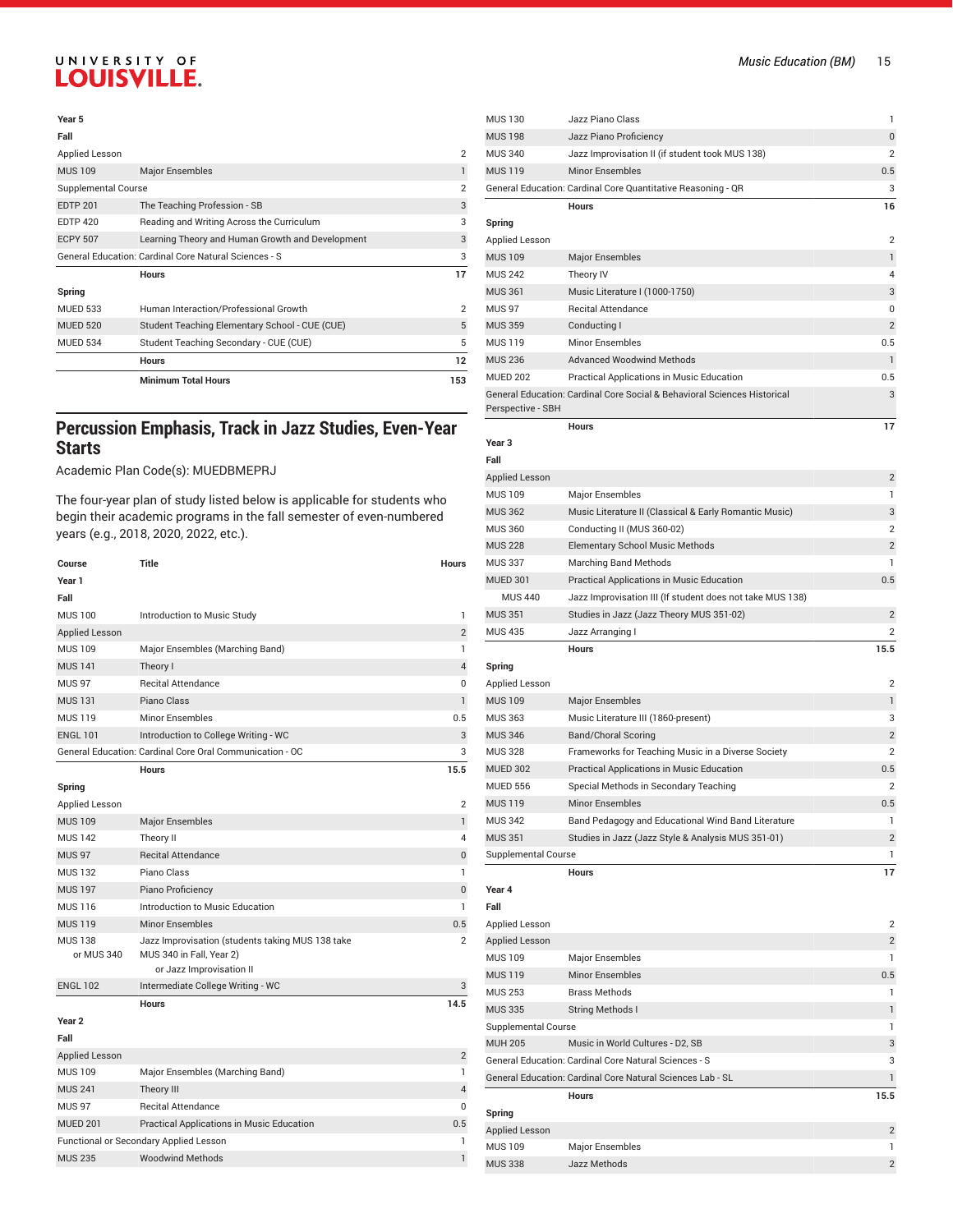|                     | <b>Minimum Total Hours</b>                              | 153            |
|---------------------|---------------------------------------------------------|----------------|
|                     | <b>Hours</b>                                            | 12             |
| <b>MUED 534</b>     | Student Teaching Secondary - CUE (CUE)                  | 5              |
| <b>MUED 520</b>     | Student Teaching Elementary School - CUE (CUE)          | 5              |
| <b>MUED 533</b>     | Human Interaction/Professional Growth                   | $\overline{2}$ |
| Spring              | <b>Hours</b>                                            | 13             |
|                     | General Education: Cardinal Core Natural Sciences - S   | 3              |
| Supplemental Course |                                                         | 1              |
| <b>ECPY 507</b>     | Learning Theory and Human Growth and Development        | 3              |
| <b>EDTP 420</b>     | Reading and Writing Across the Curriculum               | 3              |
| <b>MUS 109</b>      | <b>Major Ensembles</b>                                  | $\mathbf{1}$   |
| Applied Lesson      |                                                         | $\overline{2}$ |
| Fall                |                                                         |                |
| Year 5              |                                                         |                |
|                     | <b>Hours</b>                                            | 17             |
|                     | General Education: Cardinal Core Arts & Humanities - AH | 3              |
| <b>MUH 214</b>      | African-American Music - AH, D1                         | 3              |
| <b>MUS 349</b>      | Jazz Analysis                                           | $\overline{2}$ |
| <b>EDTP 201</b>     | The Teaching Profession - SB                            | 3              |
| <b>MUS 254</b>      | <b>Advanced Brass Methods</b>                           | 1              |

## **Strings Emphasis, Track in Jazz Studies, Even-Year Starts**

Academic Plan Code(s): MUEDBMESTJ

| Course                       | <b>Title</b>                                                                                             | <b>Hours</b>   |
|------------------------------|----------------------------------------------------------------------------------------------------------|----------------|
| Year 1                       |                                                                                                          |                |
| Fall                         |                                                                                                          |                |
| <b>MUS 100</b>               | Introduction to Music Study                                                                              | 1              |
| <b>Applied Lesson</b>        |                                                                                                          | $\overline{2}$ |
| <b>MUS 109</b>               | Major Ensembles                                                                                          | 1              |
| <b>MUS 141</b>               | Theory I                                                                                                 | $\overline{4}$ |
| <b>MUS 97</b>                | <b>Recital Attendance</b>                                                                                | $\Omega$       |
| <b>MUS 131</b>               | Piano Class                                                                                              | $\mathbf{1}$   |
| <b>MUS 119</b>               | <b>Minor Ensembles</b>                                                                                   | 0.5            |
| <b>ENGL 101</b>              | Introduction to College Writing - WC                                                                     | 3              |
|                              | General Education: Cardinal Core Oral Communication - OC                                                 | 3              |
|                              | <b>Hours</b>                                                                                             | 15.5           |
| Spring                       |                                                                                                          |                |
| Applied Lesson               |                                                                                                          | 2              |
| <b>MUS 109</b>               | <b>Major Ensembles</b>                                                                                   | $\mathbf{1}$   |
| <b>MUS 142</b>               | Theory II                                                                                                | 4              |
| <b>MUS 97</b>                | <b>Recital Attendance</b>                                                                                | $\Omega$       |
| <b>MUS 132</b>               | Piano Class                                                                                              | 1              |
| <b>MUS 197</b>               | Piano Proficiency                                                                                        | $\mathbf{0}$   |
| <b>MUS116</b>                | Introduction to Music Education                                                                          | 1              |
| <b>MUS 119</b>               | <b>Minor Ensembles</b>                                                                                   | 0.5            |
| <b>MUS 138</b><br>or MUS 340 | Jazz Improvisation (students taking MUS 138 take<br>MUS 340 in Fall, Year 2)<br>or Jazz Improvisation II | $\overline{2}$ |
| <b>ENGL 102</b>              | Intermediate College Writing - WC                                                                        | 3              |
| <b>MUED 102</b>              | Practical Applications in Music Education                                                                | 0.5            |
|                              | <b>Hours</b>                                                                                             | 15             |
| Year <sub>2</sub><br>Fall    |                                                                                                          |                |

| Applied Lesson |  |
|----------------|--|

| <b>MUS109</b>                    | <b>Major Ensembles</b>                                                                  | 1                   |
|----------------------------------|-----------------------------------------------------------------------------------------|---------------------|
| <b>MUS 241</b>                   | Theory III                                                                              | 4                   |
| <b>MUS 97</b>                    | <b>Recital Attendance</b>                                                               | 0                   |
| <b>MUS 137</b>                   | <b>Percussion Methods</b>                                                               | 1                   |
| <b>MUED 201</b>                  | Practical Applications in Music Education                                               | 0.5                 |
| <b>MUS 229</b>                   | Introduction to Woodwinds                                                               | 1                   |
| <b>MUS 119</b>                   | <b>Minor Ensembles</b>                                                                  | 0.5                 |
| <b>MUS 335</b>                   | <b>String Methods I</b>                                                                 | 1                   |
| <b>MUS 130</b><br><b>MUS 198</b> | Jazz Piano Class<br>Jazz Piano Proficiency                                              | $\mathbf{1}$<br>0   |
| <b>MUS 340</b>                   | Jazz Improvisation II (if student took MUS 138)                                         | $\overline{2}$      |
|                                  | General Education: Cardinal Core Quantitative Reasoning - QR                            | 3                   |
|                                  | <b>Hours</b>                                                                            | 17                  |
| Spring                           |                                                                                         |                     |
| Applied Lesson                   |                                                                                         | 2                   |
| <b>MUS 109</b>                   | <b>Major Ensembles</b>                                                                  | 1                   |
| <b>MUS 242</b>                   | Theory IV                                                                               | 4                   |
| <b>MUS 361</b>                   | Music Literature I (1000-1750)                                                          | 3                   |
| <b>MUS 97</b>                    | <b>Recital Attendance</b>                                                               | 0                   |
| <b>MUS 359</b>                   | Conducting I                                                                            | $\overline{2}$      |
| <b>MUED 202</b>                  | Practical Applications in Music Education                                               | 0.5                 |
| <b>MUS 119</b>                   | <b>Minor Ensembles</b>                                                                  | 0.5                 |
| <b>MUS 336</b>                   | <b>String Methods II</b>                                                                | 1                   |
| Perspective - SBH                | General Education: Cardinal Core Social & Behavioral Sciences Historical                | 3                   |
|                                  | <b>Hours</b>                                                                            | 17                  |
| Year <sub>3</sub>                |                                                                                         |                     |
| Fall                             |                                                                                         |                     |
| <b>Applied Lesson</b>            |                                                                                         | $\overline{2}$      |
| <b>MUS 109</b>                   | <b>Major Ensembles</b>                                                                  | 1                   |
| <b>MUS 362</b>                   | Music Literature II (Classical & Early Romantic Music)                                  | 3                   |
| <b>MUS 360</b>                   | Conducting II (MUS 360-02)                                                              | $\overline{2}$      |
| <b>MUS 228</b>                   | <b>Elementary School Music Methods</b>                                                  | $\overline{2}$      |
| <b>MUS 345</b>                   | Orchestral Scoring                                                                      | $\overline{2}$      |
| <b>MUS 351</b>                   | Studies in Jazz (MUS 351-02 Jazz Theory)                                                | $\overline{2}$      |
| <b>MUS 435</b>                   | Jazz Arranging I                                                                        | $\overline{2}$      |
| <b>MUED 301</b>                  | Practical Applications in Music Education                                               | 0.5                 |
| <b>MUS 339</b>                   | String Pedagogy and Educational String Literature                                       | 1                   |
| <b>MUS 440</b>                   | Jazz Improvisation III (if student doesn't take MUS 138)                                |                     |
|                                  | <b>Hours</b>                                                                            | 17.5                |
| Spring                           |                                                                                         |                     |
| <b>Applied Lesson</b>            |                                                                                         | $\mathbf{2}$        |
| <b>MUS 109</b>                   | <b>Major Ensembles</b>                                                                  | 1                   |
| <b>MUS 363</b>                   | Music Literature III (1860-present)                                                     | 3                   |
| <b>MUS 346</b><br>or MUED 505    | Band/Choral Scoring<br>or Introduction to Orff Schulwerk: Music & Movement<br>Education | 2                   |
| <b>MUS 328</b>                   | Frameworks for Teaching Music in a Diverse Society                                      |                     |
| <b>MUED 302</b>                  |                                                                                         | $\mathbf{2}$<br>0.5 |
| <b>EDTP 201</b>                  | Practical Applications in Music Education<br>The Teaching Profession - SB               | 3                   |
| <b>MUS 351</b>                   | Studies in Jazz (MUS 351-01 Jazz Style Analysis)                                        | $\overline{2}$      |
|                                  | Functional or Secondary Applied Lesson                                                  | 1                   |
|                                  | <b>Hours</b>                                                                            | 16.5                |
| Year 4                           |                                                                                         |                     |
| Fall                             |                                                                                         |                     |
| <b>Applied Lesson</b>            |                                                                                         | $\overline{2}$      |
| Applied Lesson                   |                                                                                         | $\overline{2}$      |
| <b>MUS 109</b>                   | <b>Major Ensembles</b>                                                                  | 1                   |
|                                  | Functional or Secondary Applied Lesson                                                  | 1                   |
| <b>MUS 252</b>                   | <b>Introduction to Brass</b>                                                            | 1                   |
| <b>MUS 227</b>                   | <b>Voice Class</b>                                                                      | 1                   |
| <b>MUED 401</b>                  | Practical Applications in Music Education                                               | 0.5                 |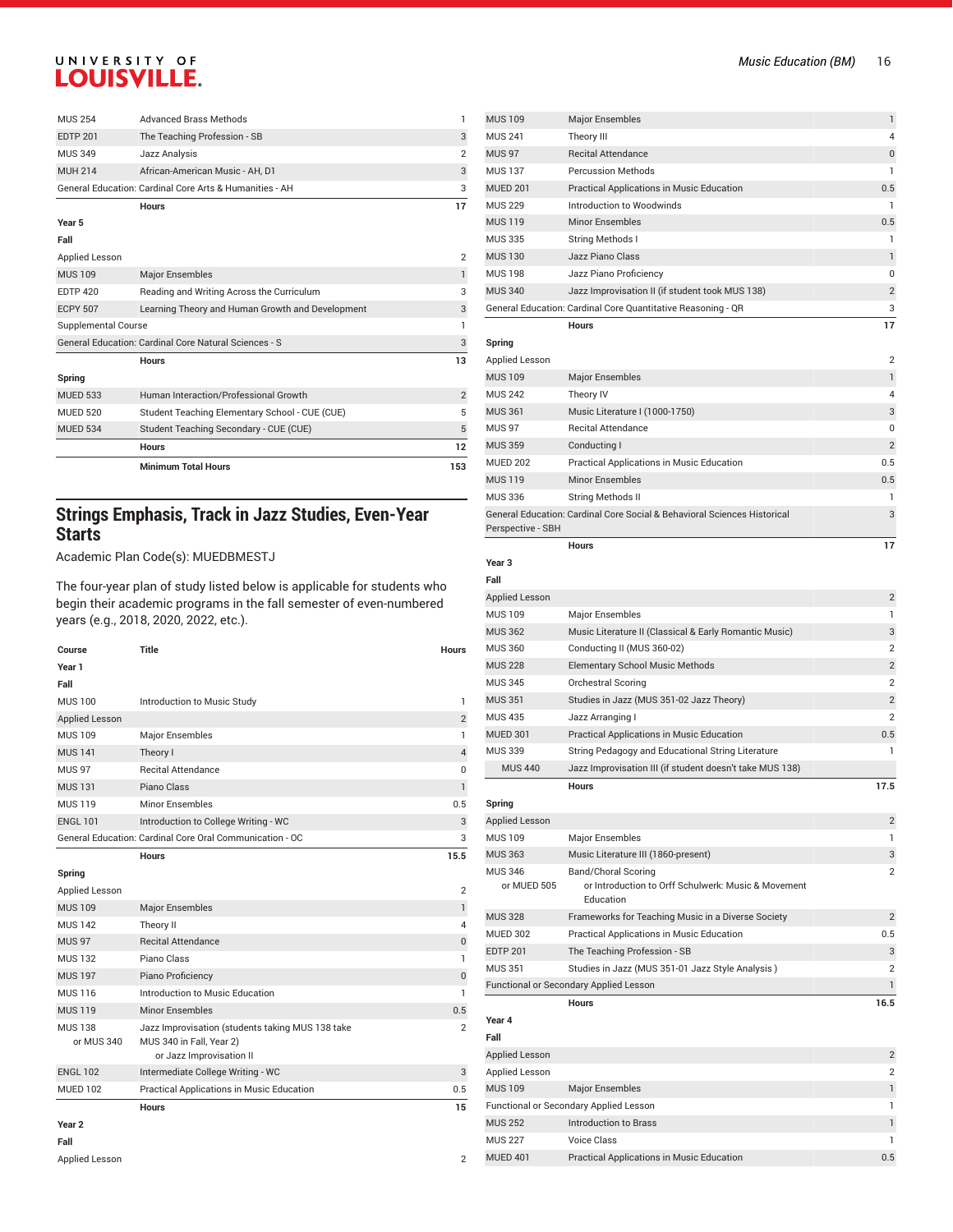|                 | <b>Hours</b>                                               | 12             |
|-----------------|------------------------------------------------------------|----------------|
| <b>MUED 534</b> | Student Teaching Secondary - CUE (CUE)                     | 5              |
| <b>MUED 520</b> | Student Teaching Elementary School - CUE (CUE)             | 5              |
| <b>MUED 533</b> | Human Interaction/Professional Growth                      | $\overline{2}$ |
| Spring          |                                                            |                |
|                 | <b>Hours</b>                                               | 14             |
|                 | General Education: Cardinal Core Natural Science - S       | 3              |
| <b>MUED 556</b> | Special Methods in Secondary Teaching                      | $\overline{2}$ |
| <b>ECPY 507</b> | Learning Theory and Human Growth and Development           | 3              |
| <b>EDTP 420</b> | Reading and Writing Across the Curriculum                  | 3              |
| <b>MUS 109</b>  | <b>Major Ensembles</b>                                     | $\mathbf{1}$   |
| Applied Lesson  |                                                            | 2              |
| Fall            |                                                            |                |
| Year 5          |                                                            |                |
|                 | <b>Hours</b>                                               | 14             |
| MUH 205         | Music in World Cultures - D2, SB                           | 3              |
| <b>MUH 214</b>  | African-American Music - AH. D1                            | 3              |
|                 | Functional or Secondary Applied Lesson                     | 1              |
| <b>MUS 349</b>  | <b>Jazz Analysis</b>                                       | $\overline{2}$ |
| <b>MUS 338</b>  | Jazz Methods                                               | $\overline{2}$ |
| <b>MUS 109</b>  | <b>Major Ensembles</b>                                     | $\mathbf{1}$   |
| Applied Lesson  |                                                            | 2              |
| Spring          |                                                            |                |
|                 | <b>Hours</b>                                               | 15.5           |
|                 | General Education: Cardinal Core Natural Sciences Lab - SL | 1              |
|                 | General Education: Cardinal Core Natural Sciences - S      | 3              |

## **Wind Emphasis, Track in Jazz Studies, Even-Year Starts**

Academic Plan Code(s): MUEDBMEWNJ

| Course                       | <b>Title</b>                                                                                             | <b>Hours</b>   |
|------------------------------|----------------------------------------------------------------------------------------------------------|----------------|
| Year 1                       |                                                                                                          |                |
| Fall                         |                                                                                                          |                |
| <b>MUS 100</b>               | Introduction to Music Study                                                                              | 1              |
| <b>Applied Lesson</b>        |                                                                                                          | $\overline{2}$ |
| <b>MUS 109</b>               | Major Ensembles (Marching Band)                                                                          | 1              |
| <b>MUS 141</b>               | Theory I                                                                                                 | $\overline{4}$ |
| <b>MUS 97</b>                | <b>Recital Attendance</b>                                                                                | $\Omega$       |
| <b>MUS 131</b>               | Piano Class                                                                                              | $\mathbf{1}$   |
| <b>MUS119</b>                | Minor Ensembles                                                                                          | 0.5            |
| <b>ENGL 101</b>              | Introduction to College Writing - WC                                                                     | 3              |
|                              | General Education: Cardinal Core Oral Communication - OC                                                 | 3              |
|                              | <b>Hours</b>                                                                                             | 15.5           |
| Spring                       |                                                                                                          |                |
| Applied Lesson               |                                                                                                          | $\overline{2}$ |
| <b>MUS 109</b>               | <b>Major Ensembles</b>                                                                                   | 1              |
| <b>MUS 142</b>               | Theory II                                                                                                | $\Delta$       |
| <b>MUS 97</b>                | <b>Recital Attendance</b>                                                                                | $\Omega$       |
| <b>MUS132</b>                | Piano Class                                                                                              | 1              |
| <b>MUS 197</b>               | Piano Proficiency                                                                                        | $\mathbf{0}$   |
| <b>MUS116</b>                | Introduction to Music Education                                                                          | 1              |
| <b>MUS 119</b>               | <b>Minor Ensembles</b>                                                                                   | 0.5            |
| <b>MUS 138</b><br>or MUS 340 | Jazz Improvisation (students taking MUS 138 take<br>MUS 340 in Fall, Year 2)<br>or Jazz Improvisation II | $\overline{2}$ |

| <b>ENGL 102</b>       | Intermediate College Writing - WC                                        | 3                       |
|-----------------------|--------------------------------------------------------------------------|-------------------------|
|                       | <b>Hours</b>                                                             | 14.5                    |
| Year 2                |                                                                          |                         |
| Fall                  |                                                                          |                         |
| Applied Lesson        |                                                                          | $\overline{\mathbf{c}}$ |
| <b>MUS 109</b>        | Major Ensembles (Marching Band)                                          | 1                       |
| <b>MUS 241</b>        | Theory III                                                               | 4                       |
| <b>MUS 97</b>         | <b>Recital Attendance</b>                                                | 0                       |
| <b>MUED 201</b>       | Practical Applications in Music Education                                | 0.5                     |
| <b>MUS 235</b>        | <b>Woodwind Methods</b>                                                  | 1                       |
| <b>MUS 335</b>        | <b>String Methods I</b>                                                  | 1                       |
| <b>MUS 119</b>        | <b>Minor Ensembles</b>                                                   | 0.5                     |
| <b>MUS 130</b>        | Jazz Piano Class                                                         | 1                       |
| <b>MUS 198</b>        | Jazz Piano Proficiency                                                   | 0                       |
| <b>MUS 340</b>        | Jazz Improvisation II (if student took MUS 138)                          | $\overline{2}$          |
|                       | Functional or Secondary Applied Lesson                                   | 1                       |
|                       | General Education: Cardinal Core Quantitative Reasoning - QR             | 3                       |
|                       | <b>Hours</b>                                                             | 17                      |
| Spring                |                                                                          |                         |
| Applied Lesson        |                                                                          | 2                       |
| <b>MUS 109</b>        | Major Ensembles                                                          | 1                       |
| <b>MUS 242</b>        | Theory IV                                                                | 4                       |
| <b>MUS 361</b>        | Music Literature I (1000-1750)                                           | 3                       |
| <b>MUS 97</b>         | <b>Recital Attendance</b>                                                | 0                       |
| <b>MUS 359</b>        | Conducting I                                                             | $\overline{2}$          |
| <b>MUS 119</b>        | <b>Minor Ensembles</b>                                                   | 0.5                     |
| <b>MUED 202</b>       | Practical Applications in Music Education                                | 0.5                     |
|                       | General Education: Cardinal Core Social & Behavioral Sciences Historical | 3                       |
| Perspective - SBH     |                                                                          |                         |
|                       | <b>Hours</b>                                                             | 16                      |
| Year <sub>3</sub>     |                                                                          |                         |
| Fall                  |                                                                          |                         |
| <b>Applied Lesson</b> |                                                                          | 2                       |
| <b>MUS 109</b>        | Major Ensembles                                                          | 1                       |
| <b>MUS 362</b>        | Music Literature II (Classical & Early Romantic Music)                   | 3                       |
| <b>MUS 360</b>        | Conducting II (MUS 360-02)                                               | 2                       |
| <b>MUS 228</b>        | <b>Elementary School Music Methods</b>                                   | $\overline{2}$          |
| <b>MUS 337</b>        | <b>Marching Band Methods</b>                                             | 1                       |
| <b>MUED 301</b>       | Practical Applications in Music Education                                | 0.5                     |
| <b>MUS 351</b>        | Studies in Jazz (Jazz Theory MUS 351-02)                                 | 2                       |
| <b>MUS 435</b>        | Jazz Arranging I                                                         | $\overline{2}$          |
| <b>MUS 440</b>        | Jazz Improvisation III (if student not take MUS 138)                     |                         |
|                       | <b>Hours</b>                                                             | 15.5                    |
| Spring                |                                                                          |                         |
| <b>MUS 109</b>        | Major Ensembles                                                          | 1                       |
| <b>Applied Lesson</b> |                                                                          | $\overline{2}$          |
| <b>MUS 363</b>        | Music Literature III (1860-present)                                      | 3                       |
| <b>MUS 346</b>        | <b>Band/Choral Scoring</b>                                               | $\overline{\mathbf{c}}$ |
| <b>MUS 328</b>        | Frameworks for Teaching Music in a Diverse Society                       | 2                       |
| <b>MUED 302</b>       | Practical Applications in Music Education                                | 0.5                     |
| <b>MUS 342</b>        | Band Pedagogy and Educational Wind Band Literature                       | 1                       |
| <b>MUS 119</b>        | <b>Minor Ensembles</b>                                                   | 0.5                     |
| <b>MUS 351</b>        | Studies in Jazz (Jazz Style & Analysis MUS 351-01)                       | 2                       |
| <b>MUED 556</b>       | Special Methods in Secondary Teaching                                    | 2                       |
|                       | <b>Hours</b>                                                             | 16                      |
|                       |                                                                          |                         |
| Year 4                |                                                                          |                         |
| Fall                  |                                                                          |                         |
| Applied Lesson        |                                                                          | 2                       |
| Applied Lesson        |                                                                          | 2                       |
| <b>MUS 109</b>        | <b>Major Ensembles</b>                                                   | $\mathbf{1}$            |
| <b>MUS 119</b>        | <b>Minor Ensembles</b>                                                   | 0.5                     |
| <b>MUS 137</b>        | <b>Percussion Methods</b>                                                | 1                       |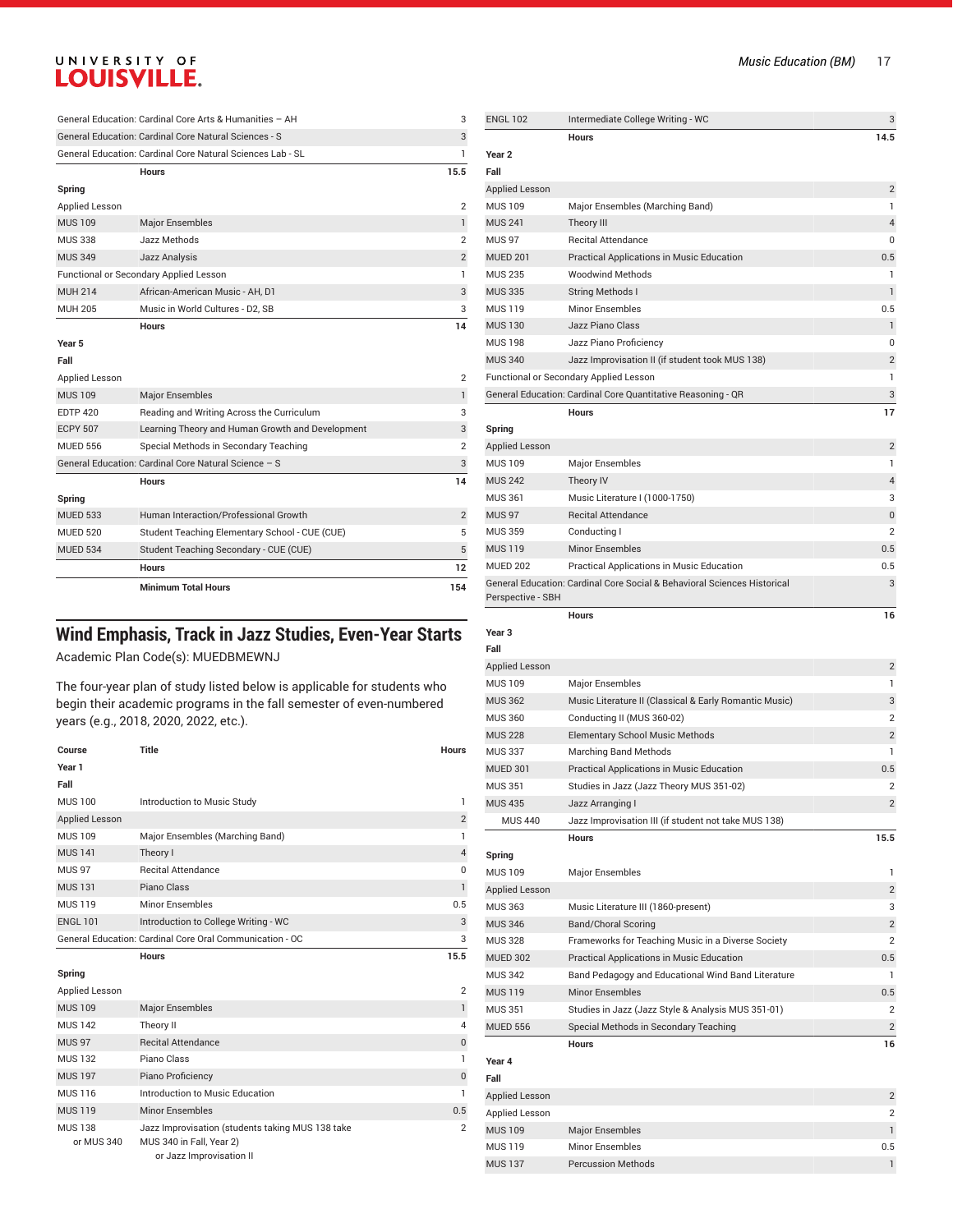| <b>MUS 253</b>             | <b>Brass Methods</b>                                       | 1              |
|----------------------------|------------------------------------------------------------|----------------|
| <b>Supplemental Course</b> |                                                            | 1              |
| <b>MUH 205</b>             | Music in World Cultures - D2, SB                           | 3              |
|                            | General Education: Cardinal Core Natural Sciences - S      | 3              |
|                            | General Education: Cardinal Core Natural Sciences Lab - SL | 1              |
|                            | <b>Hours</b>                                               | 15.5           |
| Spring                     |                                                            |                |
| Applied Lesson             |                                                            | $\overline{2}$ |
| <b>MUS 109</b>             | <b>Major Ensembles</b>                                     | 1              |
| <b>MUS 338</b>             | Jazz Methods                                               | $\overline{2}$ |
| <b>Supplemental Course</b> |                                                            | 1              |
| <b>MUS 254</b>             | <b>Advanced Brass Methods</b>                              | 1              |
| <b>MUS 349</b>             | Jazz Analysis                                              | $\overline{2}$ |
| <b>EDTP 201</b>            | The Teaching Profession - SB                               | 3              |
| <b>MUH 214</b>             | African-American Music - AH, D1                            | 3              |
|                            | <b>Hours</b>                                               | 15             |
| Year 5                     |                                                            |                |
| Fall                       |                                                            |                |

|                            | <b>Minimum Total Hours</b>                              | 153            |
|----------------------------|---------------------------------------------------------|----------------|
|                            | <b>Hours</b>                                            | 12             |
| <b>MUED 534</b>            | Student Teaching Secondary - CUE (CUE)                  | 5              |
| <b>MUED 520</b>            | Student Teaching Elementary School - CUE (CUE)          | 5              |
| <b>MUED 533</b>            | Human Interaction/Professional Growth                   | $\overline{2}$ |
| Spring                     |                                                         |                |
|                            | <b>Hours</b>                                            | 16             |
|                            | General Education: Cardinal Core Arts & Humanities - AH | 3              |
|                            | General Education: Cardinal Core Natural Sciences - S   | 3              |
| <b>Supplemental Course</b> |                                                         | 1              |
| <b>ECPY 507</b>            | Learning Theory and Human Growth and Development        | 3              |
| <b>EDTP 420</b>            | Reading and Writing Across the Curriculum               | 3              |
| <b>MUS 109</b>             | <b>Major Ensembles</b>                                  | 1              |
| <b>Applied Lesson</b>      |                                                         | $\overline{2}$ |
| rau                        |                                                         |                |

## **Keyboard Emphasis, Track in Jazz Studies, Even-Year Starts**

Academic Plan Code(s): MUEDBMEKEJ

| Course          | <b>Title</b>                                             | <b>Hours</b>   |
|-----------------|----------------------------------------------------------|----------------|
| Year 1          |                                                          |                |
| Fall            |                                                          |                |
| <b>MUS 100</b>  | Introduction to Music Study                              | 1              |
| Applied Lesson  |                                                          | $\overline{2}$ |
| <b>MUS 109</b>  | Major Ensembles                                          | 1              |
| <b>MUS 141</b>  | Theory I                                                 | $\overline{4}$ |
| <b>MUS 97</b>   | <b>Recital Attendance</b>                                | $\Omega$       |
| <b>MUS 133</b>  | Functional Study (Voice)                                 | 1              |
| <b>MUS 123</b>  | Diction                                                  | 1              |
| <b>ENGL 101</b> | Introduction to College Writing - WC                     | 3              |
|                 | General Education: Cardinal Core Oral Communication - OC | 3              |
|                 | <b>Hours</b>                                             | 16             |
| Spring          |                                                          |                |
| Applied Lesson  |                                                          | $\overline{2}$ |
| <b>MUS 109</b>  | <b>Major Ensembles</b>                                   | $\mathbf{1}$   |
| <b>MUS 142</b>  | Theory II                                                | 4              |
| <b>MUS 97</b>   | <b>Recital Attendance</b>                                | $\mathbf{0}$   |
| <b>MUS 134</b>  | Functional Study (Voice)                                 | 1              |
| <b>MUS 116</b>  | Introduction to Music Education                          | 1              |

| <b>MUS 138</b><br>or MUS 340 | Jazz Improvisation (students taking MUS 138 take<br>MUS 340 in Fall, Year 2)<br>or Jazz Improvisation II | 2                       |
|------------------------------|----------------------------------------------------------------------------------------------------------|-------------------------|
| <b>MUS 124</b>               | Diction                                                                                                  | 1                       |
| <b>MUS 197</b>               | Piano Proficiency                                                                                        | 0                       |
| <b>ENGL 102</b>              | Intermediate College Writing - WC                                                                        | 3                       |
|                              | <b>Hours</b>                                                                                             | 15                      |
| Year <sub>2</sub><br>Fall    |                                                                                                          |                         |
| <b>Applied Lesson</b>        |                                                                                                          | 2                       |
| <b>MUS 109</b>               | <b>Major Ensembles</b>                                                                                   | 1                       |
| <b>MUS 241</b>               | Theory III                                                                                               | 4                       |
| <b>MUS 97</b>                | <b>Recital Attendance</b>                                                                                | 0                       |
| <b>MUED 201</b>              | Practical Applications in Music Education                                                                | 0.5                     |
| <b>MUS 137</b>               | <b>Percussion Methods</b>                                                                                | 1                       |
| <b>MUS 229</b>               | Introduction to Woodwinds                                                                                | 1                       |
| <b>MUS 198</b>               | Jazz Piano Proficiency                                                                                   | 0                       |
| <b>MUS 233</b>               | Functional Study (Voice)                                                                                 | 1                       |
| <b>MUS 340</b>               | Jazz Improvisation II (if student took MUS 138)                                                          | 2                       |
|                              | General Education: Cardinal Core Quantitative Reasoning - QR                                             | 3                       |
|                              | <b>Hours</b>                                                                                             | 15.5                    |
| Spring                       |                                                                                                          |                         |
| Applied Lesson               |                                                                                                          | 2                       |
| <b>MUS 109</b>               | Major Ensembles                                                                                          | 1                       |
| <b>MUS 242</b>               | Theory IV                                                                                                | 4                       |
| <b>MUS 361</b>               | Music Literature I (1000-1750)                                                                           | 3                       |
| <b>MUS 97</b>                | <b>Recital Attendance</b>                                                                                | 0                       |
| <b>MUS 359</b>               | Conducting I                                                                                             | 2                       |
| <b>MUED 202</b>              | Practical Applications in Music Education                                                                | 0.5                     |
| <b>MUS 234</b>               | Functional Study (Voice)                                                                                 | 1                       |
| <b>MUS 349</b>               | Jazz Analysis                                                                                            | 2                       |
|                              | <b>Hours</b>                                                                                             | 15.5                    |
| Year <sub>3</sub>            |                                                                                                          |                         |
| Fall                         |                                                                                                          |                         |
| <b>Applied Lesson</b>        |                                                                                                          | 2                       |
| <b>MUS 109</b>               | <b>Major Ensembles</b>                                                                                   | 1                       |
| <b>MUS 362</b>               | Music Literature II (Classical & Early Romantic Music)                                                   | 3                       |
| <b>MUS 360</b>               | Conducting II (MUS 360-02)                                                                               | 2                       |
| <b>MUS 228</b>               | <b>Elementary School Music Methods</b>                                                                   | $\overline{2}$          |
| MUED 301                     | Practical Applications in Music Education                                                                | 0.5                     |
| <b>MUS 333</b>               | Functional Study (Voice)                                                                                 | $\mathbf{1}$            |
| <b>MUS 440</b>               | Jazz Improvisation III (if student did not take MUS 138)                                                 |                         |
| <b>MUS 252</b>               | Introduction to Brass                                                                                    | 1                       |
| <b>MUS 351</b>               | Studies in Jazz (Jazz Theory MUS 351-02)                                                                 | 2                       |
| <b>Supplemental Course</b>   |                                                                                                          | $\overline{2}$          |
|                              | <b>Hours</b>                                                                                             | 16.5                    |
| Spring                       |                                                                                                          |                         |
| <b>Applied Lesson</b>        |                                                                                                          | 2                       |
| <b>MUS109</b>                | <b>Major Ensembles</b>                                                                                   | 1                       |
| <b>MUS 363</b>               | Music Literature III (1860-present)                                                                      | 3                       |
| <b>MUS 328</b>               | Frameworks for Teaching Music in a Diverse Society                                                       | 2                       |
| <b>MUS 351</b>               | Studies in Jazz (Jazz Style & Analysis MUS 351-01)                                                       | $\overline{2}$          |
| <b>MUED 302</b>              | Practical Applications in Music Education                                                                | 0.5                     |
| <b>MUS 428</b>               | <b>Choral Techniques</b>                                                                                 | $\mathbf{2}$            |
| <b>MUS 119</b>               | <b>Minor Ensembles</b>                                                                                   | 0.5                     |
| <b>MUS 338</b>               | Jazz Methods                                                                                             | $\overline{\mathbf{c}}$ |
|                              | General Education: Cardinal Core Social & Behavioral Sciences Historical                                 | 3                       |
| Perspective - SBH            |                                                                                                          |                         |
|                              | <b>Hours</b>                                                                                             | 18                      |
| Year 4                       |                                                                                                          |                         |
| Fall                         |                                                                                                          |                         |
|                              |                                                                                                          |                         |
| Applied Lesson               |                                                                                                          | 2                       |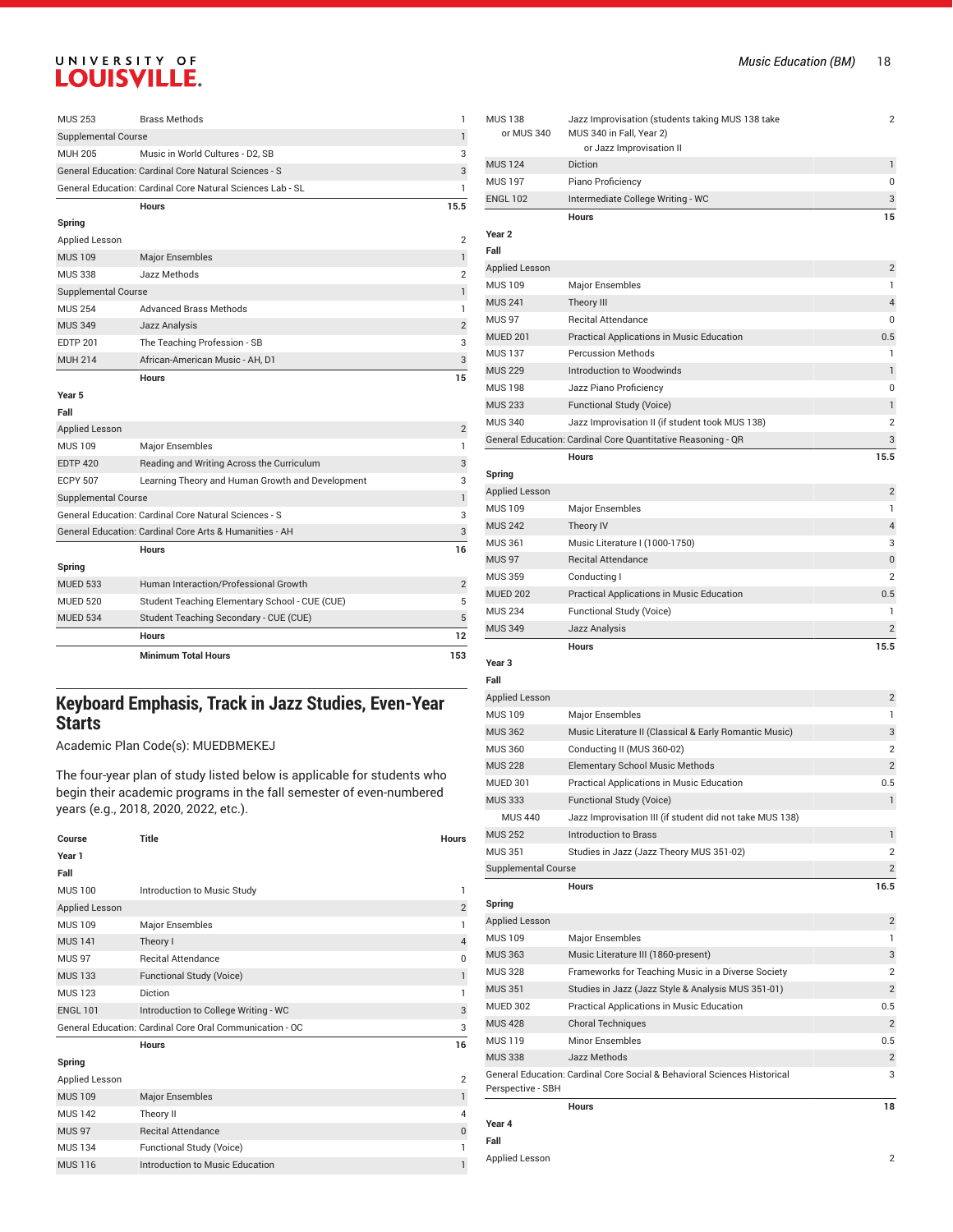|                     | <b>Hours</b>                                                      | 14             |
|---------------------|-------------------------------------------------------------------|----------------|
|                     | <b>General Education: Cardinal Core Natural Sciences Lab - SL</b> |                |
|                     | General Education: Cardinal Core Natural Sciences - S             | 3              |
| <b>MUS 571</b>      | Pedagogy (Voice Pedagogy)                                         | $\mathcal{P}$  |
| Supplemental Course |                                                                   | $\overline{2}$ |
| <b>MUS 335</b>      | <b>String Methods I</b>                                           |                |
| <b>MUS 109</b>      | <b>Major Ensembles</b>                                            |                |
| Applied Lesson      |                                                                   | $\mathcal{P}$  |

#### **Spring**

| African-American Music - AH, D1<br><b>MUH 214</b>       | 3              |
|---------------------------------------------------------|----------------|
| General Education: Cardinal Core Arts & Humanities - AH | 3              |
| Music in World Cultures - D2, SB<br><b>MUH 205</b>      | 3              |
| The Teaching Profession - SB<br><b>EDTP 201</b>         | 3              |
| Minor Ensembles<br><b>MUS 119</b>                       | 0.5            |
| <b>MUS 109</b><br><b>Major Ensembles</b>                |                |
| <b>Applied Lesson</b>                                   | $\overline{2}$ |

#### **Year 5**

|                       | <b>Minimum Total Hours</b>                            | 152            |
|-----------------------|-------------------------------------------------------|----------------|
|                       | <b>Hours</b>                                          | 12             |
| <b>MUED 534</b>       | Student Teaching Secondary - CUE (CUE)                | 5              |
| <b>MUED 520</b>       | Student Teaching Elementary School - CUE (CUE)        | 5              |
| <b>MUED 533</b>       | Human Interaction/Professional Growth                 | $\overline{2}$ |
| Spring                |                                                       |                |
|                       | <b>Hours</b>                                          | 14             |
|                       | General Education: Cardinal Core Natural Sciences - S | 3              |
| <b>MUED 556</b>       | Special Methods in Secondary Teaching                 | $\overline{2}$ |
| <b>ECPY 507</b>       | Learning Theory and Human Growth and Development      | 3              |
| <b>EDTP 420</b>       | Reading and Writing Across the Curriculum             | 3              |
| <b>MUS 109</b>        | <b>Major Ensembles</b>                                |                |
| <b>Applied Lesson</b> |                                                       | 2              |
| Fall                  |                                                       |                |
|                       |                                                       |                |

#### **Degree Audit Report**

Degree Audit reports illustrate how your completed courses fulfill the requirements of your academic plan. What-if reports allow you to compare the courses you have completed in your current academic plan to the courses required in another academic plan. Should you have questions about either report, please consult with your academic advisor.

#### **To create either report:**

- 1. Log into your ULink account.
- 2. Click on the Academic Progress tile.
- 3. Next, click on "View my Degree Audit" to run a Degree Audit report in the Undergraduate Advising area.
- 4. To create a What-if report, click on "Create a What-if Advisement Report."

Click here to run a Degree Audit report, or create a [What-if](https://ulink.louisville.edu) report. ([https://](https://ulink.louisville.edu) [ulink.louisville.edu](https://ulink.louisville.edu))

#### **Flight Planner**

Based on your major, the Flight Planner tool may be available for you to create a personalized Flight Plan. The Flight Planner can be found in the ULink Student Center. Consult with your advisor for assistance with the Flight Planner.

## **Flight Plans, Emphases with Tracks in Jazz Studies, Odd-Year Starts**

Four-year plans of study for Emphases without tracks in Jazz Studies are on the preceding, Flight Plan tab.

The four-year plans of study listed below are applicable for students who begin their academic programs in the fall semester of odd-numbered years (e.g., 2019, 2021, 2023, etc.). Students starting in even-numbered years should refer to the Jazz Flight Plans, Even tab.

## **Brass Emphasis, Track in Jazz Studies, Odd-Year Starts**

Academic Plan Code(s): MUEDBMEBRJ

| Course                       | Title                                                                                                    | Hours                   |
|------------------------------|----------------------------------------------------------------------------------------------------------|-------------------------|
| Year 1                       |                                                                                                          |                         |
| Fall                         |                                                                                                          |                         |
| <b>MUS 100</b>               | Introduction to Music Study                                                                              | 1                       |
| <b>Applied Lesson</b>        |                                                                                                          | $\overline{2}$          |
| <b>MUS 109</b>               | Major Ensembles (Marching Band)                                                                          | 1                       |
| <b>MUS 141</b>               | Theory I                                                                                                 | $\overline{4}$          |
| <b>MUS 97</b>                | <b>Recital Attendance</b>                                                                                | 0                       |
| <b>MUS 131</b>               | Piano Class                                                                                              | 1                       |
| <b>MUS 119</b>               | <b>Minor Ensembles</b>                                                                                   | 0.5                     |
| <b>ENGL 101</b>              | Introduction to College Writing - WC                                                                     | 3                       |
|                              | General Education: Cardinal Core Oral Communication - OC                                                 | 3                       |
|                              | <b>Hours</b>                                                                                             | 15.5                    |
| Spring                       |                                                                                                          |                         |
| <b>Applied Lesson</b>        |                                                                                                          | $\overline{2}$          |
| <b>MUS 109</b>               | <b>Major Ensembles</b>                                                                                   | 1                       |
| <b>MUS 142</b>               | Theory II                                                                                                | 4                       |
| <b>MUS 97</b>                | <b>Recital Attendance</b>                                                                                | $\pmb{0}$               |
| <b>MUS 132</b>               | Piano Class                                                                                              | 1                       |
| <b>MUS 197</b>               | Piano Proficiency                                                                                        | 0                       |
| <b>MUS 116</b>               | Introduction to Music Education                                                                          | 1                       |
| <b>MUS 119</b>               | <b>Minor Ensembles</b>                                                                                   | 0.5                     |
| <b>MUS 138</b><br>or MUS 340 | Jazz Improvisation (students taking MUS 138 take<br>MUS 340 in Fall, Year 3)<br>or Jazz Improvisation II | $\overline{2}$          |
| <b>ENGL 102</b>              | Intermediate College Writing - WC                                                                        | 3                       |
|                              | <b>Hours</b>                                                                                             | 14.5                    |
| Year <sub>2</sub>            |                                                                                                          |                         |
| Fall                         |                                                                                                          |                         |
| <b>Applied Lesson</b>        |                                                                                                          | $\overline{\mathbf{c}}$ |
| <b>MUS 109</b>               | Major Ensembles (Marching Band)                                                                          | 1                       |
| <b>MUS 241</b>               | Theory III                                                                                               | $\overline{4}$          |
| <b>MUS 97</b>                | <b>Recital Attendance</b>                                                                                | 0                       |
| <b>MUED 201</b>              | Practical Applications in Music Education                                                                | 0.5                     |
|                              | <b>Functional or Secondary Applied Lesson</b>                                                            | 1                       |
| <b>MUS 235</b>               | <b>Woodwind Methods</b>                                                                                  | 1                       |
| <b>MUS 335</b>               | String Methods I                                                                                         | 1                       |
| <b>MUS 119</b>               | <b>Minor Ensembles</b>                                                                                   | 0.5                     |
|                              | General Education: Cardinal Core Quantitative Reasoning - QR                                             | 3                       |
| <b>MUH 205</b>               | Music in World Cultures - D2, SB                                                                         | 3                       |
|                              | <b>Hours</b>                                                                                             | 17                      |
| Spring                       |                                                                                                          |                         |
| <b>Applied Lesson</b>        |                                                                                                          | $\overline{2}$          |
| <b>MUS 109</b>               | Major Ensembles                                                                                          | 1                       |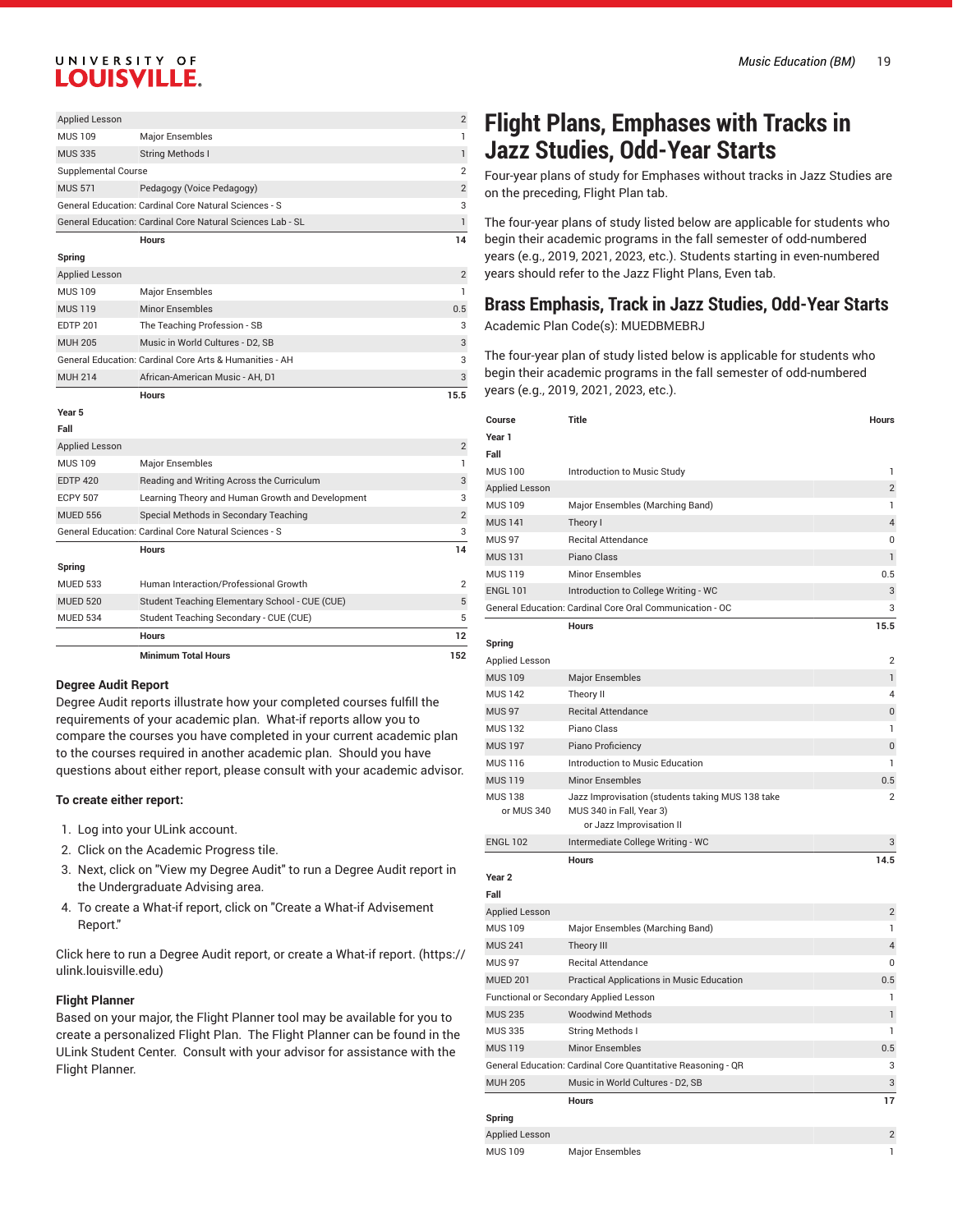| <b>MUS 242</b>             | Theory IV                                                                | 4              |
|----------------------------|--------------------------------------------------------------------------|----------------|
| <b>MUS 361</b>             | Music Literature I (1000-1750)                                           | 3              |
| <b>MUS 97</b>              | <b>Recital Attendance</b>                                                | 0              |
| <b>MUS 359</b>             | Conducting I                                                             | $\overline{2}$ |
| <b>MUS 119</b>             | <b>Minor Ensembles</b>                                                   | 0.5            |
| <b>MUED 202</b>            | Practical Applications in Music Education                                | 0.5            |
| Perspective - SBH          | General Education: Cardinal Core Social & Behavioral Sciences Historical | 3              |
|                            | <b>Hours</b>                                                             | 16             |
| Year <sub>3</sub>          |                                                                          |                |
| Fall                       |                                                                          |                |
| Applied Lesson             |                                                                          | $\overline{2}$ |
| <b>MUS 109</b>             | Major Ensembles                                                          | 1              |
| <b>MUS 362</b>             | Music Literature II (Classical & Early Romantic Music)                   | 3              |
| <b>MUS 360</b>             | Conducting II (MUS 360-02)                                               | $\overline{2}$ |
| <b>MUS 228</b>             | <b>Elementary School Music Methods</b>                                   | $\overline{2}$ |
| <b>MUS 337</b>             | <b>Marching Band Methods</b>                                             | 1              |
| <b>MUED 301</b>            | Practical Applications in Music Education                                | 0.5            |
| <b>MUS 130</b>             | Jazz Piano Class                                                         | 1              |
| <b>MUS 198</b>             | Jazz Piano Proficiency                                                   | 0              |
| <b>Supplemental Course</b> |                                                                          | 1              |
|                            |                                                                          |                |
| <b>MUS 340</b>             | Jazz Improvisation II                                                    | $\overline{2}$ |
|                            | <b>Hours</b>                                                             | 15.5           |
| Spring                     |                                                                          |                |
| <b>Applied Lesson</b>      |                                                                          | $\overline{c}$ |
| <b>MUS 109</b>             | <b>Major Ensembles</b>                                                   | 1              |
| <b>MUS 363</b>             | Music Literature III (1860-present)                                      | 3              |
| <b>MUS 346</b>             | <b>Band/Choral Scoring</b>                                               | $\overline{2}$ |
| <b>MUS 328</b>             | Frameworks for Teaching Music in a Diverse Society                       | $\overline{2}$ |
| <b>MUED 302</b>            | Practical Applications in Music Education                                | 0.5            |
| <b>MUS 349</b>             | Jazz Analysis                                                            | $\overline{2}$ |
| <b>MUS 119</b>             | <b>Minor Ensembles</b>                                                   | 0.5            |
| <b>MUS 342</b>             | Band Pedagogy and Educational Wind Band Literature                       | 1              |
| <b>Supplemental Course</b> |                                                                          | 1              |
|                            | <b>Hours</b>                                                             | 15             |
| Year 4                     |                                                                          |                |
| Fall                       |                                                                          |                |
| Applied Lesson             |                                                                          | 2              |
| <b>Applied Lesson</b>      |                                                                          | $\mathbf{2}$   |
| <b>MUS 109</b>             | <b>Major Ensembles</b>                                                   | $\mathbf{1}$   |
| <b>MUS 119</b>             | <b>Minor Ensembles</b>                                                   | 0.5            |
| <b>MUS 253</b>             | <b>Brass Methods</b>                                                     | 1              |

| <b>MUS 109</b>  | <b>Major Ensembles</b>                                     |                |
|-----------------|------------------------------------------------------------|----------------|
| <b>EDTP 420</b> | Reading and Writing Across the Curriculum                  | 3              |
| <b>ECPY 507</b> | Learning Theory and Human Growth and Development           | 3              |
| <b>EDTP 201</b> | The Teaching Profession - SB                               | 3              |
|                 | General Education: Cardinal Core Natural Sciences - S      | 3              |
|                 | General Education: Cardinal Core Natural Sciences Lab - SL |                |
|                 | <b>Hours</b>                                               | 16             |
| Spring          |                                                            |                |
| <b>MUED 533</b> | Human Interaction/Professional Growth                      | $\overline{2}$ |
| <b>MUED 520</b> | Student Teaching Elementary School - CUE (CUE)             | 5              |
| <b>MUED 534</b> | Student Teaching Secondary - CUE (CUE)                     | 5              |
|                 | <b>Hours</b>                                               | 12             |
|                 | <b>Minimum Total Hours</b>                                 | 154            |

### **Percussion Emphasis, Track in Jazz Studies, Odd-Year Starts**

Academic Plan Code(s): MUEDBMEPRJ

The four-year plan of study listed below is applicable for students who begin their academic programs in the fall semester of odd-numbered years (e.g., 2019, 2021, 2023, etc.).

| Course                       | <b>Title</b>                                                                                             | <b>Hours</b>   |
|------------------------------|----------------------------------------------------------------------------------------------------------|----------------|
| Year 1                       |                                                                                                          |                |
| Fall                         |                                                                                                          |                |
| <b>MUS 100</b>               | Introduction to Music Study                                                                              | 1              |
| Applied Lesson               |                                                                                                          | $\overline{2}$ |
| <b>MUS 109</b>               | Major Ensembles (Marching Band)                                                                          | 1              |
| <b>MUS 141</b>               | Theory I                                                                                                 | $\overline{4}$ |
| <b>MUS 97</b>                | <b>Recital Attendance</b>                                                                                | 0              |
| <b>MUS 131</b>               | Piano Class                                                                                              | $\mathbf{1}$   |
| <b>MUS 119</b>               | <b>Minor Ensembles</b>                                                                                   | 0.5            |
| <b>ENGL 101</b>              | Introduction to College Writing - WC                                                                     | 3              |
|                              | General Education: Cardinal Core Oral Communication - OC                                                 | 3              |
|                              | <b>Hours</b>                                                                                             | 15.5           |
| Spring                       |                                                                                                          |                |
| Applied Lesson               |                                                                                                          | $\overline{2}$ |
| <b>MUS 109</b>               | <b>Major Ensembles</b>                                                                                   | 1              |
| <b>MUS 142</b>               | Theory II                                                                                                | 4              |
| <b>MUS 97</b>                | <b>Recital Attendance</b>                                                                                | $\overline{0}$ |
| <b>MUS132</b>                | Piano Class                                                                                              | 1              |
| <b>MUS 197</b>               | Piano Proficiency                                                                                        | $\mathbf{0}$   |
| <b>MUS 116</b>               | Introduction to Music Education                                                                          | 1              |
| <b>MUS 119</b>               | <b>Minor Ensembles</b>                                                                                   | 0.5            |
| <b>MUS 138</b><br>or MUS 340 | Jazz Improvisation (students taking MUS 138 take<br>MUS 340 in Fall, Year 3)<br>or Jazz Improvisation II | $\overline{2}$ |
| <b>ENGL 102</b>              | Intermediate College Writing - WC                                                                        | 3              |
|                              | <b>Hours</b>                                                                                             | 14.5           |
| Year <sub>2</sub>            |                                                                                                          |                |
| Fall                         |                                                                                                          |                |
| Applied Lesson               |                                                                                                          | $\overline{2}$ |
| <b>MUS 109</b>               | Major Ensembles (Marching Band)                                                                          | 1              |
| <b>MUS 241</b>               | Theory III                                                                                               | $\overline{4}$ |
| <b>MUS 97</b>                | <b>Recital Attendance</b>                                                                                | $\Omega$       |
| <b>MUED 201</b>              | Practical Applications in Music Education                                                                | 0.5            |
| <b>MUH 205</b>               | Music in World Cultures - D2, SB                                                                         | 3              |
|                              | Functional or Secondary Applied Lesson                                                                   | 1              |
| <b>MUS 235</b>               | <b>Woodwind Methods</b>                                                                                  | 1              |
| <b>MUS 119</b>               | <b>Minor Ensembles</b>                                                                                   | 0.5            |

| Year 5          |                                                         |                |
|-----------------|---------------------------------------------------------|----------------|
|                 | <b>Hours</b>                                            | 16             |
| <b>MUH 214</b>  | African-American Music - AH, D1                         | 3              |
|                 | General Education: Cardinal Core Arts & Humanities - AH | 3              |
| <b>MUED 556</b> | Special Methods in Secondary Teaching                   | $\overline{2}$ |
| <b>MUS 351</b>  | Studies in Jazz (MUS 351-01 Jazz Style & Analysis)      | $\overline{2}$ |
| <b>MUS 236</b>  | <b>Advanced Woodwind Methods</b>                        | 1              |
| <b>MUS 338</b>  | Jazz Methods                                            | $\overline{2}$ |
| <b>MUS 109</b>  | <b>Major Ensembles</b>                                  | 1              |
| Applied Lesson  |                                                         | $\overline{2}$ |
| -----           |                                                         |                |

Supplemental Course 2 MUS 351 Studies in Jazz (MUS 351-02 Jazz Theory) 2 MUS 435 Jazz Arranging I 2

General Education: Cardinal Core Natural Sciences - S 3

**Hours 16.5**

MUS 440 Jazz Improvisation III (if student does not take MUS 138)

#### **Fall**

Applied Lesson 2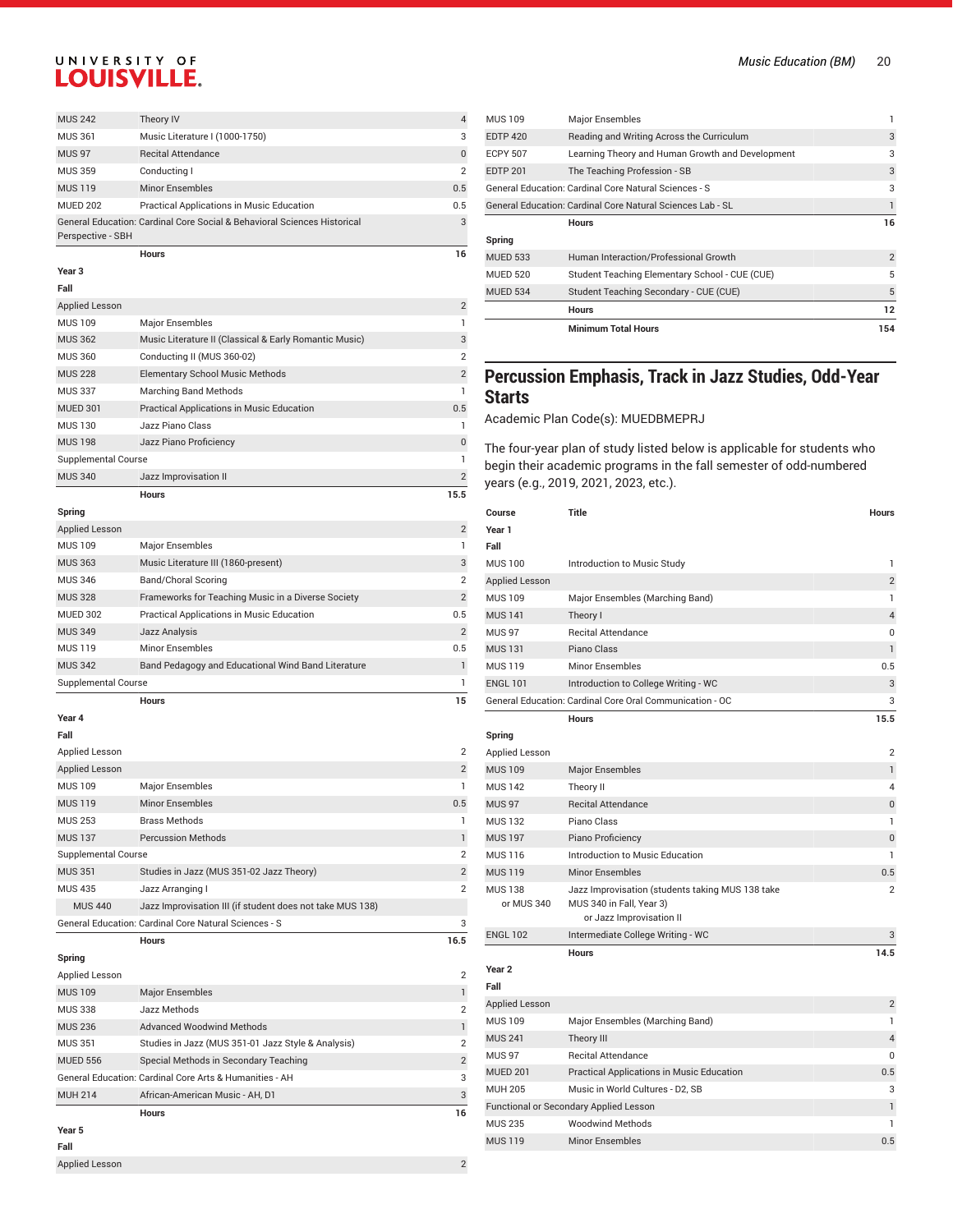| General Education: Cardinal Core Quantitative Reasoning - QR |                                                                          | 3              |
|--------------------------------------------------------------|--------------------------------------------------------------------------|----------------|
|                                                              | <b>Hours</b>                                                             | 16             |
| Spring                                                       |                                                                          |                |
| <b>Applied Lesson</b>                                        |                                                                          | $\overline{2}$ |
| <b>MUS 109</b>                                               | <b>Major Ensembles</b>                                                   | $\mathbf{1}$   |
| <b>MUS 242</b>                                               | Theory IV                                                                | 4              |
| <b>MUS 361</b>                                               | Music Literature I (1000-1750)                                           | 3              |
| <b>MUS 97</b>                                                | <b>Recital Attendance</b>                                                | 0              |
| <b>MUS 359</b>                                               | Conducting I                                                             | $\overline{2}$ |
| <b>MUS 119</b>                                               | <b>Minor Ensembles</b>                                                   | 0.5            |
| <b>MUS 236</b>                                               | <b>Advanced Woodwind Methods</b>                                         | $\mathbf{1}$   |
| <b>MUED 202</b>                                              | Practical Applications in Music Education                                | 0.5            |
| Perspective-SBH                                              | General Education: Cardinal Core Social & Behavioral Sciences Historical | 3              |
|                                                              | <b>Hours</b>                                                             | 17             |
| Year 3                                                       |                                                                          |                |
| Fall                                                         |                                                                          |                |
| <b>Applied Lesson</b>                                        |                                                                          | $\overline{2}$ |
| <b>MUS 109</b>                                               | Major Ensembles                                                          | 1              |
| <b>MUS 362</b>                                               | Music Literature II (Classical & Early Romantic Music)                   | 3              |
| <b>MUS 360</b>                                               | Conducting II (MUS 360-02)                                               | $\overline{2}$ |
| <b>MUS 228</b>                                               | <b>Elementary School Music Methods</b>                                   | $\overline{2}$ |
| <b>MUS 337</b>                                               | <b>Marching Band Methods</b>                                             | 1              |
| <b>MUS 130</b>                                               | Jazz Piano Class                                                         | 1              |
| <b>MUS 198</b>                                               | Jazz Piano Proficiency                                                   | 0              |
| <b>MUS 340</b>                                               | Jazz Improvisation II                                                    | $\overline{2}$ |
| <b>Supplemental Course</b>                                   |                                                                          | $\mathbf{1}$   |
| <b>MUED 301</b>                                              | Practical Applications in Music Education                                | 0.5            |
| Spring                                                       | <b>Hours</b>                                                             | 15.5           |
| <b>Applied Lesson</b>                                        |                                                                          | $\overline{2}$ |
| <b>MUS 109</b>                                               | Major Ensembles                                                          | $\mathbf{1}$   |
| <b>MUS 346</b>                                               | <b>Band/Choral Scoring</b>                                               | $\overline{2}$ |
| <b>MUS 363</b>                                               | Music Literature III (1860-present)                                      | 3              |
| <b>MUS 328</b>                                               | Frameworks for Teaching Music in a Diverse Society                       | $\overline{2}$ |
| <b>MUED 302</b>                                              | Practical Applications in Music Education                                | 0.5            |
| <b>MUED 556</b>                                              | Special Methods in Secondary Teaching                                    | $\overline{2}$ |
| <b>MUS 119</b>                                               | <b>Minor Ensembles</b>                                                   | 0.5            |
| <b>MUS 342</b>                                               | Band Pedagogy and Educational Wind Band Literature                       | $\mathbf{1}$   |
| <b>MUS 349</b>                                               | Jazz Analysis                                                            | $\overline{2}$ |
|                                                              | <b>Hours</b>                                                             | 16             |
| Year 4                                                       |                                                                          |                |

**Fall**

| Applied Lesson             |                                                                              | $\overline{2}$ |
|----------------------------|------------------------------------------------------------------------------|----------------|
| <b>Applied Lesson</b>      |                                                                              | $\overline{2}$ |
| <b>MUS109</b>              | Major Ensembles                                                              | 1              |
| <b>MUS 119</b>             | <b>Minor Ensembles</b>                                                       | 0.5            |
| <b>MUS 253</b>             | <b>Brass Methods</b>                                                         | 1              |
| <b>MUS 335</b>             | <b>String Methods I</b>                                                      | 1              |
| <b>Supplemental Course</b> |                                                                              | 1              |
| <b>MUS 351</b>             | Studies in Jazz (MUS 351-02 Jazz Theory)                                     | $\overline{2}$ |
| <b>MUS 440</b>             | Jazz Improvisation III (Course needed unless student<br>placed into MUS 138) |                |
|                            | General Education: Cardinal Core Natural Sciences - S                        | 3              |
|                            | General Education: Cardinal Core Natural Sciences Lab - SL                   | 1              |
|                            | <b>Hours</b>                                                                 | 14.5           |
| Spring                     |                                                                              |                |
| Applied Lesson             |                                                                              | $\overline{2}$ |
| <b>MUS 109</b>             | <b>Major Ensembles</b>                                                       | 1              |
| <b>MUS 254</b>             | <b>Advanced Brass Methods</b>                                                | $\mathbf{1}$   |
| <b>MUS 338</b>             | Jazz Methods                                                                 | $\overline{2}$ |
| <b>MUS 351</b>             | Studies in Jazz (MUS 351-01 Jazz Style & Analysis)                           | $\overline{2}$ |

|                            | <b>Minimum Total Hours</b>                              | 153            |
|----------------------------|---------------------------------------------------------|----------------|
|                            | <b>Hours</b>                                            | 12             |
| <b>MUED 534</b>            | Student Teaching Secondary - CUE (CUE)                  | 5              |
| <b>MUED 520</b>            | Student Teaching Elementary School - CUE (CUE)          | 5              |
| <b>MUED 533</b>            | Human Interaction/Professional Growth                   | $\overline{2}$ |
| Spring                     |                                                         |                |
|                            | <b>Hours</b>                                            | 15             |
|                            | General Education: Cardinal Core Natural Sciences - S   | 3              |
| <b>MUS 435</b>             | Jazz Arranging I                                        | $\overline{2}$ |
| <b>Supplemental Course</b> |                                                         | $\mathbf{1}$   |
| <b>ECPY 507</b>            | Learning Theory and Human Growth and Development        | 3              |
| <b>EDTP 420</b>            | Reading and Writing Across the Curriculum               | 3              |
| <b>MUS 109</b>             | Major Ensembles                                         | 1              |
| <b>Applied Lesson</b>      |                                                         | $\overline{2}$ |
| Fall                       |                                                         |                |
| Year 5                     |                                                         |                |
|                            | <b>Hours</b>                                            | 17             |
|                            | General Education: Cardinal Core Arts & Humanities - AH | 3              |
| <b>MUH 214</b>             | African-American Music - AH. D1                         | 3              |
| <b>EDTP 201</b>            | The Teaching Profession - SB                            | 3              |

#### **Strings Emphasis, Track in Jazz Studies, Odd-Year Starts**

Academic Plan Code(s): MUEDBMESTJ

| Course            | Title                                                    | <b>Hours</b>   |
|-------------------|----------------------------------------------------------|----------------|
| Year 1            |                                                          |                |
| Fall              |                                                          |                |
| <b>MUS 100</b>    | Introduction to Music Study                              | 1              |
| Applied Lesson    |                                                          | $\overline{2}$ |
| <b>MUS 109</b>    | <b>Major Ensembles</b>                                   | 1              |
| <b>MUS 141</b>    | Theory I                                                 | 4              |
| <b>MUS 97</b>     | <b>Recital Attendance</b>                                | 0              |
| <b>MUS 131</b>    | Piano Class                                              | $\mathbf{1}$   |
| <b>MUS 119</b>    | <b>Minor Ensembles</b>                                   | 0.5            |
| <b>ENGL 101</b>   | Introduction to College Writing - WC                     | 3              |
|                   | General Education: Cardinal Core Oral Communication - OC | 3              |
|                   | <b>Hours</b>                                             | 15.5           |
| Spring            |                                                          |                |
| Applied Lesson    |                                                          | $\overline{2}$ |
| <b>MUS 109</b>    | <b>Major Ensembles</b>                                   | $\mathbf{1}$   |
| <b>MUS 142</b>    | Theory II                                                | 4              |
| <b>MUS 97</b>     | <b>Recital Attendance</b>                                | 0              |
| <b>MUS132</b>     | Piano Class                                              | 1              |
| <b>MUS 197</b>    | Piano Proficiency                                        | $\pmb{0}$      |
| <b>MUS 116</b>    | Introduction to Music Education                          | 1              |
| <b>MUS 119</b>    | <b>Minor Ensembles</b>                                   | 0.5            |
| <b>MUS138</b>     | Jazz Improvisation (students taking MUS 138 take         | 2              |
| or MUS 340        | MUS 340 in Fall, Year 3)<br>or Jazz Improvisation II     |                |
| <b>ENGL 102</b>   | Intermediate College Writing - WC                        | 3              |
|                   | <b>Hours</b>                                             | 14.5           |
| Year <sub>2</sub> |                                                          |                |
| Fall              |                                                          |                |
| Applied Lesson    |                                                          | $\overline{2}$ |
| <b>MUS 109</b>    | <b>Major Ensembles</b>                                   | 1              |
| <b>MUS 241</b>    | Theory III                                               | $\overline{4}$ |
|                   |                                                          |                |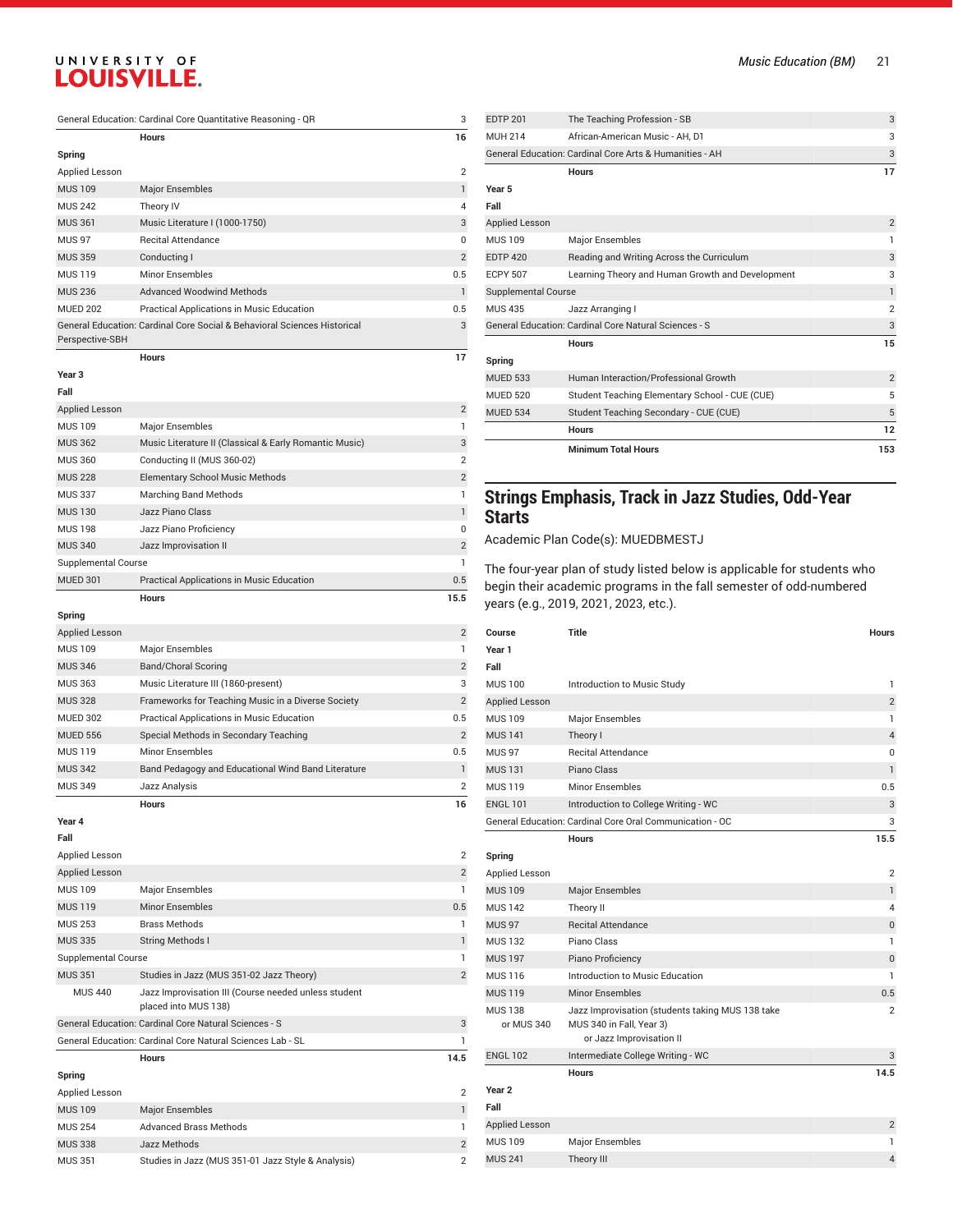| <b>MUS 97</b>   | <b>Recital Attendance</b>                                    | $\Omega$ |
|-----------------|--------------------------------------------------------------|----------|
| <b>MUS 137</b>  | <b>Percussion Methods</b>                                    |          |
| <b>MUS 229</b>  | Introduction to Woodwinds                                    | 1.       |
| <b>MUS 119</b>  | <b>Minor Ensembles</b>                                       | 0.5      |
| <b>MUS 335</b>  | String Methods I                                             |          |
| <b>MUED 102</b> | <b>Practical Applications in Music Education</b>             | 0.5      |
| <b>EDTP 201</b> | The Teaching Profession - SB                                 | 3        |
|                 | General Education: Cardinal Core Quantitative Reasoning - QR | 3        |

**Hours 17**

**Hours 17**

#### **Spring**

| ------                |                                                                          |                |
|-----------------------|--------------------------------------------------------------------------|----------------|
| <b>Applied Lesson</b> |                                                                          | $\overline{2}$ |
| <b>MUS 109</b>        | Major Ensembles                                                          |                |
| <b>MUS 242</b>        | Theory IV                                                                | $\overline{4}$ |
| <b>MUS 361</b>        | Music Literature I (1000-1750)                                           | 3              |
| <b>MUS 97</b>         | <b>Recital Attendance</b>                                                | $\mathbf{0}$   |
| <b>MUS 359</b>        | Conducting I                                                             | $\overline{2}$ |
| <b>MUED 201</b>       | Practical Applications in Music Education                                | 0.5            |
| <b>MUS 119</b>        | Minor Ensembles                                                          | 0.5            |
| <b>MUS 336</b>        | <b>String Methods II</b>                                                 |                |
| Perspective - SBH     | General Education: Cardinal Core Social & Behavioral Sciences Historical | 3              |
|                       |                                                                          |                |

**Year 3**

#### **Fall**

**Spring**

| Applied Lesson  |                                                        | $\overline{2}$ |
|-----------------|--------------------------------------------------------|----------------|
| <b>MUS 109</b>  | <b>Major Ensembles</b>                                 |                |
| <b>MUS 362</b>  | Music Literature II (Classical & Early Romantic Music) | 3              |
| <b>MUS 360</b>  | Conducting II (MUS 360-02)                             | $\overline{2}$ |
| <b>MUS 228</b>  | <b>Elementary School Music Methods</b>                 | $\overline{2}$ |
| <b>MUS 345</b>  | Orchestral Scoring                                     | $\overline{2}$ |
| <b>MUS 130</b>  | Jazz Piano Class                                       |                |
| <b>MUS 198</b>  | Jazz Piano Proficiency                                 | $\mathbf{0}$   |
| <b>MUS 340</b>  | Jazz Improvisation II                                  | $\overline{2}$ |
| <b>MUED 202</b> | Practical Applications in Music Education              | 0.5            |
|                 | <b>Hours</b>                                           | 15.5           |

| ັບບະກາດ                                       |                                                                                         |                |
|-----------------------------------------------|-----------------------------------------------------------------------------------------|----------------|
| <b>Applied Lesson</b>                         |                                                                                         | 2              |
| <b>MUS 109</b>                                | <b>Major Ensembles</b>                                                                  |                |
| <b>MUS 363</b>                                | Music Literature III (1860-present)                                                     | 3              |
| <b>MUS 346</b><br>or MUED 505                 | Band/Choral Scoring<br>or Introduction to Orff Schulwerk: Music & Movement<br>Education | $\overline{2}$ |
| <b>MUS 328</b>                                | Frameworks for Teaching Music in a Diverse Society                                      | $\overline{2}$ |
| <b>MUS 339</b>                                | String Pedagogy and Educational String Literature                                       |                |
| MUED 301                                      | <b>Practical Applications in Music Education</b>                                        | 0.5            |
| <b>MUS 349</b>                                | Jazz Analysis                                                                           | $\overline{2}$ |
| <b>Functional or Secondary Applied Lesson</b> |                                                                                         |                |
|                                               | General Education: Cardinal Core Arts & Humanities-AH                                   | 3              |

**Hours 17.5**

#### **Year 4**

| Fall            |                                                                              |                |
|-----------------|------------------------------------------------------------------------------|----------------|
| Applied Lesson  |                                                                              | $\overline{2}$ |
| Applied Lesson  |                                                                              | $\overline{2}$ |
| <b>MUS 109</b>  | <b>Major Ensembles</b>                                                       |                |
|                 | <b>Functional or Secondary Applied Lesson</b>                                |                |
| <b>MUS 252</b>  | Introduction to Brass                                                        |                |
| <b>MUS 227</b>  | Voice Class                                                                  |                |
| <b>MUED 302</b> | Practical Applications in Music Education                                    | 0.5            |
| <b>MUS 351</b>  | Studies in Jazz (MUS 351-02 Jazz Theory)                                     | $\overline{2}$ |
| <b>MUS 435</b>  | Jazz Arranging I                                                             | $\overline{2}$ |
| <b>MUS 440</b>  | Jazz Improvisation III (Course needed unless student<br>placed into MUS 138) |                |

|  |  | <b>Music Education (BM)</b> |  | 22 |  |
|--|--|-----------------------------|--|----|--|
|--|--|-----------------------------|--|----|--|

|                 | General Education: Cardinal Core Natural Sciences - S    | 3              |
|-----------------|----------------------------------------------------------|----------------|
|                 | <b>Hours</b>                                             | 15.5           |
| Spring          |                                                          |                |
| Applied Lesson  |                                                          | $\overline{2}$ |
| <b>MUS 109</b>  | <b>Major Ensembles</b>                                   | $\mathbf{1}$   |
| <b>MUS 338</b>  | Jazz Methods                                             | 2              |
| <b>MUS 351</b>  | Studies in Jazz (MUS 351-01 Jazz Style & Analysis)       | $\overline{2}$ |
| MUED 401        | <b>Practical Applications in Music Education</b>         | 0.5            |
|                 | Functional or Secondary Applied Lesson                   | 1              |
| MUH 214         | African-American Music - AH, D1                          | 3              |
| <b>MUH 205</b>  | Music in World Cultures - D2, SB                         | 3              |
|                 |                                                          |                |
|                 | <b>Hours</b>                                             | 14.5           |
| Year 5          |                                                          |                |
| Fall            |                                                          |                |
| Applied Lesson  |                                                          | $\overline{2}$ |
| <b>MUS 109</b>  | <b>Major Ensembles</b>                                   | $\mathbf{1}$   |
| <b>EDTP 420</b> | Reading and Writing Across the Curriculum                | 3              |
| <b>ECPY 507</b> | Learning Theory and Human Growth and Development         | 3              |
| <b>MUED 556</b> | Special Methods in Secondary Teaching                    | 2              |
|                 | General Education: Cardinal Core Natural Science - S     | 3              |
|                 | General Education: Cardinal Core Natural Sciences Lab-SL | 1              |
|                 | <b>Hours</b>                                             | 15             |
| Spring          |                                                          |                |
| <b>MUED 533</b> | Human Interaction/Professional Growth                    | $\overline{2}$ |
| <b>MUED 520</b> | Student Teaching Elementary School - CUE (CUE)           | 5              |
| <b>MUED 534</b> | Student Teaching Secondary - CUE (CUE)                   | 5              |
|                 | <b>Hours</b>                                             | 12             |
|                 | <b>Minimum Total Hours</b>                               | 154            |

## **Wind Emphasis, Track in Jazz Studies, Odd-Year Starts**

Academic Plan Code(s): MUEDBMEWNJ

| Course                       | <b>Title</b>                                                                                             | <b>Hours</b>   |
|------------------------------|----------------------------------------------------------------------------------------------------------|----------------|
| Year 1                       |                                                                                                          |                |
| Fall                         |                                                                                                          |                |
| <b>MUS 100</b>               | Introduction to Music Study                                                                              | 1              |
| Applied Lesson               |                                                                                                          | $\overline{2}$ |
| <b>MUS 109</b>               | Major Ensembles (Marching Band)                                                                          | 1              |
| <b>MUS 141</b>               | Theory I                                                                                                 | $\overline{4}$ |
| <b>MUS 97</b>                | <b>Recital Attendance</b>                                                                                | 0              |
| <b>MUS 131</b>               | Piano Class                                                                                              | 1              |
| <b>MUS 119</b>               | <b>Minor Ensembles</b>                                                                                   | 0.5            |
| <b>ENGL 101</b>              | Introduction to College Writing - WC                                                                     | 3              |
|                              | General Education: Cardinal Core Oral Communication - OC                                                 | 3              |
|                              | <b>Hours</b>                                                                                             | 15.5           |
| Spring                       |                                                                                                          |                |
| Applied Lesson               |                                                                                                          | $\overline{2}$ |
| <b>MUS 109</b>               | <b>Major Ensembles</b>                                                                                   | 1              |
| <b>MUS 142</b>               | Theory II                                                                                                | $\overline{4}$ |
| <b>MUS 97</b>                | <b>Recital Attendance</b>                                                                                | $\mathbf{0}$   |
| <b>MUS132</b>                | Piano Class                                                                                              | 1              |
| <b>MUS 197</b>               | Piano Proficiency                                                                                        | $\mathbf{0}$   |
| <b>MUS 116</b>               | Introduction to Music Education                                                                          | 1              |
| <b>MUS 119</b>               | <b>Minor Ensembles</b>                                                                                   | 0.5            |
| <b>MUS 138</b><br>or MUS 340 | Jazz Improvisation (students taking MUS 138 take<br>MUS 340 in Fall, Year 3)<br>or Jazz Improvisation II | $\overline{2}$ |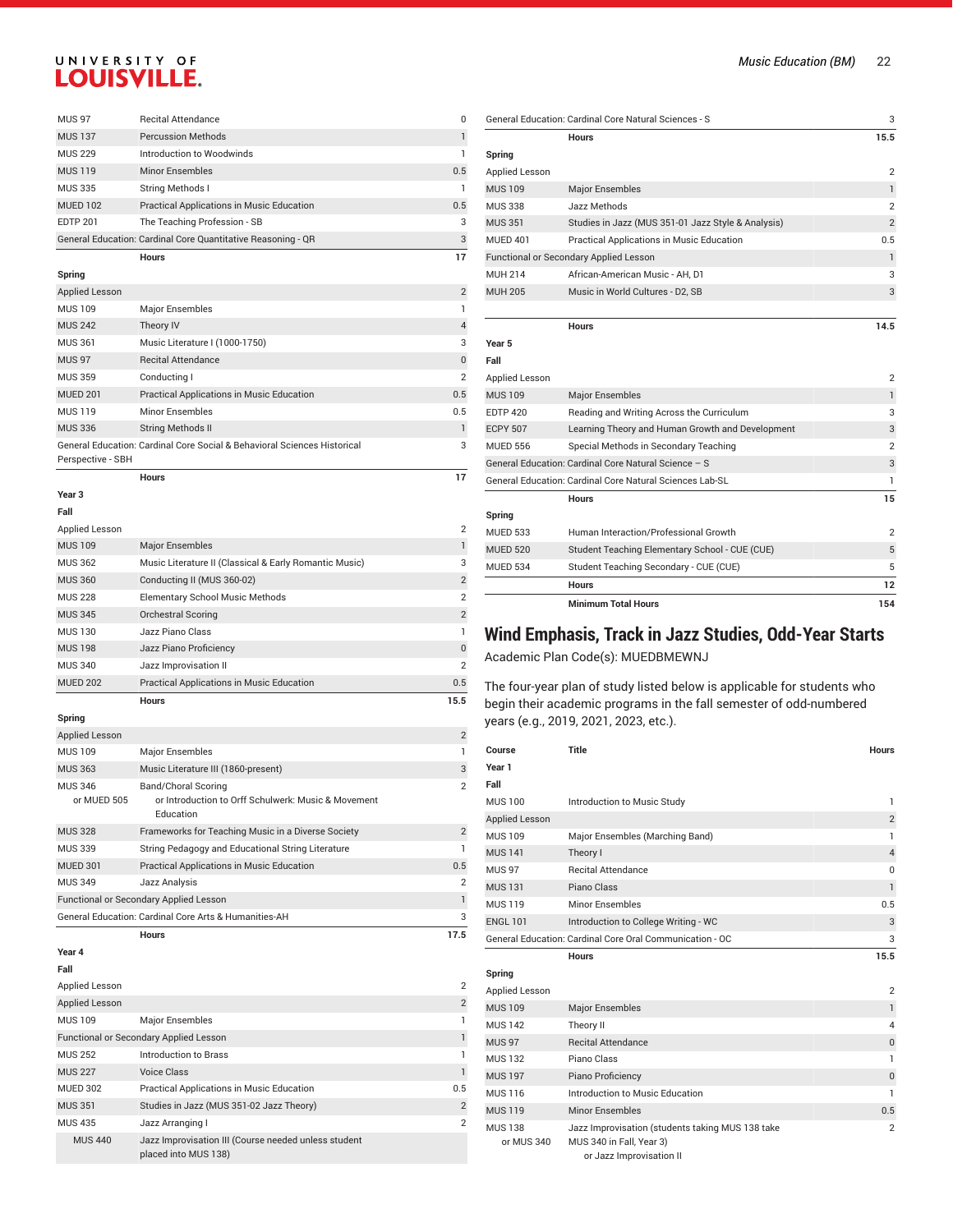| <b>ENGL 102</b>       | Intermediate College Writing - WC                                        | 3              |
|-----------------------|--------------------------------------------------------------------------|----------------|
|                       | <b>Hours</b>                                                             | 14.5           |
| Year <sub>2</sub>     |                                                                          |                |
| Fall                  |                                                                          |                |
| <b>Applied Lesson</b> |                                                                          | $\overline{2}$ |
| <b>MUS 109</b>        | Major Ensembles (Marching Band)                                          | $\mathbf{1}$   |
| <b>MUS 241</b>        | Theory III                                                               | $\overline{4}$ |
| <b>MUS 97</b>         | <b>Recital Attendance</b>                                                | 0              |
| <b>MUED 201</b>       | Practical Applications in Music Education                                | 0.5            |
| <b>MUS 235</b>        | <b>Woodwind Methods</b>                                                  | 1              |
| <b>MUS 335</b>        | <b>String Methods I</b>                                                  | $\mathbf{1}$   |
| <b>MUS 119</b>        | <b>Minor Ensembles</b>                                                   | 0.5            |
| <b>MUH 205</b>        | Music in World Cultures - D2, SB                                         | 3              |
|                       | General Education: Cardinal Core Quantitative Reasoning - QR             | 3              |
|                       | <b>Hours</b>                                                             | 16             |
| Spring                |                                                                          |                |
| Applied Lesson        |                                                                          | $\overline{2}$ |
| <b>MUS 109</b>        | <b>Major Ensembles</b>                                                   | $\mathbf{1}$   |
| <b>MUS 242</b>        | Theory IV                                                                | 4              |
| <b>MUS 361</b>        | Music Literature I (1000-1750)                                           | 3              |
| <b>MUS 97</b>         | <b>Recital Attendance</b>                                                | 0              |
| <b>MUS 359</b>        | Conducting I                                                             | $\overline{2}$ |
| <b>MUS 119</b>        | <b>Minor Ensembles</b>                                                   | 0.5            |
| <b>MUED 202</b>       | Practical Applications in Music Education                                | 0.5            |
| Perspective - SBH     | General Education: Cardinal Core Social & Behavioral Sciences Historical | 3              |
|                       | Hours                                                                    | 16             |
| Year <sub>3</sub>     |                                                                          |                |
| Fall                  |                                                                          |                |
| Applied Lesson        |                                                                          | $\overline{2}$ |
| <b>MUS 109</b>        | <b>Major Ensembles</b>                                                   | $\mathbf{1}$   |
| <b>MUS 362</b>        | Music Literature II (Classical & Early Romantic Music)                   | 3              |
| <b>MUS 360</b>        | Conducting II (MUS 360-02)                                               | $\overline{2}$ |
| <b>MUS 137</b>        | <b>Percussion Methods</b>                                                | 1              |
| <b>MUS 228</b>        | <b>Elementary School Music Methods</b>                                   | $\overline{2}$ |
| <b>MUS 337</b>        | Marching Band Methods                                                    | 1              |
| <b>MUED 301</b>       | Practical Applications in Music Education                                | 0.5            |
| <b>MUS 130</b>        | Jazz Piano Class                                                         | $\mathbf{1}$   |
| <b>MUS 198</b>        | Jazz Piano Proficiency                                                   | $\overline{0}$ |
| <b>MUS 340</b>        | Jazz Improvisation II                                                    | $\overline{2}$ |
|                       | <b>Functional or Secondary Applied Lesson</b>                            | $\mathbf{1}$   |
|                       | Hours                                                                    | 16.5           |

| Spring          |                                                    |                |
|-----------------|----------------------------------------------------|----------------|
| <b>MUS 109</b>  | <b>Major Ensembles</b>                             |                |
| Applied Lesson  |                                                    | $\overline{2}$ |
| <b>MUS 363</b>  | Music Literature III (1860-present)                | 3              |
| <b>MUS 346</b>  | <b>Band/Choral Scoring</b>                         | $\overline{2}$ |
| <b>MUS 328</b>  | Frameworks for Teaching Music in a Diverse Society | $\overline{2}$ |
| <b>MUED 302</b> | Practical Applications in Music Education          | 0.5            |
| <b>MUS 342</b>  | Band Pedagogy and Educational Wind Band Literature |                |
| <b>MUS 349</b>  | Jazz Analysis                                      | $\overline{2}$ |
| <b>MUS 119</b>  | Minor Ensembles                                    | 0.5            |
| <b>MUED 556</b> | Special Methods in Secondary Teaching              | $\overline{2}$ |
|                 | <b>Hours</b>                                       | 16             |
| Year 4          |                                                    |                |

| Fall           |                        |                |
|----------------|------------------------|----------------|
| Applied Lesson |                        | $\overline{2}$ |
| Applied Lesson |                        | $\overline{2}$ |
| <b>MUS 109</b> | Major Ensembles        | 1.             |
| <b>MUS 119</b> | <b>Minor Ensembles</b> | 0.5            |
| <b>MUS 253</b> | <b>Brass Methods</b>   |                |

|                       | <b>Minimum Total Hours</b>                                                   | 153            |
|-----------------------|------------------------------------------------------------------------------|----------------|
|                       | <b>Hours</b>                                                                 | 12             |
| <b>MUED 534</b>       | Student Teaching Secondary - CUE (CUE)                                       | 5              |
| <b>MUED 520</b>       | Student Teaching Elementary School - CUE (CUE)                               | 5              |
| <b>MUED 533</b>       | Human Interaction/Professional Growth                                        | $\overline{2}$ |
| Spring                | <b>Hours</b>                                                                 | 16             |
|                       | General Education: Cardinal Core Natural Sciences - S                        | 3              |
| Supplemental Course   |                                                                              | 1              |
| <b>EDTP 201</b>       | The Teaching Profession - SB                                                 | 3              |
| <b>ECPY 507</b>       | Learning Theory and Human Growth and Development                             | 3              |
| <b>EDTP 420</b>       | Reading and Writing Across the Curriculum                                    | 3              |
| MUS 109               | <b>Major Ensembles</b>                                                       | 1              |
| <b>Applied Lesson</b> |                                                                              | $\overline{2}$ |
| Fall                  |                                                                              |                |
| Year 5                |                                                                              |                |
|                       | <b>Hours</b>                                                                 | 15             |
|                       | General Education: Cardinal Core Arts & Humanities-AH                        | 3              |
| <b>MUH 214</b>        | African-American Music - AH. D1                                              | 3              |
| <b>MUS 351</b>        | Studies in Jazz (MUS 351-01 Jazz Style & Analysis)                           | $\overline{2}$ |
| <b>MUS 254</b>        | <b>Advanced Brass Methods</b>                                                | $\mathbf{1}$   |
| Supplemental Course   |                                                                              | 1              |
| <b>MUS 338</b>        | Jazz Methods                                                                 | $\overline{2}$ |
| <b>MUS 109</b>        | <b>Major Ensembles</b>                                                       | $\mathbf{1}$   |
| Applied Lesson        |                                                                              | $\overline{2}$ |
| Spring                |                                                                              |                |
|                       | <b>Hours</b>                                                                 | 15.5           |
|                       | General Education: Cardinal Core Natural Sciences Lab - SL                   | 1              |
|                       | General Education: Cardinal Core Natural Sciences - S                        | 3              |
| Supplemental Course   |                                                                              | 1              |
| <b>MUS 435</b>        | Jazz Arranging I                                                             | 2              |
| <b>MUS 351</b>        | Studies in Jazz (MUS 351-02 Jazz Theory)                                     | $\overline{2}$ |
| <b>MUS 440</b>        | Jazz Improvisation III (Course needed unless student<br>placed into MUS 138) |                |

#### **Keyboard Emphasis, Track in Jazz Studies, Odd-Year Starts**

ademic Plan Code(s): MUEDBMEKEJ

| Course          | <b>Title</b>                                             | <b>Hours</b>   |
|-----------------|----------------------------------------------------------|----------------|
| Year 1          |                                                          |                |
| Fall            |                                                          |                |
| <b>MUS 100</b>  | Introduction to Music Study                              | 1              |
| Applied Lesson  |                                                          | $\overline{2}$ |
| <b>MUS109</b>   | <b>Major Ensembles</b>                                   | 1              |
| <b>MUS 141</b>  | Theory I                                                 | $\overline{4}$ |
| <b>MUS 97</b>   | <b>Recital Attendance</b>                                | $\Omega$       |
| <b>MUS 133</b>  | Functional Study (Voice)                                 | $\mathbf{1}$   |
| <b>MUS123</b>   | Diction                                                  | 1              |
| <b>ENGL 101</b> | Introduction to College Writing - WC                     | 3              |
|                 | General Education: Cardinal Core Oral Communication - OC | 3              |
|                 | <b>Hours</b>                                             | 16             |
| Spring          |                                                          |                |
| Applied Lesson  |                                                          | $\overline{2}$ |
| <b>MUS 109</b>  | <b>Major Ensembles</b>                                   | $\mathbf{1}$   |
| <b>MUS 142</b>  | Theory II                                                | $\overline{4}$ |
| <b>MUS 97</b>   | <b>Recital Attendance</b>                                | 0              |
| <b>MUS 134</b>  | Functional Study (Voice)                                 | 1              |